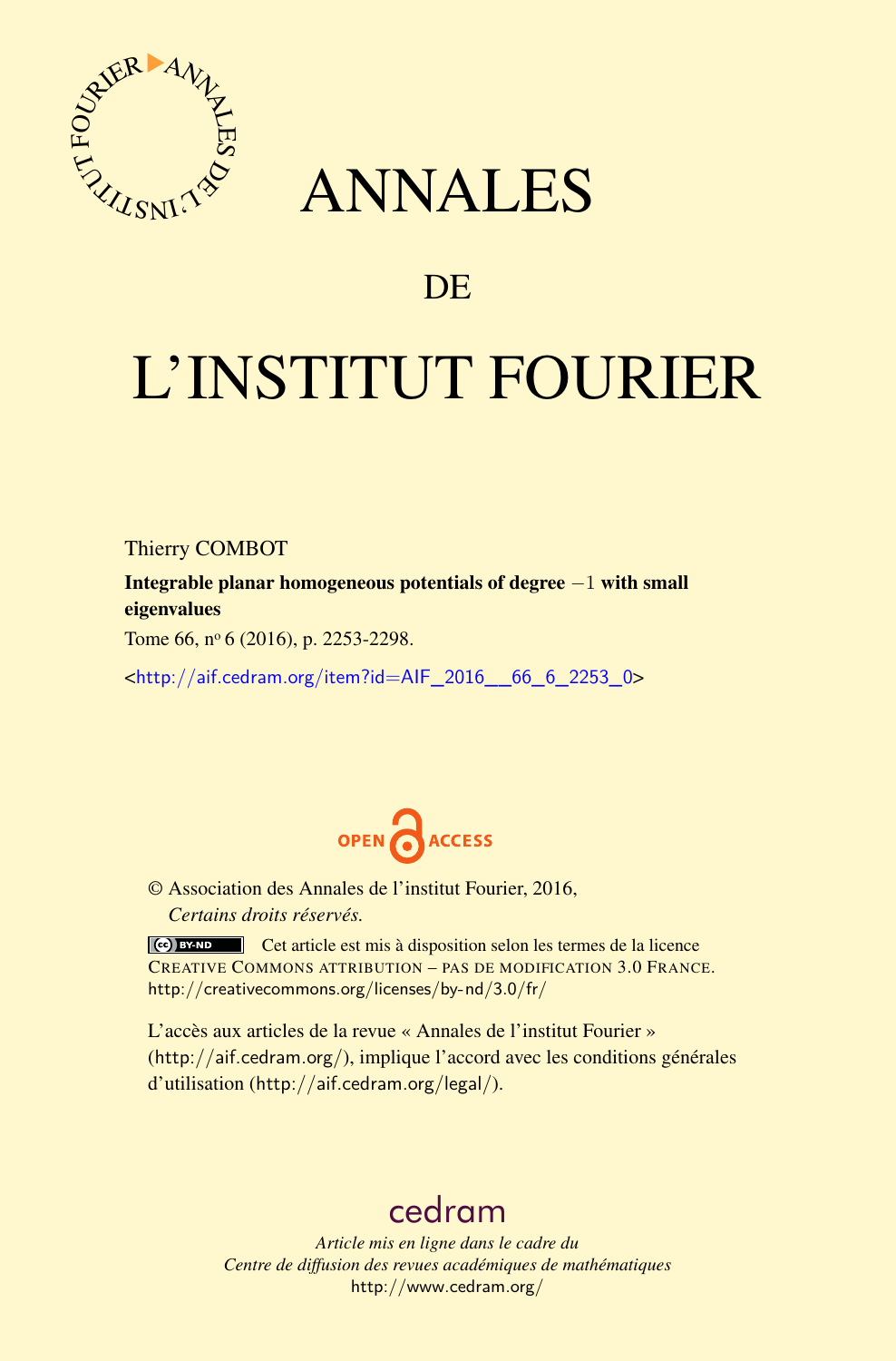### INTEGRABLE PLANAR HOMOGENEOUS POTENTIALS OF DEGREE −1 WITH SMALL EIGENVALUES

#### **by Thierry COMBOT**

 $ABSTRACT.$  We give a complete classification of meromorphically integrable homogeneous potentials *V* of degree −1 which are real analytic on  $\mathbb{R}^2 \setminus \{0\}$ . In the more general case when  $V$  is only meromorphic on an open set of an algebraic variety, we give a classification of all integrable potentials having a Darboux point *c* with  $V'(c) = -c$ ,  $c_1^2 + c_2^2 \neq 0$  and  $Sp(\nabla^2 V(c)) \subset \{-1, 0, 2\}$ . We eventually present a conjecture for the other eigenvalues and the degenerate Darboux point  $\csc V'(c) = 0.$ 

Résumé. — On démontre une classification complète des potentiels *V* méromorphiquement intégrables homogènes de degré −1, analytiques rééls sur  $\mathbb{R}^2 \setminus \{0\}$ . Dans le cas plus général où *V* est seulement méromorphe sur un ouvert d'une variété algébrique, on démontre une classification de tous les potentiels intégrables ayant un point de Darboux *c* tel que *V*'(*c*) = −*c*,  $c_1^2 + c_2^2 \neq 0$  et Sp( $\nabla^2 V(c)$ ) ⊂ {−1, 0, 2}. Enfin, on présente une conjecture pour les autres valeurs propres et le cas des points de Darboux dégénérés  $V'(c) = 0$ .

The problem of finding potentials which are integrable in the Liouville sense is a difficult and ancient problem. Liouville found that finding enough first integrals (*n* for a *n*-dimensional potential) allows to solve the differential system associated to the potential by quadrature (the potential is then called integrable). The main difficulty is to find these first integrals, as they do not always exists, at least not globally. Almost all integrable rational potentials have rather simple first integrals, but one cannot even exclude very high degree rational first integrals. So one of the main problem is to find all integrable potentials, and certify that no others exist.

A Theorem from Morales-Ramis-Simo (Theorem 2 in [\[25\]](#page-45-0)) gives necessary conditions for integrability with meromorphic first integrals (see also earlier versions of this Theorem in [\[31,](#page-45-1) [21,](#page-45-2) [22\]](#page-45-3)). The differential Galois

Keywords: Morales-Ramis theory, homogeneous potentials, D-finiteness, higher variational equations.

Math. classification: 37J30.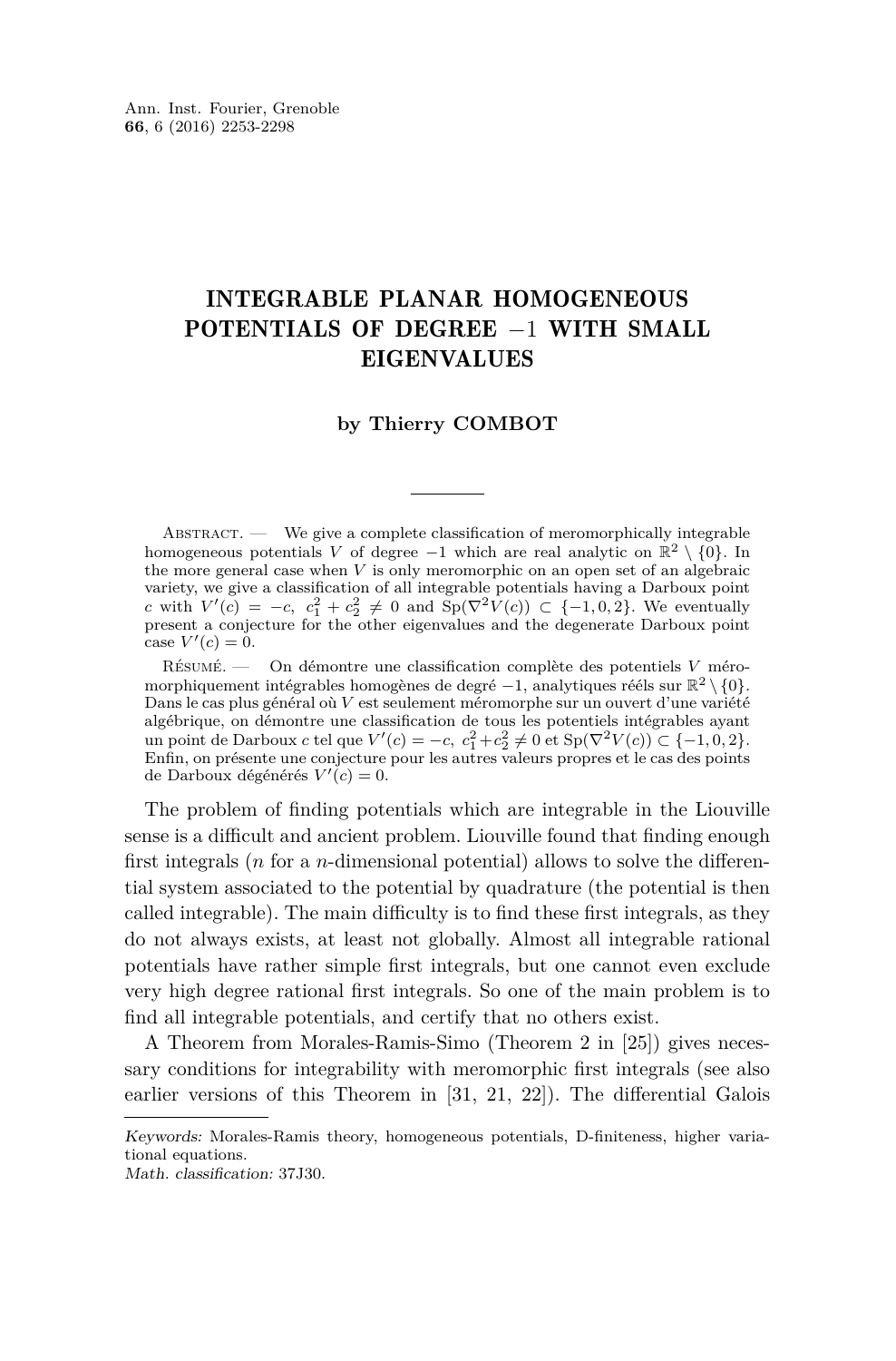group of the variational equation near a non-trivial orbit should have an Abelian identity component. One difficulty is to find this non-trivial orbit, which led many authors to study homogeneous potentials. Indeed, aside physical interest, such potentials generically have straight line orbits, and then the Morales-Ramis-Simo Theorem can be applied. This procedure has been used in many non-integrability proofs [\[18,](#page-45-4) [19,](#page-45-5) [23\]](#page-45-6) and classifications. In particular, Maciejewski-Przybylska found all meromorphically integrable planar polynomial homogeneous potentials of degree 3*,* 4 in [\[18,](#page-45-4) [19\]](#page-45-5). In the case of the homogeneity degree −1, many results are linked to the *n* body problem, which involves such homogeneous potentials of degree −1 [\[26,](#page-45-7) [29,](#page-45-8) [8,](#page-44-0) [30,](#page-45-9) [20,](#page-45-10) [1\]](#page-44-1).

In this article, we want to do a similar classification work for the homogeneity degree −1 as Maciejewski-Przybylska did for degree 3*,* 4 in [\[18,](#page-45-4) [19\]](#page-45-5) in the plane. However, these articles generally consider polynomial potentials and we would like to extend the class of studied potentials to algebraic ones (e.g. to include n-body problems). In [\[10\]](#page-44-2), we extended the Morales-Ramis-Simo theorem to the class of algebraic potentials; so we now recall our setting from [\[10\]](#page-44-2).

Let  $I = \langle P_1, \ldots, P_s \rangle$  a 2-dimensional prime ideal of  $\mathbb{C}[q_1, q_2, w_1, \ldots, w_s]$ and  $\Omega$  be a non-empty open set of  $I^{-1}(0)$ . Assume that the Jacobian of the application  $w \mapsto (P_1(w), \ldots, P_s(w))$  is maximal on  $\Omega$ , and that  $\Omega$  has a "homogeneity property"

$$
\exists k_0, \dots, k_s \in \mathbb{Z}, k_0 \neq 0, \forall \alpha \in \mathbb{C}^*
$$
  

$$
(q, w) \in \Omega \Rightarrow (\alpha^{k_0} q_1, \alpha^{k_0} q_2, \alpha^{k_1} w_1, \dots, \alpha^{k_s} w_s) \in \Omega
$$

On this  $\Omega$ , we can define a holomorphic homogeneous function *V*, which will be our potential. Remark that this class of potentials includes  $V(q_1, q_2)$  =  $(q_1^2+q_2^2)^{-1/2}$  (which is integrable), by taking

$$
\Omega = \{ (q_1, q_2, w_1) \in \mathbb{C}^2 \times \mathbb{C}^*, \ w_1^2 - q_1^2 - q_2^2 = 0 \}, \ V = w_1^{-1}
$$

We will not succeed in finding all such meromorphically integrable homogeneous potentials, and thus we will add a technical assumption on eigenvalues at Darboux points, which, as we will see in Section [4,](#page-14-0) is of crucial importance in such integrability analysis.

The main theorems of this article are the following

<span id="page-2-0"></span>THEOREM A. — Let *V* be a real analytic potential on  $\mathbb{R}^2 \setminus \{0\}$ , homogeneous of degree  $-1$ . If *V* is meromorphically integrable, then

$$
V = \frac{a}{r} \quad a \in \mathbb{R}
$$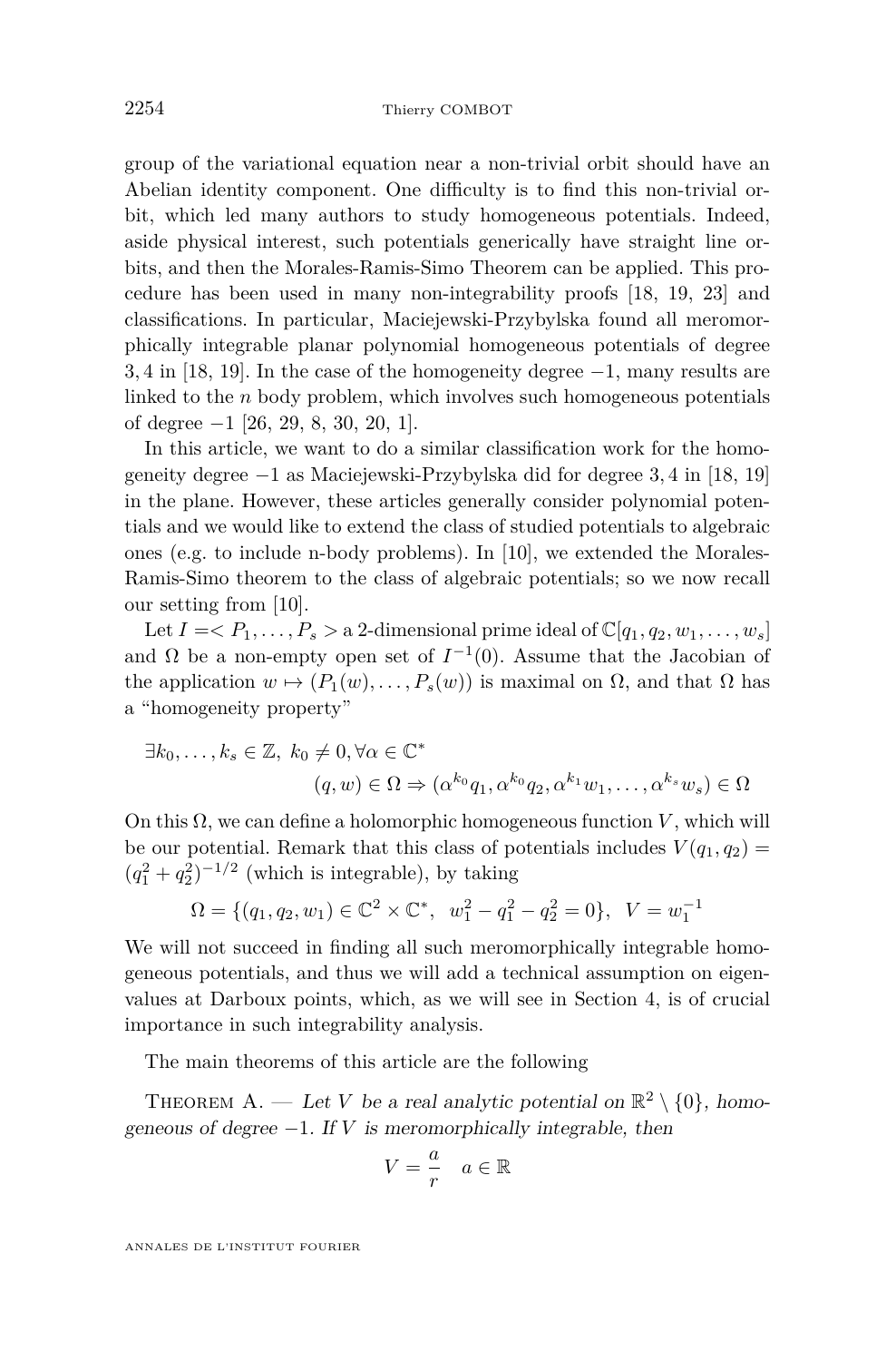<span id="page-3-1"></span>THEOREM  $B. - Let V$  be a holomorphic homogeneous potential of degree  $-1$  on  $\Omega \subset \mathcal{S}$ . We assume that there exists  $c \in \Omega$  such that  $V'(c) = -c$ ,  $c_1^2 + c_2^2 \neq 0$  and the spectrum of the Hessian matrix of *V* at *c* satisfies  $Sp(\nabla^2(V)(c)) \subset \{-1,0,2\}$ . If *V* is meromorphically integrable, then *V* belongs after rotation to one of the following families

$$
V = \frac{a}{q_1} + \frac{b}{q_2}, \quad V = \frac{a}{r}, \quad V = \frac{aq_1}{(q_1 + \epsilon iq_2)^2}, \quad a, b \in \mathbb{C}, \ \epsilon = \pm 1
$$
  
with  $S = \{(q_1, q_2, r) \in \mathbb{C}^3, \ r^2 = q_1^2 + q_2^2\}$ 

This last unexpected case was found by Hietarinta in [\[13\]](#page-45-11). However, not all homogeneous potentials satisfy these hypotheses. In particular, the condition  $\text{Sp}(\nabla^2(V)(c)) \subset \{-1,0,2\}$  is very restrictive. However, we conjecture thank to computer computations that there are no integrable potentials in the plane with other eigenvalues.

In Section [1,](#page-3-0) we present variational equations and the Morales-Ramis-Simo Theorem.

In Section [2,](#page-6-0) we present several properties of homogeneous potentials, in particular the notion of meromorphic integrability for homogeneous potentials on  $S$  and polar coordinates.

In Section [3,](#page-12-0) we prove that Theorem [B](#page-3-1) easily implies Theorem [A.](#page-2-0)

Section [4](#page-14-0) presents some properties of higher variational equations, and in particular a notion of non-degeneracy. We prove that this property is often satisfied by higher variational equations, and implies a uniqueness Theorem [4.4.](#page-21-0)

Section [5](#page-27-0) deals with the special case of eigenvalue −1 for which this nondegeneracy property is not satisfied, and thus requiring a clever analysis of higher variational equations.

#### <span id="page-3-0"></span>**1. Introduction to Morales-Ramis-Simo theorem**

The main idea of the Morales-Ramis-Simo theorem below is that if a Hamiltonian system is meromorphically integrable, then the linearised system along a particular solution should also be "integrable". In this section, the Hamiltonian  $H$  will only be assumed to be a  $n$  degrees of freedom Hamiltonian over a general 2*n* dimensional complex analytic manifold *M*.

Let us consider a holomorphic function *f* on  $T^*M$ , and a point  $x \in T^*M$ . The initial form of *f* at *x* is the lowest order non-zero term in the Taylor expansion of *f* at *x*. It is in particular a homogeneous polynomial. If *f*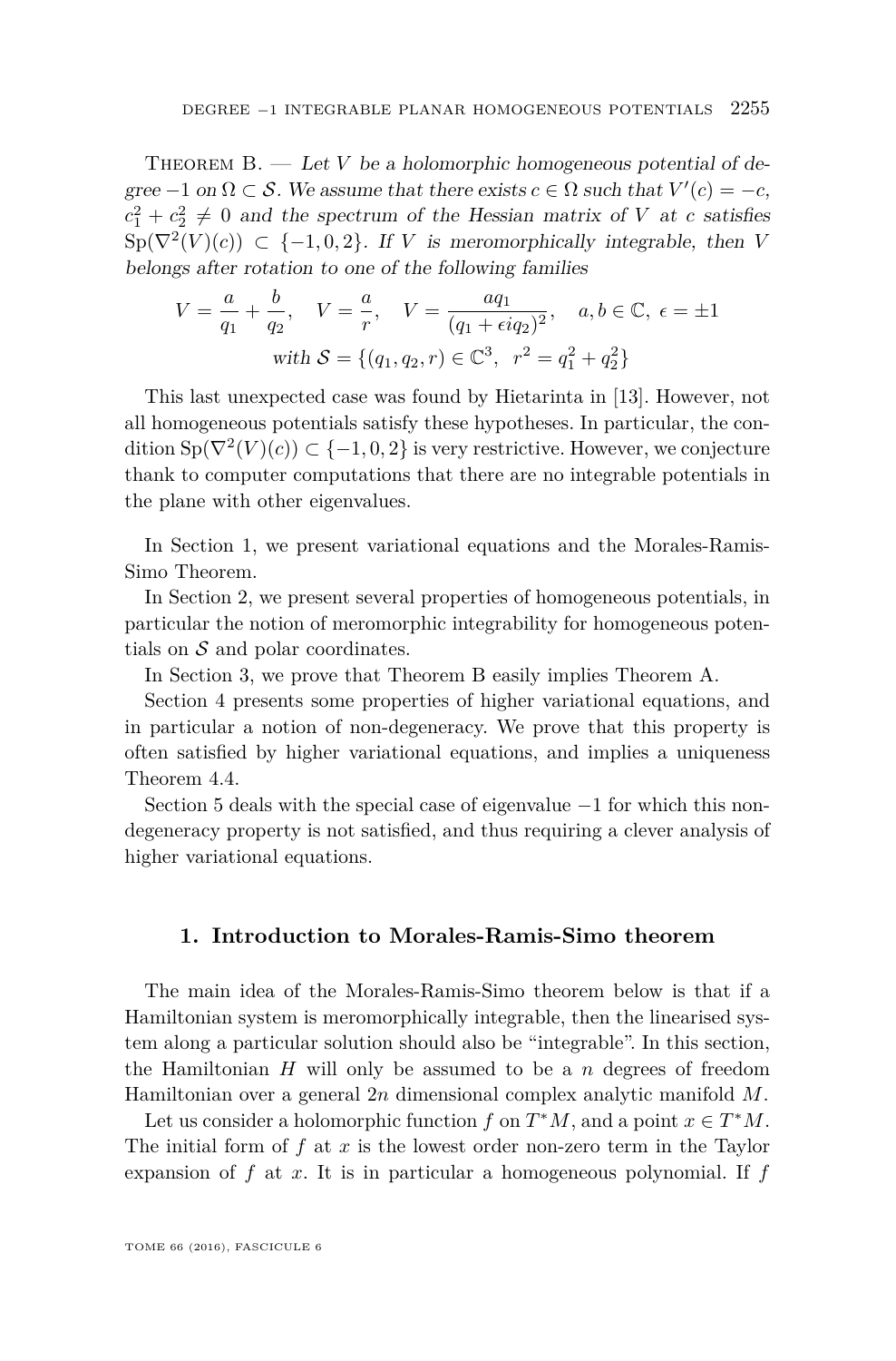is a meromorphic function on *T* <sup>∗</sup>*M*, then its initial form is defined as the quotient of the initial form of its numerator and denominator.

This definition can then be generalized to curves. Given a complex analytic curve  $\Gamma \subset T^*M$  parametrized by *t*, we consider for a holomorphic *f* the Taylor expansion of *f* at *x*(*t*). The coefficients of this expansion are functions of *t*, and the initial form is the lowest order non-zero term (as a function of *t*) in this expansion. Remark that the valuation of  $f$  at  $x(t)$ can differ for some exceptional values of *t* (this typically occurs at singular points of the variational equation). In the general meromorphic case, the initial form of  $f$  on  $\Gamma$  is then a homogeneous rational fraction with coefficients depending on *t*.

LEMMA 1.1 (Ziglin, (look Audin [\[5\]](#page-44-3))). — Let  $f_1, \ldots, f_k$  be germs of functionally independent meromorphic functions over a neighbourhood of 0 in  $\mathbb{C}^n$ . Then there exist polynomials  $P_1, \ldots, P_k \in \mathbb{C}[z_1, \ldots, z_n]$  such that the initial forms at the origin of the functions  $g_i = P_i(f_1, \ldots, f_k)$  are rational fractions algebraically independent in  $\mathbb{C}(z_1, \ldots, z_k)$ .

Let us consider  $\Gamma \subset T^*M$  a trajectory of the Hamiltonian field  $X_H$ . If this field has *n* independent first integrals  $f_1, \ldots, f_n$ , then after possibly algebraic transformations, the initial forms of these first integrals can be assumed to be independent thanks to Ziglin Lemma. Remark that if the Poisson bracket  $\{f_i, f_j\} = 0$ , then so it is for their initial forms.

We now define variational equations, following Morales-Ramis-Simo [\[25,](#page-45-0) p. 860]. Let us note  $\varphi_t$  the flow of the Hamiltonian field  $X_H$ . We note

$$
\varphi_t(y) = \sum_k \varphi_t^{(k)}(x)(y-x)^k
$$

the series expansion of  $\varphi_y$  at *x*. We define accordingly

$$
X_H(y) = \sum_{k} X_H^{(k)}(x)(y - x)^k
$$

The variational equations can now be written in a compact form

$$
\begin{aligned}\n\dot{\varphi}_t^{(1)} &= X_H^{(1)} \varphi_t^{(1)} \\
\dot{\varphi}_t^{(2)} &= X_H^{(1)} \varphi_t^{(2)} + X_H^{(2)} (\varphi_t^{(1)})^2 \\
\dot{\varphi}_t^{(3)} &= X_H^{(1)} \varphi_t^{(3)} + 2X_H^{(2)} (\varphi_t^{(1)}, \varphi_t^{(2)}) + X_H^{(3)} (\varphi_t^{(1)})^3\n\end{aligned}
$$

and the general formula is given by

$$
\dot{\varphi}_t^{(k)} = \sum_{j=1}^k \sum \frac{j!}{m_1! \dots m_s!} X_H^{(j)}((\varphi_t^{(i_1)})^{m_1}, \dots, (\varphi_t^{(i_s)})^{m_s})
$$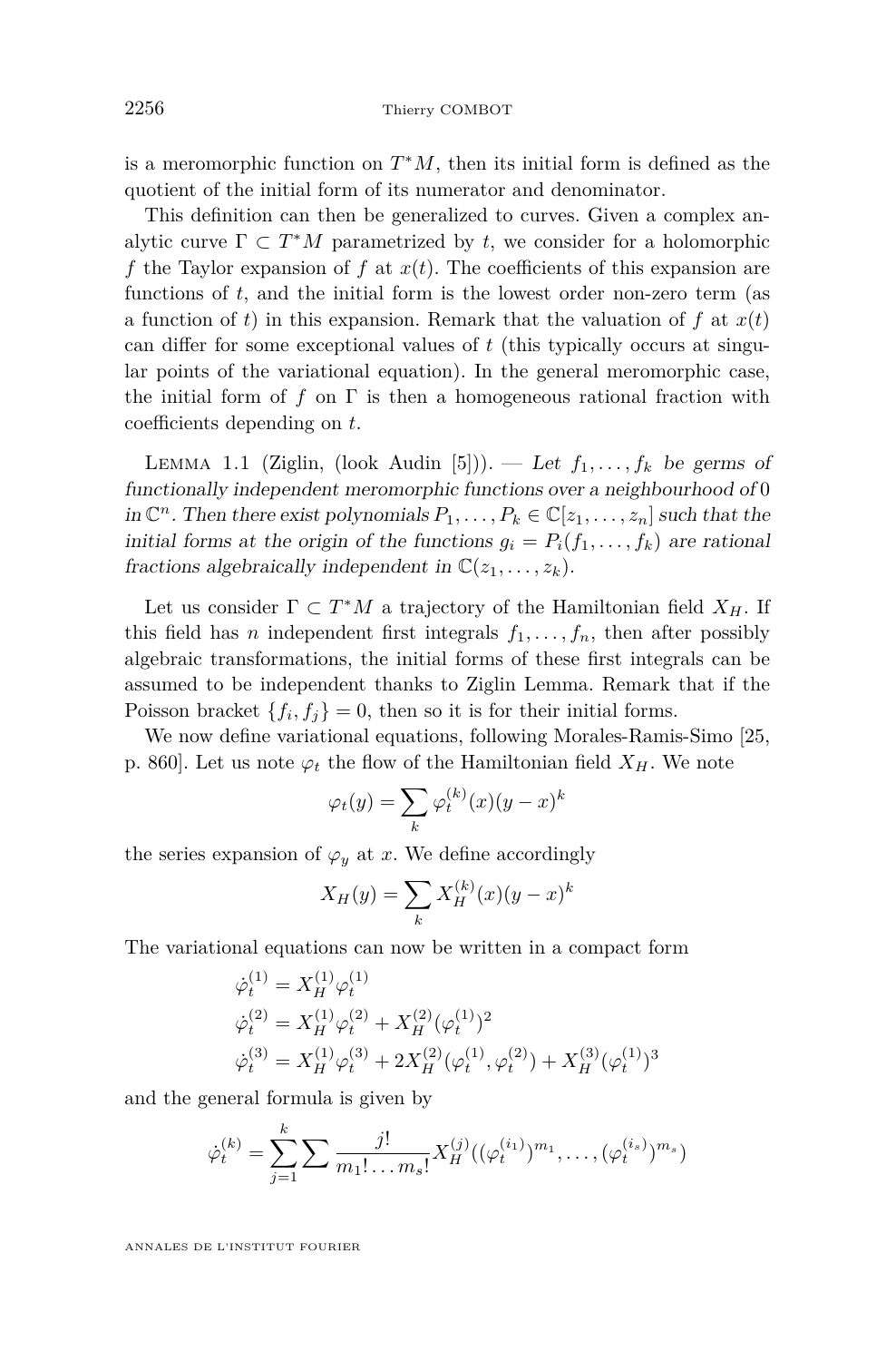The point derivation correspond to the derivation with respect to time along a particular solution Γ of *XH*.

If the Hamiltonian system admits a first integral *f*, then the first order variational equation admits a rational first integral, the initial form of *f*. The same holds for higher variational equations: Noting  $f_k$  the series expansion of *f* consisting of the *k* first terms of the Taylor series of *f* beginning by the first non-zero term, we obtain for  $f_k$  a polynomial (or rational fraction in the case *f* meromorphic) which is a first integral of the *k*-th order variational equation.

Remark that the first order variational equation is a linear one, but higher order ones are not. These however can be "linearized" by the following process:

- The right term of each equation in  $\varphi_t^{(k)}$  is a polynomial in  $\varphi_t^{(i)}$  with  $i < k$ . So the rightside of the equation is a linear combination of monomial in  $\varphi_t^{(i)}$  with  $i < k$ .
- A product, power of a solution of a linear differential equation is itself solution of a linear differential equation (called symmetric power/product).
- We can thus replace each monomial of the righthandside by a new unknown function, will be a solution of a linear differential equation

The *k*-th order variational equation (non linear version) can then be replaced by a linear differential system, whose solutions are the same than the linear version.

In the following, when considering higher variational equation (i.e.  $k > 1$ ), we will always consider the linearised version. In Section [4.2,](#page-17-0) we present a simple way to build in practice this linearised *k*-th order variational equation in our particular case (a potential with 2 degrees of freedom).

To the *k*-th variational equation, we can associate a Galois group. This Galois group preserves all rational invariants of the differential system, and in particular the rational invariants coming form first integrals of the Hamiltonian field. Through this process comes the following constraint on these Galois groups.

Theorem 1.2 (Morales-Ramis-Simo [\[25\]](#page-45-0)). — Let *H* be a Hamiltonian over a complex analytic symplectic manifold *M* of dimension 2*n*. Assume *H* is meromorphically integrable in the Liouville sense  $(X_H$  admits *n* independent meromorphic first integrals, pairwise Poisson commuting). Let  $\Gamma$  be a connected not reduced to a point particular solution of  $X_H$ .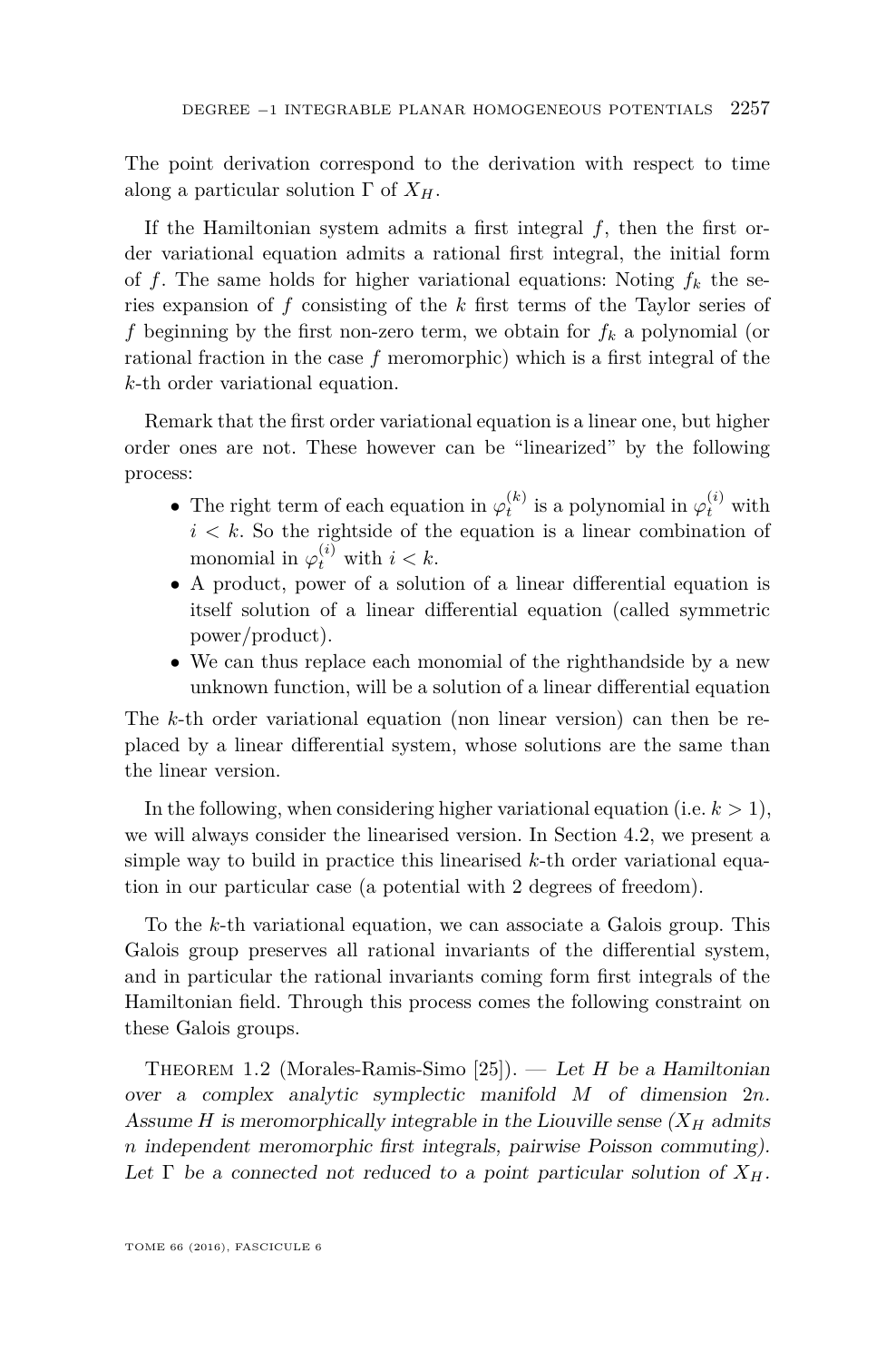Then the identity component of the Galois group of the *k*-th order variational equation near  $\Gamma$  is Abelian over the base field of meromorphic functions on Γ.

#### <span id="page-6-0"></span>**2. Homogeneous potentials on algebraic manifolds**

#### **2.1. Definitions**

We will consider from now a Hamiltonian system given by

$$
H(p_1, p_2, q_1, q_2, \mathbf{w}) = \frac{1}{2}(p_1^2 + p_2^2) - V(q_1, q_2, \mathbf{w}) \text{ with } (q_1, q_2, \mathbf{w}) \in \Omega \subset \mathcal{S}
$$

The Hamiltonian *H* is associated to a dynamical system  $X_H$  on  $\mathbb{C}^2 \times \Omega$ . The open set  $\Omega$  is a subset of an algebraic variety S, which corresponds to the space of positions. It projects "well" on  $\mathbb{C}^n$  in the sense that the symplectic structure on  $\mathbb{C}^2 \times \Omega$  defined by the derivations in  $p, q$  does not degenerate (look at page 2 or [\[10\]](#page-44-2) for more precisions). This Hamiltonian is a 2 degrees of freedom system, and *H* is holomorphic on  $\mathbb{C}^2 \times \Omega$ .

<span id="page-6-1"></span>DEFINITION 2.1. — We say that a holomorphic potential on  $\Omega \subset \mathcal{S}$  is homogeneous of degree  $-1$  if for all  $(q_1, q_2, \mathbf{w}) \in \Omega$ ,  $\alpha \in \mathbb{C}^*$ 

$$
V(\alpha^{k_0}q_1,\alpha^{k_0}q_2,\alpha^{k_1}w_1,\ldots,\alpha^{k_s}w_s)=\alpha^{-k_0}V(q_1,q_2,\mathbf{w})
$$

In the rest of the article, the potential *V* will now be assumed to be holomorphic on  $\Omega$  and homogeneous of degree  $-1$ . This type of potentials contains many useful algebraic potentials such as potentials in celestial mechanics (which often contains square roots due to the mutual distances appearing in the potential). The construction of this Hamiltonian system is the one we introduced in [\[10\]](#page-44-2) to define algebraic potentials. Remark that according to the definition [2.1,](#page-6-1) it is always possible to multiply all the  $k_i$  by an integer. Still, we cannot normalize the  $k_0$  always to 1. Indeed, to allow  $k_0 > 1$  is necessary if we want to include algebraic extension of rational homogeneity degree, as  $w_1^4 = q_1^2 + q_2^2$  (here we obtain  $k_0 = 2, k_1 = 1$ ). A motivation to consider homogeneous potentials on (open sets of) algebraic manifolds instead of  $\mathbb{C}^2$  is that we want to include the rotation-invariant potential  $V = 1/r$ , which is always integrable in the sense of the following definition

DEFINITION  $2.2.$  — Let *V* be a holomorphic homogeneous potential of degree  $-1$  on  $\Omega$ . We will say that *V* is meromorphically integrable if there exists a first integral *I* of  $X_H$  meromorphic on  $\mathbb{C}^2 \times \Omega$  and functionally independent with *H*.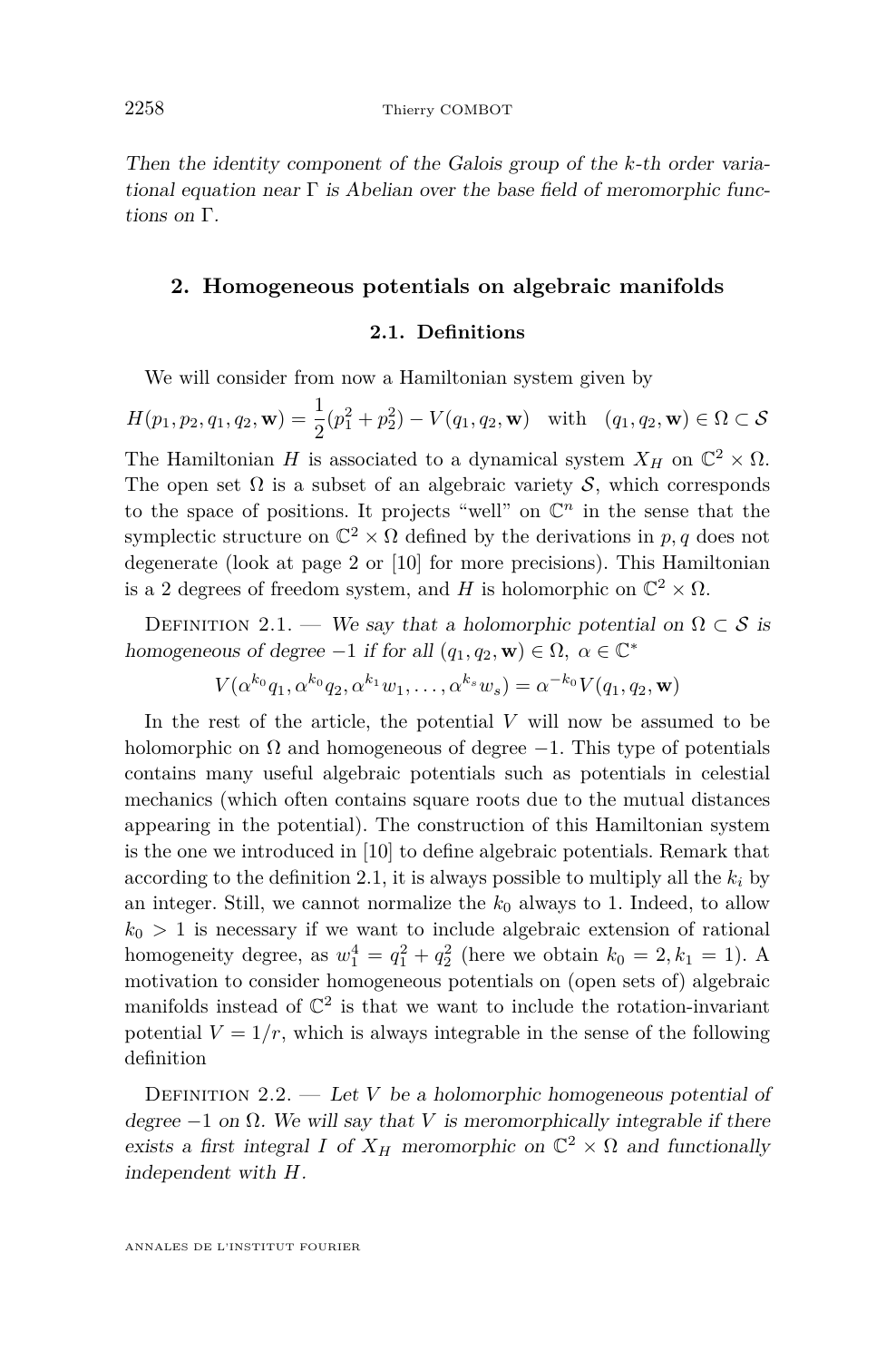In our particular setting (a potential with 2 degrees of freedom over  $\Omega \subset \mathcal{S}$ , the Morales-Ramis-Simo theorem can be rewritten on the following form

<span id="page-7-0"></span>Theorem 2.3 (Combot [\[10,](#page-44-2) Theorem 2]). — Let *V* be a holomorphic potential on an open set  $\Omega \subset \mathcal{S}$  and  $\Gamma \subset \mathbb{C}^2 \times \Omega$  a non-stationary orbit of V. Assume that  $\Omega \cap \Sigma(\mathcal{S}) = \emptyset$ . If there are two first integrals meromorphic on  $\mathbb{C}^2 \times \Omega$  of *V* that are in involution and functionally independent over an open neighbourhood of Γ, then the identity component of Galois group of the variational equation near  $\Gamma$  is Abelian over the base field of meromorphic functions on Γ.

Remark that in the original statement of [\[10\]](#page-44-2), the particular curve  $\Gamma$  is assumed to be not included in the singular set  $\Sigma(\mathcal{S})$ , but here we have already removed this singular set out of  $\Omega$ .

#### **2.2. Darboux points**

In Theorem [2.3,](#page-7-0) a key ingredient is the orbit Γ. To find such an orbit of our Hamiltonian system, we will use Darboux points.

DEFINITION 2.4.  $-$  Let *V* be a holomorphic homogeneous potential of degree  $-1$  on  $\Omega$ . We say that  $c \in \Omega \setminus \{0\}$  is a Darboux point of *V* if

<span id="page-7-1"></span>(2.1) 
$$
\frac{\partial}{\partial q_1} V(c) = \alpha c_1 \qquad \frac{\partial}{\partial q_2} V(c) = \alpha c_2
$$

The number  $\alpha \in \mathbb{C}$  is called the multiplier associated to *c*. We say that *c* is non-degenerate (or proper in [\[19\]](#page-45-5)) if  $\alpha \neq 0$ .

In the non-integrability setting, these Darboux points are also used in [\[18,](#page-45-4) [19,](#page-45-5) [24,](#page-45-12) [26,](#page-45-7) [31\]](#page-45-1) among others. Using homogeneity of *V* , we can always choose  $\alpha \in \{0, -1\}$  and so in the following we will always choose the multiplier  $\alpha = -1$  for a non-degenerate Darboux point (in which case we say hat the Darboux point is normalized). The most interesting property for us of these Darboux points is that they provide orbits:

<span id="page-7-2"></span>DEFINITION 2.5. — Let *V* be a holomorphic homogeneous potential of degree  $-1$  on  $\Omega$ . Let  $c \in \Omega$  be a Darboux point of *V*. A homothetic orbit of *V* associated to *c* is given by

$$
q_i(t) = c_i \phi(t)^{k_0} \quad p_i(t) = c_i k_0 \dot{\phi}(t) \phi(t)^{k_0 - 1} \quad i = 1, 2
$$

$$
w_i(t) = c_{i+2} \phi(t)^{k_i} \quad i = 1...s
$$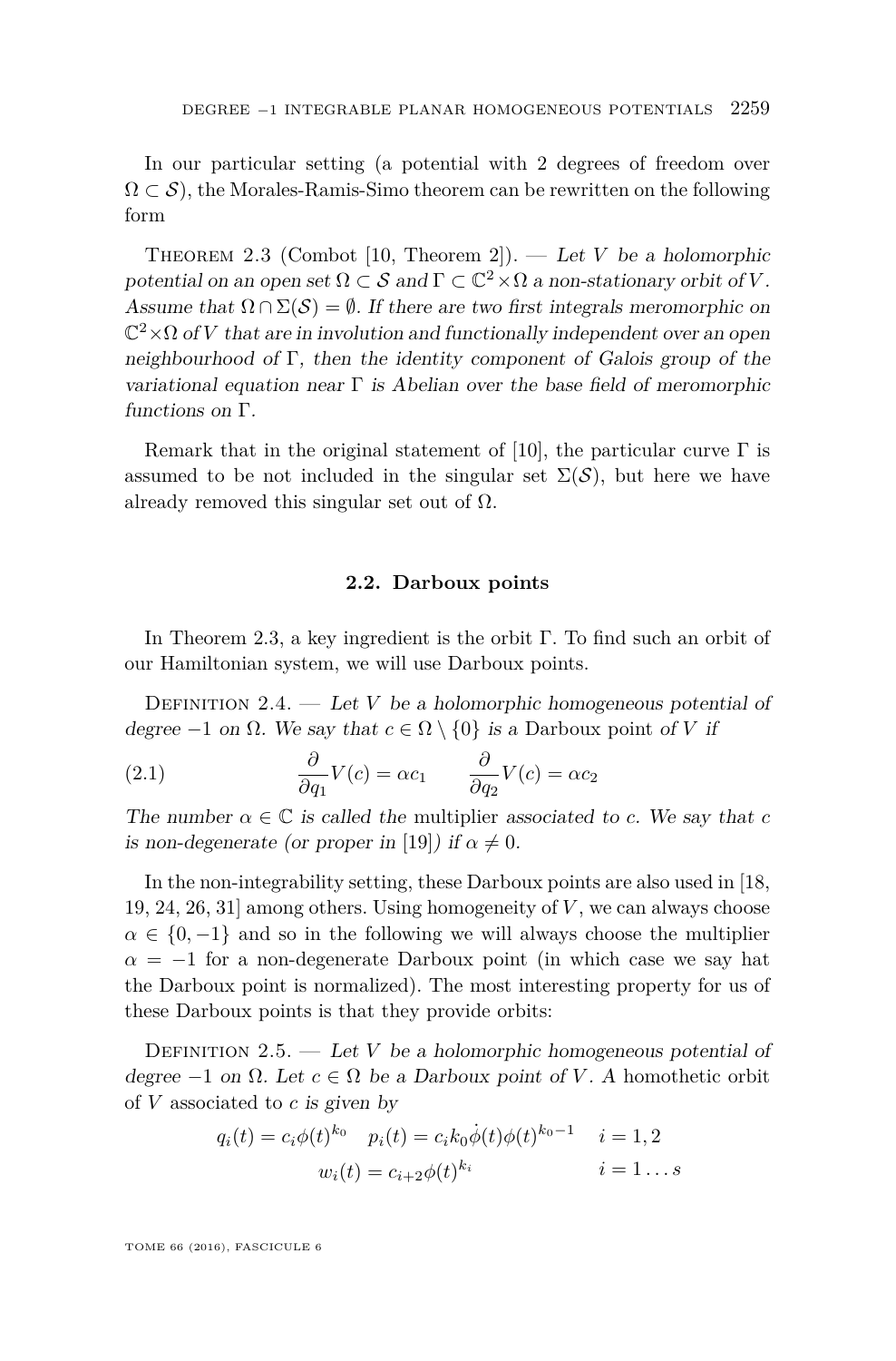with  $\phi$  satisfying the following differential equation

$$
\frac{1}{2}(k_0 \dot{\phi} \phi^{k_0 - 1})^2 = -\frac{\alpha}{\phi^{k_0}} + E \quad E \in \mathbb{C}
$$

This homothetic orbit is used by Morales-Ramis in [\[24\]](#page-45-12) to build simple integrability conditions thanks to the classification of Galois groups of the hypergeometric equation by Kimura [\[14\]](#page-45-13). Along a homothetic orbit, the first order variational equation is given by

$$
\ddot{X} = \frac{1}{\phi(t)^{3k_0}} \nabla^2 V(c) X
$$

where  $\nabla^2 V(c)$  is the Hessian matrix of *V* at *c*. As the potential is homogeneous, multiplying the value of *E* does not change the variational equation (up to a change of variable), and so we can always choose  $E \in \{0, 1\}$ . The case  $E = 0$  does not lead to any integrability constraint, and so we will only consider  $E = 1$  in the rest of the article.

After the variable change  $k_0 \phi(t) \phi(t)^{k_0-1}/\sqrt{\frac{m}{k_0}}$  $2 \longrightarrow t$  and diagonalization of  $\nabla^2 V(c)$  (when possible), the first order variational equation becomes

$$
\frac{1}{2}(t^2 - 1)\ddot{X}_i + 2t\dot{X}_i - \lambda_i X_i = 0, \qquad \lambda_i \in \text{Sp}\left(\nabla^2 V(c)\right)
$$

The integrability condition is that the Galois group of this variational equation over the base field of meromorphic functions on the curve  $\Gamma$  should have an Abelian identity component. Here the base field after reparametrization is  $\mathbb{C}(t, \sqrt{1+t^{-1}})$ . This integrability condition on the Galois group leads to a condition on the eigenvalues  $\lambda_i$ , which is (according to Morales-Ramis in [\[24\]](#page-45-12) and Combot [\[10\]](#page-44-2))

$$
Sp(\nabla^2 V(c)) \subset \left\{ \frac{1}{2}(k-1)(k+2), \ k \in \mathbb{N} \right\} = \{-1, 0, 2, 5, 9, 14, 20, 27, \ldots\}
$$

DEFINITION  $2.6.$  — Let *V* be a holomorphic homogeneous potential of degree  $-1$  on  $\Omega$ . Let  $c \in \Omega$  be a Darboux point of *V*. We say that *V* is integrable at order *k* at *c* if the variational equation of order *k* of the homothetic orbit associated to *c* has a Galois group whose identity component is Abelian.

#### **2.3. Polar coordinates**

Let us first remark that we can always assume that  $P_1(q, w) = q_1^2 + q_2^2$  –  $w_1^2$ . Indeed, if  $w_1$  is not already a rational fraction on S, we can always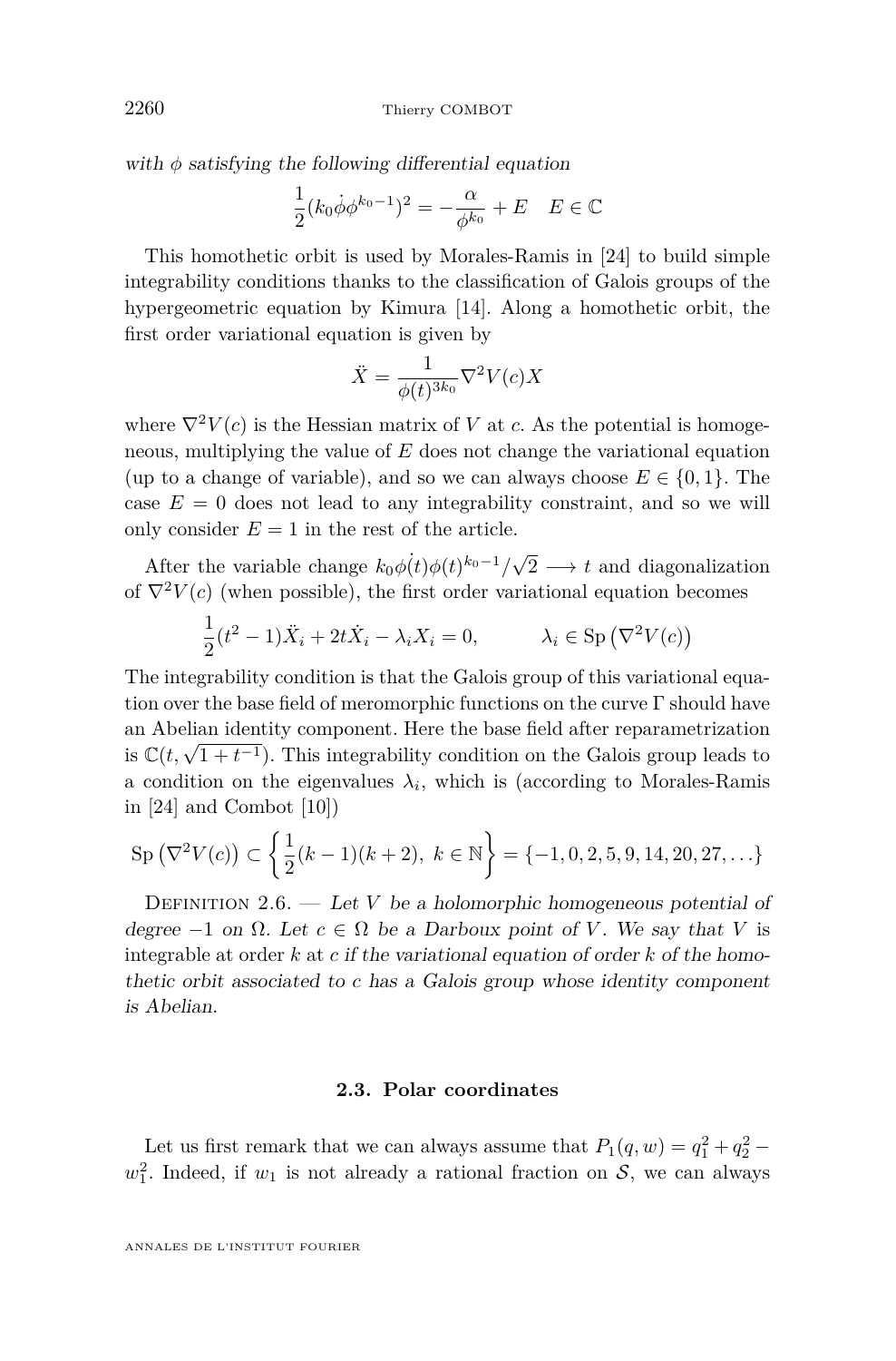consider an algebraic variety  $\tilde{\mathcal{S}}$  with a projection on S

 $\pi : (q_1, q_2, w_1, \ldots, w_s) \mapsto (q_1, q_2, w_2, \ldots, w_s) \quad \pi(\tilde{S}) = S$ 

In particular, the rational functions on  $\tilde{\mathcal{S}}$  are rational functions on  $\mathcal{S}$  and rational in  $w_1$ , the additional algebraic extension. This will of course define a potential  $\tilde{V}$  on  $\tilde{S}$  such that

$$
\tilde{V}(q_1, q_2, w_1, \ldots, w_s) = V(q_1, q_2, w_2, \ldots, w_s)
$$

So the only consequence of this construction will be that

$$
\pi(\Sigma(\tilde{\mathcal{S}})) = \{q_1 = \pm iq_2, \ (q, w) \in \mathcal{S}\} \cup \Sigma(\mathcal{S})
$$

Still, this will not have consequence in the proofs of Theorems [A](#page-2-0) and [B,](#page-3-1) due to the hypothesis  $c_1^2 + c_2^2 \neq 0$ .

So in the rest of the article, we will always assume that  $P_1(q, w)$  =  $q_1^2 + q_2^2 - w_1^2$ . The algebraic extension  $w_1$  will be noted for now *r* (as usual). Let us now define polar coordinates. Recall that the manifold  $S$  has the following homogeneity property

$$
\forall \alpha \in \mathbb{C}^*, (q, r, \mathbf{w}) \in \mathcal{S} \Rightarrow (\alpha^{k_0}q, \alpha^{k_0}r, \alpha^{k_1}\mathbf{w}_1, \dots, \alpha^{k_s}\mathbf{w}_s) \in \mathcal{S}
$$

The  $k_i$  are integers related to the homogeneity of the algebraic extensions **w***<sup>i</sup>* . Noting

$$
r\cos\theta = q_1, \ \ r\sin\theta = q_2
$$

and using the homogeneity of  $V$ , we obtain that  $V$  can be written

$$
V(q_1, q_2, r, \mathbf{w}) = r^{-1} \tilde{U}(\cos \theta, \sin \theta, \tilde{\mathbf{w}})
$$

where  $\tilde{\mathbf{w}}_i^{k_0} = \mathbf{w}_i/r^{k_i}$  and  $\tilde{U}$  is holomorphic for  $(\cos \theta, \sin \theta, 1, \tilde{\mathbf{w}}) \in \Omega$ . In polar coordinates, a rotation of a potential  $V = r^{-1}\tilde{U}(\cos\theta, \sin\theta, \tilde{\mathbf{w}})$  of an angle  $\theta_0 \in \mathbb{C}$  is simply the potential  $V = r^{-1}\tilde{U}(\cos(\theta + \theta_0), \sin(\theta + \theta_0), \tilde{\mathbf{w}})$ (applying also the rotation to the ideal defining the  $\tilde{\mathbf{w}}$ ).

Let us now consider a point  $c \in \Omega$ . As  $\Omega \cap \Sigma(\mathcal{S}) = \emptyset$ , the potential *V* is holomorphic on a neighbourhood of *c*, and thus also on an open neighbourhood  $W \subset \Omega$  of

$$
\tilde{c} = (c_1/c_3, c_2/c_3, 1, c_4/c_3^{k_1/k_0}, \dots, c_{s+3}/c_3^{k_s/k_0})
$$

(whatever the possible choice of the root  $c_3^{k_i/k_0}$ ). We can write

$$
\tilde{U}(\cos\theta, \sin\theta, \tilde{\mathbf{w}}) = V(\cos\theta, \sin\theta, 1, \mathbf{w})
$$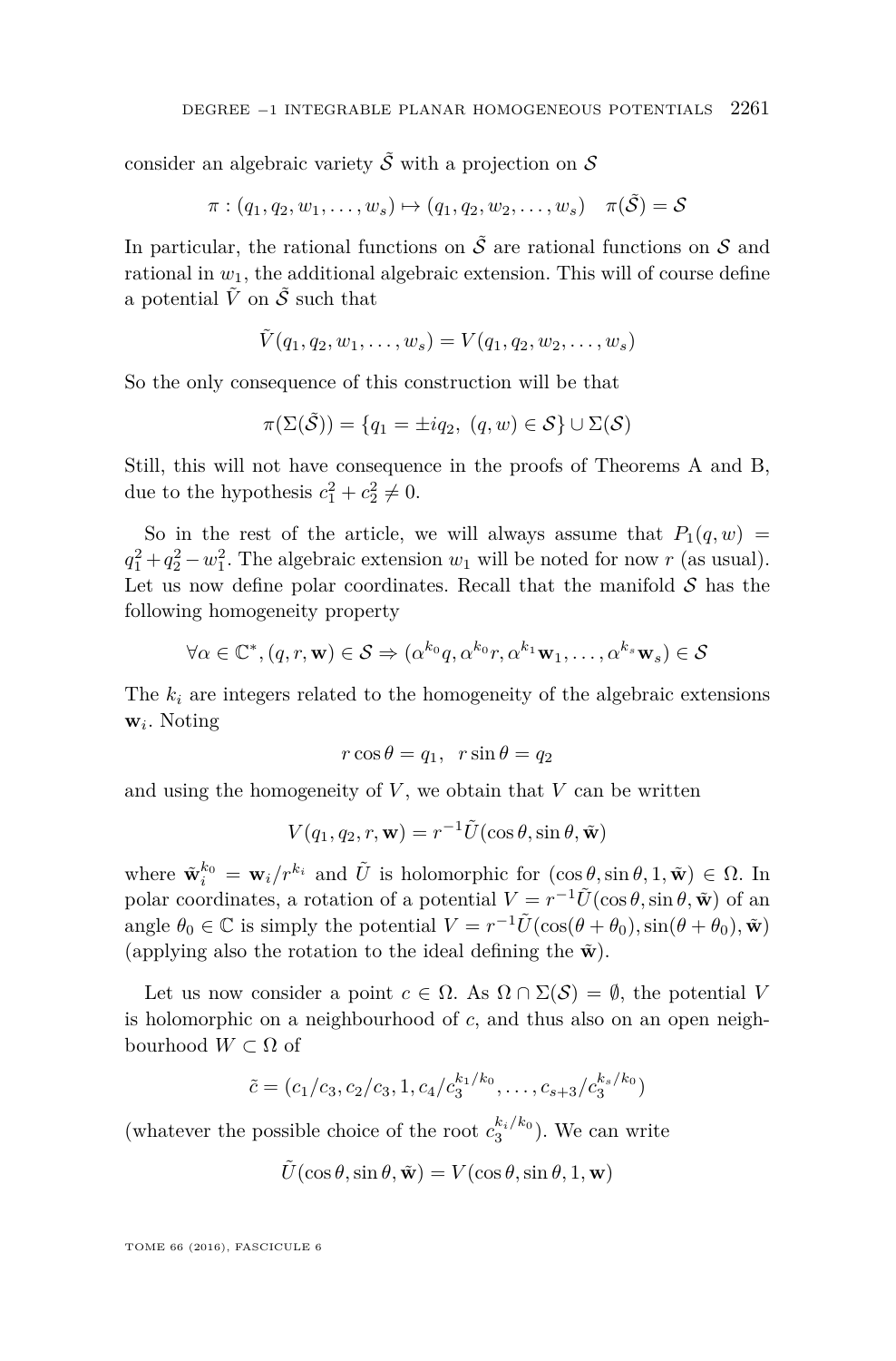This  $\tilde{U}$  is not a function of only  $\theta$  as it would be multivalued due to the algebraic extensions  $\tilde{\mathbf{w}}$ . But we can choose the branch on which  $\tilde{c}$  lies. Let us first define the projection

$$
\pi: W \mapsto \mathbb{C}, \quad \pi(\cos \theta, \sin \theta, \mathbf{w}) = \theta
$$

The function  $\pi$  is injective if the open neighbourhood *W* is chosen small enough. We can then define the holomorphic function

$$
U(\theta) = \tilde{U}(\pi^{-1}(\theta))
$$

So, on *W*, we can always write

$$
V(q_1, q_2, r, \mathbf{w}) = r^{-1} U(\theta), \quad (\cos \theta, \sin \theta, \mathbf{w}) \in W
$$

with *U* holomorphic in  $\theta$ .

Let us now look in the case of a Darboux point. A Darboux point *c* of a holomorphic homogeneous potential *V* of degree  $-1$  on  $\Omega$  is solution of equation [\(2.1\)](#page-7-1). If  $c_1^2 + c_2^2 \neq 0$  (which is a necessary assumption for dealing with polar coordinates), we can rewrite this equation in polar coordinates with  $V = r^{-1}U(\theta)$  on an open neighbourhood of *c* 

$$
U'(\theta) = 0 \quad \alpha r^3 = -U(\theta)
$$

where  $\prime$  denotes the derivation in  $\theta$ . So a non-degenerate Darboux point corresponds to some  $\theta \in [0, 2\pi]$  such that

$$
U'(\theta) = 0 \quad \text{and} \quad U(\theta) \neq 0
$$

#### **2.4. Reduction by rotation**

Given a 2-dimensional rotation  $R_{\theta_0}$  of angle  $\theta_0$ , the symplectic variable change  $p = R_{\theta_0} p$ ,  $q = R_{\theta_0} q$  transforms *H* into the Hamiltonian of the meromorphic homogeneous potential  $V(R_{\theta_0}q)$ . So meromorphic integrability of the potential  $V(R_{\theta_0}q)$  does not depend on  $\theta_0$ . Looking at the Hamiltonian flow  $X_H$ , by making a time change we can replace the potential *V* by  $\gamma V$ with  $\gamma \in \mathbb{C}^*$  (we will call this transformation a dilatation), like Maciejewski-Przyzbylska in [\[19\]](#page-45-5). So meromorphic integrability of the potential *γV* does not depend on  $\gamma \in \mathbb{C}^*$ .

Assume that *V* has a non-degenerate Darboux point *c*; we can assume that *c* is of the form  $c = (1, 0, \dots)$  and has multiplier  $-1$ , which corresponds in polar coordinates to  $U'(\theta) = 0$ ,  $U(\theta) = 1$ .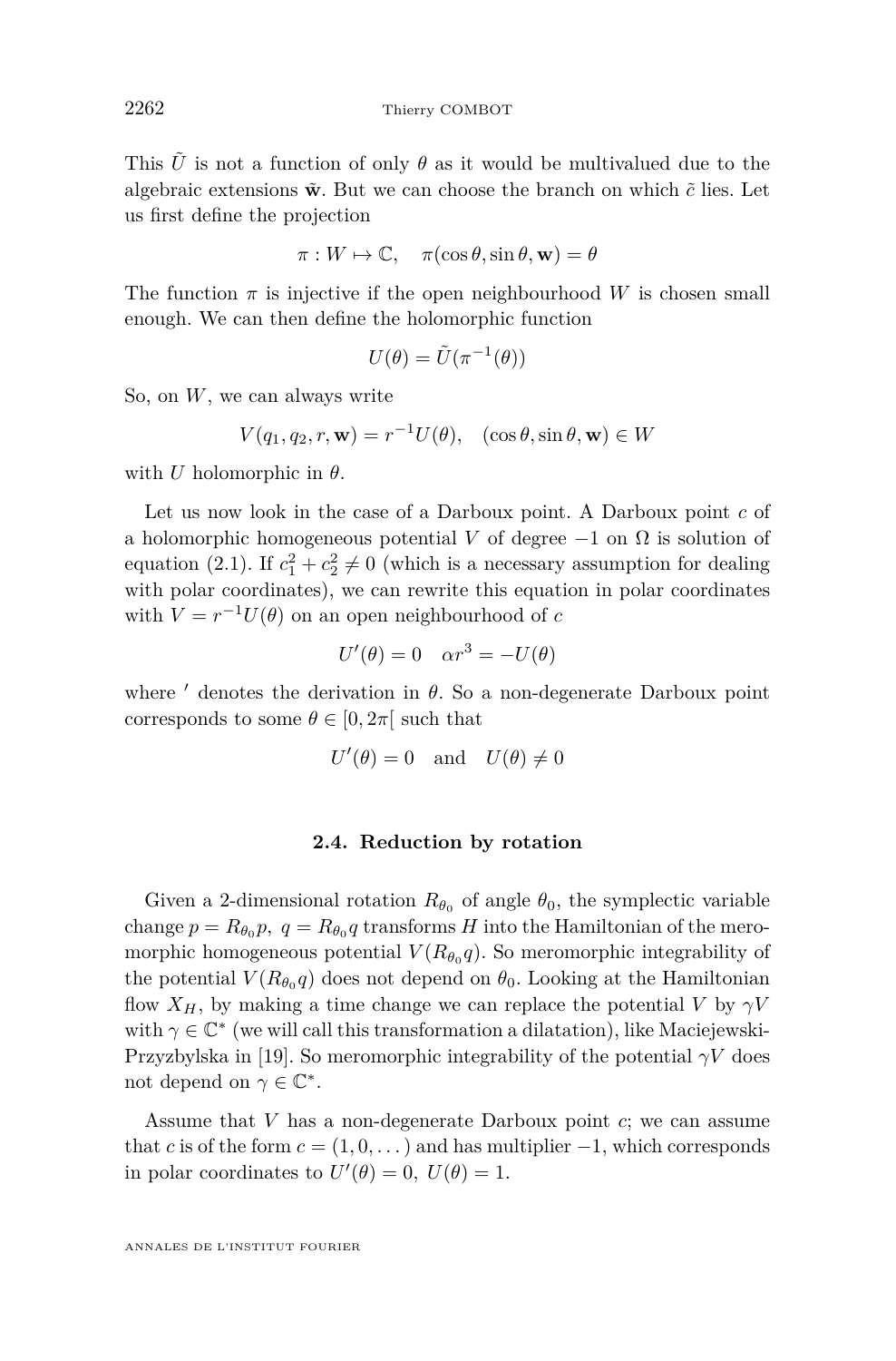LEMMA 2.7.  $\qquad$  Let *V* be a holomorphic homogeneous potential of degree  $-1$  on  $\Omega$ . Assume that *V* admits a non-degenerate Darboux point  $c \in \Omega$ . Then after a rotation and dilatation, we can assume that the potential *V* has the following properties

- There exists a point of the form  $c = (1, 0, ...)$  which is a nondegenerate Darboux point of  $V$  with multiplier  $-1$ .
- We have  $Sp(\nabla^2 V(c)) = \{2, \lambda\}$ , and the series expansion in *q* of *V* at *c* is of the form

$$
V(c+q) = 1 - q_1 + q_1^2 + \lambda q_2^2 / 2 + O(q^3)
$$

Proof. — As there exists a non-degenerate Darboux point  $c \in \Omega$ , we can assume that *c* is of the form  $c = (1, 0, \dots)$  after a rotation (recall that  $c_3^2 = c_1^2 + c_2^2 \neq 0$  on  $\Omega$ ). Multiplying *V* by a constant, we can assume that  $V(c) = 1$  (recall that  $V(c) \neq 0$  as *c* is non degenerate). Using Euler formula, we obtain  $\partial_{q_1} V(c) = -V(c)$  and so the multiplier of *c* is -1.

Differentiating the Euler relation and evaluating it at  $(q_1, q_2) = (c_1, c_2)$ , we also have

$$
\partial_{q_1} V(c) + \partial_{q_1 q_1} V(c) = -\partial_{q_1} V(c), \qquad \partial_{q_1 q_2} V(c) + \partial_{q_2} V(c) = -\partial_{q_2} V(c)
$$

Thus

$$
\nabla^2 V(c)(c_1, c_2) = \begin{pmatrix} \partial_{q_1 q_1} V(c) \\ \partial_{q_1 q_2} V(c) \end{pmatrix} = \begin{pmatrix} -2\partial_{q_1} V(c) \\ -2\partial_{q_2} V(c) \end{pmatrix} = 2 \begin{pmatrix} c_1 \\ c_2 \end{pmatrix}
$$

So the eigenvalue 2 always appear in the spectrum and  $Sp(\nabla^2 V(c))$  =  $\{2, \lambda\}$ . The series expansion of *V* at *c* follows.

#### **2.5. Example**

$$
U(\theta) = (1 - \cos(\theta))^n - \frac{n2^n}{(2k-1)(k+1)+1} - 2^n \quad n, k \in \mathbb{N}^*
$$

The Darboux points of the potential  $V = r^{-1}U(\theta)$  correspond to  $\theta = 0, \pi$ . Computing the eigenvalues at these Darboux points gives respectively the following spectrum of Hessian matrices

$$
\{2, -1\} \quad \{2, (2k-1)(k+1)\}
$$

These eigenvalues are allowed for meromorphic integrability using Theorem [2.3](#page-7-0) and according to [\[9\]](#page-44-4), there are no additional integrability conditions at order 2. So this potential is integrable at order 2 near all Darboux points. Moreover, looking at  $\theta = 0$ , we find that

$$
U^{(i)}(0) = 0 \quad i = 1 \dots 2n - 1
$$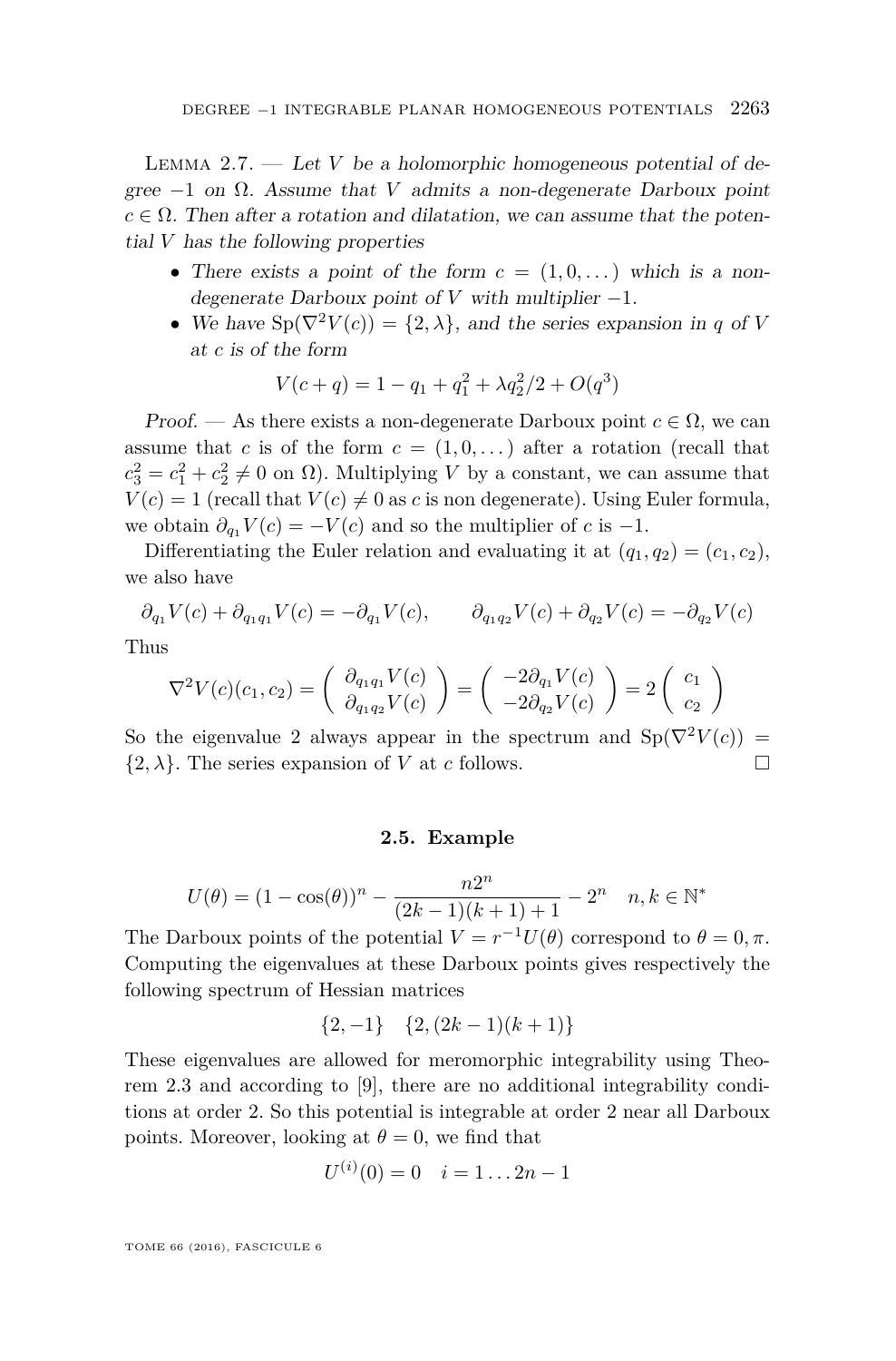This implies that the variational equation of order  $2n-2$  of the potential  $V = r^{-1}U(\theta)$  is the same as the variational equation of order  $2n - 2$  of the potential  $\tilde{V} = r^{-1}$ . This potential  $\tilde{V}$  is meromorphically integrable with an additional first integral  $p_1q_2 - p_2q_1$  and thus its variational equation of order 2*n* − 2 has a Galois group whose identity component is Abelian. So the potential *V* is integrable at order  $2n-2$  at  $\theta = 0$ . At  $\theta = \pi$ , the potential *V* is probably not integrable at order 3 but it seems quite difficult to prove as the eigenvalue depend on the parameter *k* which make the higher variational equation very complicated (this problem is analysed in [\[11\]](#page-45-14)).

We could also use the procedure presented in [\[18,](#page-45-4) [19\]](#page-45-5) where Maciejewski-Przybylska classify meromorphically homogeneous potentials of degree 3*,* 4, but in the case of *V* this will not work because this method only works for potentials without multiple Darboux points (here the Darboux point corresponding to  $\theta = 0$  is multiple for  $n \ge 2$ ). In section 5, we will prove that the potential *V* is not integrable at order  $4n-3$  at  $\theta = 0$ .

#### **3. Theorem [B](#page-3-1) implies Theorem [A](#page-2-0)**

<span id="page-12-1"></span><span id="page-12-0"></span>LEMMA 3.1. — Let *V* be a real analytic potential on  $\mathbb{R}^2 \setminus \{0\}$ , homogeneous of degre −1. Then *V* can be written in polar coordinates under the form  $r^{-1}U(\theta)$  with *U* 2*π*-periodic real analytic, and there exists  $\theta_0$  such that

$$
U(\theta_0) \neq 0 \quad U'(\theta_0) = 0 \quad \frac{U''(\theta_0)}{U(\theta_0)} \leq 0
$$

Proof. — As *V* is real analytic on  $\mathbb{R}^2 \setminus \{0\}$ , it is also real analytic on the unit circle. Using homogeneity, we then have  $V(q_1, q_2) = r^{-1}U(\theta)$ . The function *U* is thus real analytic  $2\pi$ -periodic. We have that  $U(\mathbb{R}) \subset \mathbb{R}$  and so *U* is  $C^{\infty}$  on  $\mathbb{R}$ . The function *U* is periodic, so there exists a minimum and a maximum for *U*. Assume first that *U* is not constant. Then max  $U > \min U$ . We have 3 cases

- max  $U \geqslant \min U \geqslant 0$ . Then we choose  $\theta_0$  such that  $U(\theta_0) = \max U$
- max  $U \ge 0 \ge \min U$ . If max  $U \ne 0$ , we choose  $\theta_0$  such that  $U(\theta_0) =$ max *U*, otherwise we choose  $\theta_0$  such that  $U(\theta_0) = \min U$
- $0 \ge \max U \ge \min U$ . We choose then  $\theta_0$  such that  $U(\theta_0) = \min U$

Knowing that max  $U > \min U$ , we get  $U(\theta_0) \neq 0$ . Then in all cases, we have

$$
\frac{U''(\theta_0)}{U(\theta_0)}\leqslant 0
$$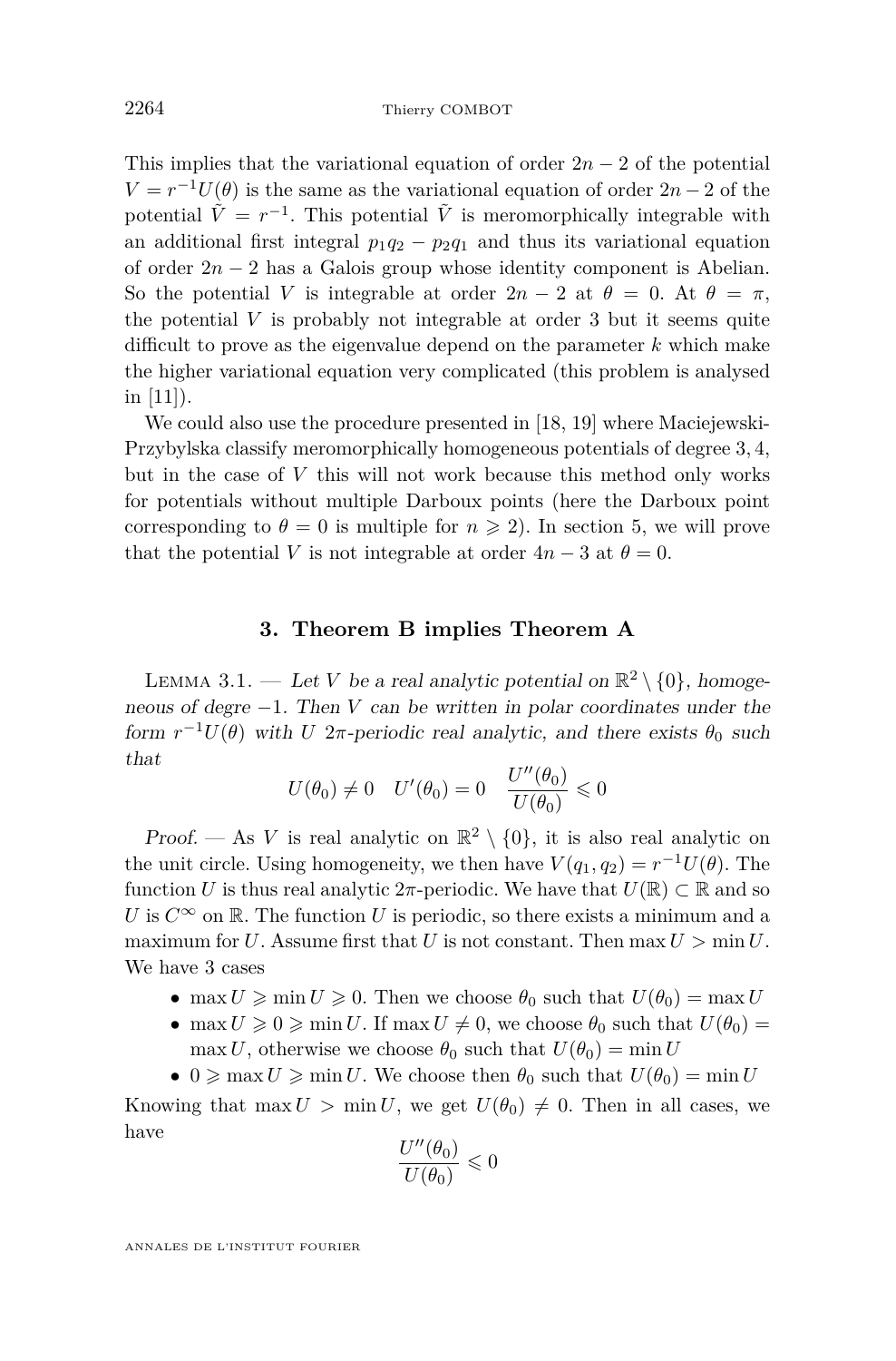Knowing that  $\theta_0$  is an extremum, we get

$$
U(\theta_0) \neq 0 \quad U'(\theta_0) = 0 \quad \frac{U''(\theta_0)}{U(\theta_0)} \leq 0
$$

which gives the Lemma.

Let us now prove Theorem [A,](#page-2-0) assuming Theorem [B.](#page-3-1)

Proof of Theorem [A.](#page-2-0) — We assume that Theorem [B](#page-3-1) holds. As *V* is real analytic on  $\mathbb{R}^2 \setminus \{0\}$ , then *V* is holomorphic over a neighbourhood of  $\mathbb{R}^2 \setminus \{0\}$  in  $\mathbb{C}^2$ , noted W. As V is homogeneous, we can assume that W is invariant by dilatation  $q \mapsto \alpha q$ .

Let us note  $\Omega$  the open set of  $S = \{(q_1, q_2, r) \in \mathbb{C}^3, r^2 = q_1^2 + q_2^2\}$  such that

$$
\Omega = \{ (q, r), q \in W, (q, r) \in S, q_1^2 + q_2^2 \neq 0 \}
$$

The set  $\Omega$  satisfies the conditions of Theorem [B,](#page-3-1) and *V* is a holomorphic potential on  $\Omega$ . We can moreover write  $V = r^{-1}U(\theta)$  in polar coordinates with *U* real analytic and we use Lemma [3.1.](#page-12-1) There exists a  $\theta_0 \in \mathbb{R}$  such that

$$
U(\theta_0) \neq 0 \quad U'(\theta_0) = 0 \quad \frac{U''(\theta_0)}{U(\theta_0)} \leq 0
$$

We consider the point in  $\Omega$ 

 $c_1 = U(\theta_0) \cos \theta_0$ ,  $c_2 = U(\theta_0) \sin \theta_0$ ,  $r = U(\theta_0)$ 

After computation, we find that *c* satisfies the equation

$$
\partial_{q_1} V(c) = -c_1 \qquad \partial_{q_2} V(c) = -c_2
$$

So *c* is a Darboux point of *V* with multiplier −1. We now write

$$
V = r^k U \left( \arctan\left(\frac{q_1 + iq_2}{r}\right) \right)
$$

We compute the Hessian matrix, evaluate at *c*, and we find for the spectrum

$$
Sp(\nabla^2 V(c)) = \left\{ 2, \frac{U''(\theta_0)}{U(\theta_0)} - 1 \right\}
$$

If *V* is meromorphically integrable then, thanks to Theorem [2.3,](#page-7-0) the eigenvalues at Darboux points should belong to

$$
\left\{\frac{(p-1)(p+2)}{2},\ p \in \mathbb{N}\right\} = \{-1,0,2,5,9,14,\ldots\}
$$

But here we have moreover that

$$
\frac{U''(\theta_0)}{U(\theta_0)} \leqslant 0
$$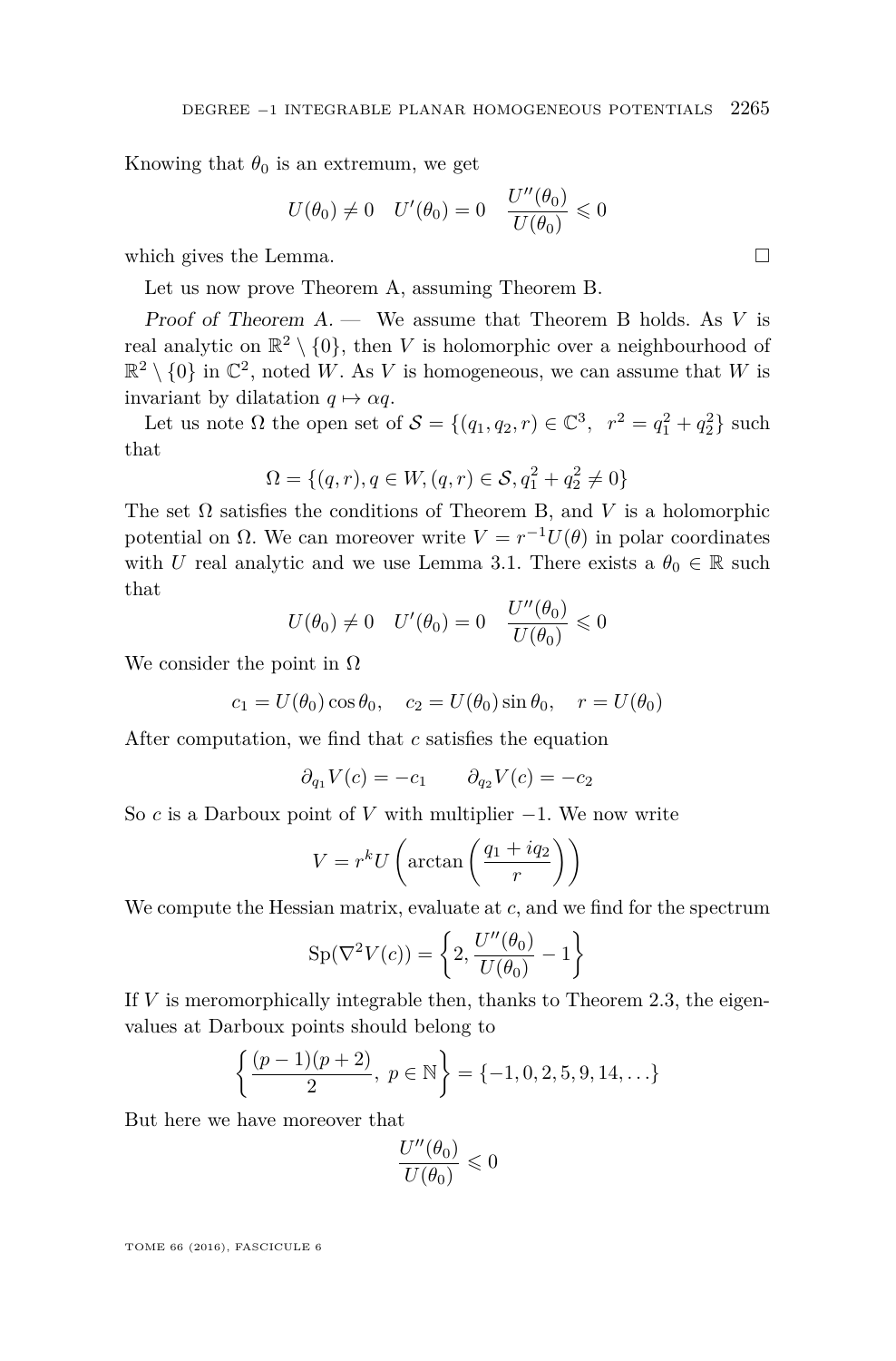So this implies that in fact

$$
Sp(\nabla^2 V(c)) = \{2, -1\}
$$

To conclude, the holomorphic potential on  $\Omega$  satisfies all hypotheses of Theorem [B,](#page-3-1) including the spectrum condition. Among the 3 possibles families, only the second one has the eigenvalue −1. Using the fact that *U* should be a real function (and non zero), this implies that  $V = ar^{-1}$ ,  $a \in \mathbb{R}^*$ .  $\Box$ 

Remark that the meaning of meromorphic integrability depends on the open set  $\Omega$  chosen. We can choose an dilatation invariant open set  $\Omega$  arbitrary small. So we have proved the non-existence of an additional first integral (outside the case  $V = ar^{-1}$ ) which is meromorphic on  $\mathbb{C}^2 \times \Omega$  with  $\Omega$  an arbitrary small dilatation-invariant neighbourhood of  $\mathbb{R}^2 \setminus \{0\}$ .

#### <span id="page-14-0"></span>**4. Non degeneracy of higher variational equations**

The purpose of this section is to prove Theorem [B](#page-3-1) for the eigenvalues 0*,* 2. The strategy is the following

- We consider a potential *V* which is integrable at a Darboux point  $c = (1, 0, \dots)$  at order  $k - 1$ .
- We rewrite the *k*-th order variational equation, and we prove that the constraints of being integrable at order *k* are affine equations in the  $k + 1$ -th derivative in  $q_2$  of V.
- If these affine functions are not constant, then there is at most one possibility for the  $k + 1$ -th derivative in  $q_2$  of *V* for *V* being integrable at order *k*. This property is called "non degeneracy" (see Definition [4.3\)](#page-20-0). This implies that an integrable potential is uniquely determined by its *k*-th order series expansion at *c*.
- We then prove that if *V* has eigenvalue 0, the non-degeneracy property holds for  $k \ge 2$ , thus proving that  $V = 1/q_1$  is the only integrable potential in this case (Section [4.4\)](#page-22-0).
- We prove also that if *V* has eigenvalue 2, the non-degeneracy property holds for  $k \geqslant 3$ . This implies that an integrable potential with eigenvalue 2 is uniquely determined by its third order series expansion at *c*. For each third order series expansion at *c*, we find an integrable potential *V* having such a series expansion at *c*, thus proving there are no other integrable potentials of this type (Section [4.5\)](#page-23-0).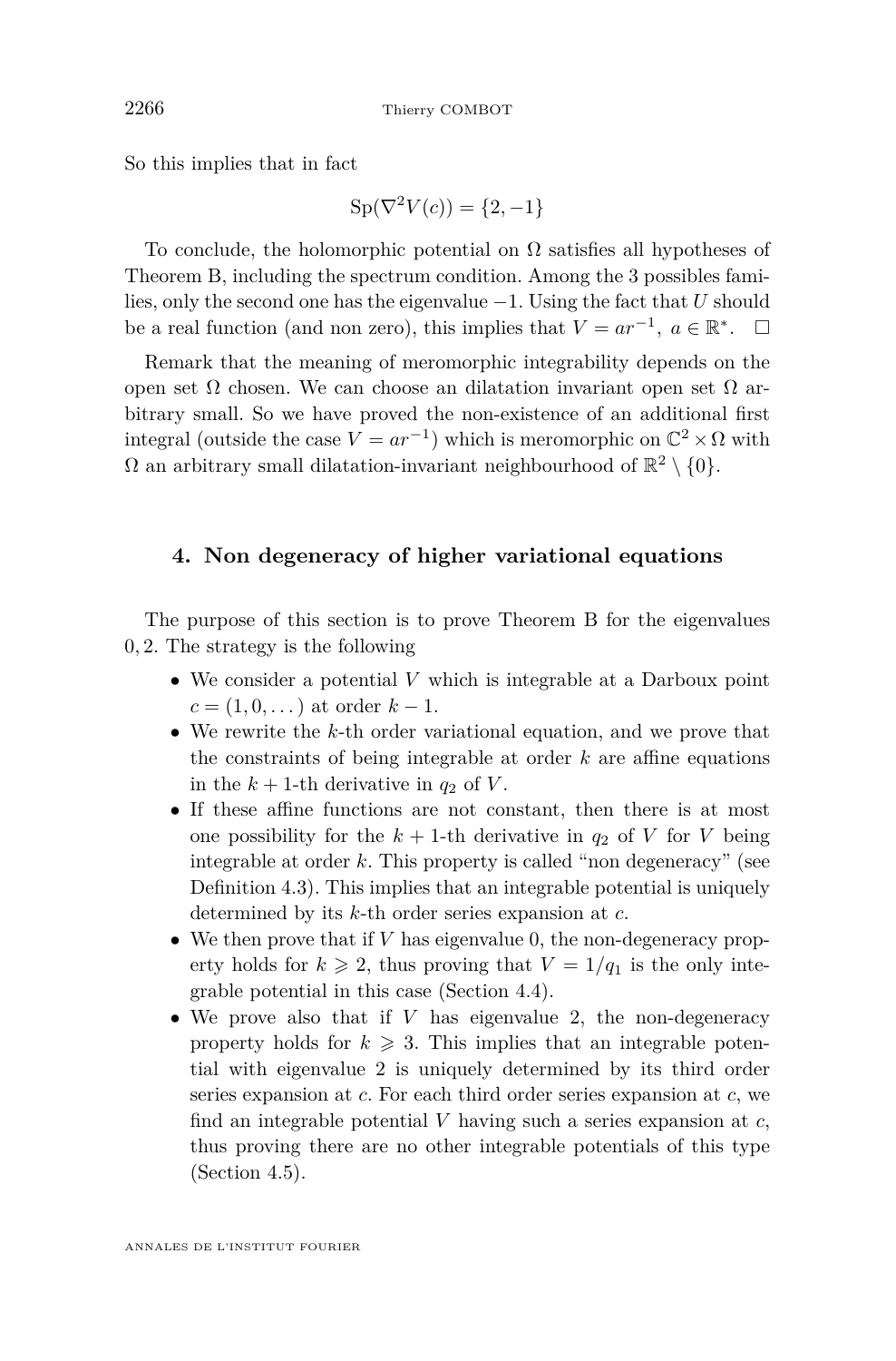#### **4.1. First order variational equations**

At this point, we proved that after reduction, a meromorphic homogeneous potential on  $\Omega$  possessing a non-degenerate Darboux point, can be assumed to have the following properties

- There exists a point of the form  $c = (1, 0, \dots)$  which is a Darboux point of *V* with multiplier  $-1$  and  $V(c) = 1$ .
- The spectrum of the Hessian matrix of *V* at *c* is of the form  $\text{Sp}(\nabla^2 V(c)) = \{2, \lambda\}.$
- The first order variational equation near a homothetic orbit with energy  $E = 1$  is given by (after variable change  $k_0 \dot{\phi} \phi^{k_0-1}/\sqrt{2}$  $(2 \rightarrow t)$

(4.1) 
$$
\frac{1}{2}(t^2 - 1)\ddot{y} + 2t\dot{y} - \frac{1}{2}(n-1)(n+2)y = 0 \qquad n \in \mathbb{N}
$$

<span id="page-15-0"></span>• If the first order variational equation has a Galois group whose identity component is Abelian, then

$$
\lambda\in\{\tfrac12(n-1)(n+2),\;n\in\mathbb{N}\}
$$

We now recall some properties of the solutions of the first order variational equation [\(4.1\)](#page-15-0). A basis of solutions can be written using a hypergeometric function <sup>2</sup>*F*<sup>1</sup>

$$
{}_2F_1(1+(n/2,1/2-n/2,1/2,t^2), 2F_1(1-n/2,3/2+n/2,3/2,t^2)t
$$

These solutions can also be rewritten in terms of Legendre functions

$$
(t^{2} - 1)^{-3/4} L_{P}\left(\frac{1}{2}, \frac{1}{2}\sqrt{8\lambda + 9}, \frac{t}{\sqrt{t^{2} - 1}}\right),
$$

$$
(t^{2} - 1)^{-3/4} L_{Q}\left(\frac{1}{2}, \frac{1}{2}\sqrt{8\lambda + 9}, \frac{t}{\sqrt{t^{2} - 1}}\right)
$$

Several properties on hypergeometric functions and their specializations can be found in [\[2,](#page-44-5) [27\]](#page-45-15). For all  $n \in \mathbb{N}^*$ , one of these two functions is a polynomial as the hypergeometric series is finite. So we can build a basis of solutions given by  $(P_n, Q_n)$  where  $P_n$  is polynomial in t of degree  $n-1$ (which are related to Gegenbauer polynomials, as given in equation 158 of [\[27\]](#page-45-15)) and  $Q_n$  is given by

$$
Q_n(t) = P_n(t) \int \frac{1}{(t^2 - 1)^2 P_n(t)^2} dt
$$

The functions  $Q_n$  are multivalued. The case  $n = 0$  will be a special case (see [\[9\]](#page-44-4)), as the Galois group of  $(4.1)$  will be  ${Id}$  instead of  $\mathbb{C}$ . These properties are analogous to the ones for the Legendre polynomials in [\[2\]](#page-44-5).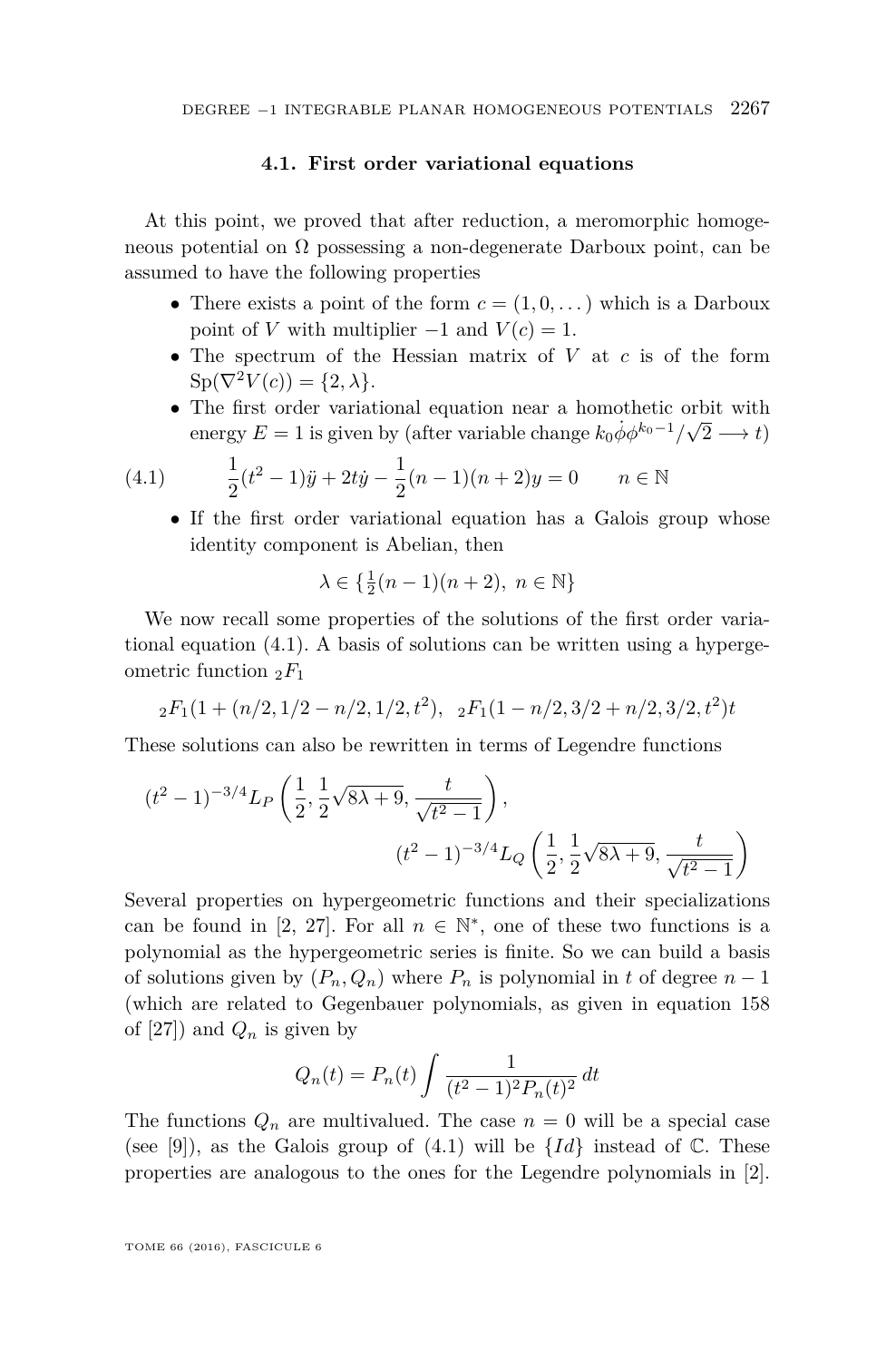These can also be reproved using the holonomic package of Mathematica in [\[17\]](#page-45-16).

The polynomials  $P_n$  can be computed using the "Rodrigues" type formula

$$
P_n(t) = \frac{1}{t^2 - 1} \frac{\partial^{n-1}}{\partial t^{n-1}} (t^2 - 1)^n
$$

which gives a normalization for the leading term of  $P_n$  that we will choose now and the functions  $Q_n$  can be written as

$$
Q_n(t) = \epsilon_n P_n(t) \operatorname{arctanh}\left(\frac{1}{t}\right) + \frac{W_n(t)}{t^2 - 1}
$$

with  $W_n$  being polynomials, and  $\epsilon_n$  a real sequence given by

$$
\epsilon_n = \frac{4^{-n}n(n+1)}{n!^2}
$$

<span id="page-16-0"></span>LEMMA 4.1. — Let  $F \in \mathbb{C}(z_1)[z_2]$  and

$$
f(t) = F\left(t, \operatorname{arctanh}\left(\frac{1}{t}\right)\right) \in \mathbb{C}(t) \left[\operatorname{arctanh}\left(\frac{1}{t}\right)\right]
$$

We consider the following differential field extension and its differential Galois group

$$
K = \mathbb{C}\left(t, \operatorname{arctanh}\left(\frac{1}{t}\right), \int f dt\right), \quad G = \operatorname{Gal}_{\text{diff}}(K/\mathbb{C}(t))
$$

If *G* is Abelian, then

$$
\frac{\partial}{\partial \alpha} \underset{t = \infty}{\text{Res}} \ F\left(t, \text{arctanh}\left(\frac{1}{t}\right) + \alpha\right) = 0 \quad \forall \alpha \in \mathbb{C}
$$

where Res corresponds to the residue.

Proof. — We first remark that the Zariski closure of the monodromy group of *f* in the complex plane  $\mathbb{C} \setminus \{-1,1\}$  is exactly the Galois group *G* because *f* satisfies a linear differential equation whose singularities are regular. We now consider two paths: the "eight" path  $\sigma_1$  around the singularities −1 and 1, and the path *σ*<sup>2</sup> around infinity. At infinity, the function  $F(t, \text{arctanh}(\frac{1}{t}) + \alpha)$  will have a series expansion of the kind

$$
\int F\left(t, \operatorname{arctanh}\left(\frac{1}{t}\right) + \alpha\right) dt = \sum_{n=n_0}^{\infty} a_n(\alpha)t^n + r(\alpha) \ln t
$$

because the function  $\arctanh\left(\frac{1}{t}\right)$  has a regular point at infinity. Let us now consider the monodromy commutator

$$
\sigma_l = [\sigma_2, \sigma_1^l] = \sigma_2^{-1} \sigma_1^{-l} \sigma_2 \sigma_1^l \quad \text{with} \quad l \in \mathbb{Z}
$$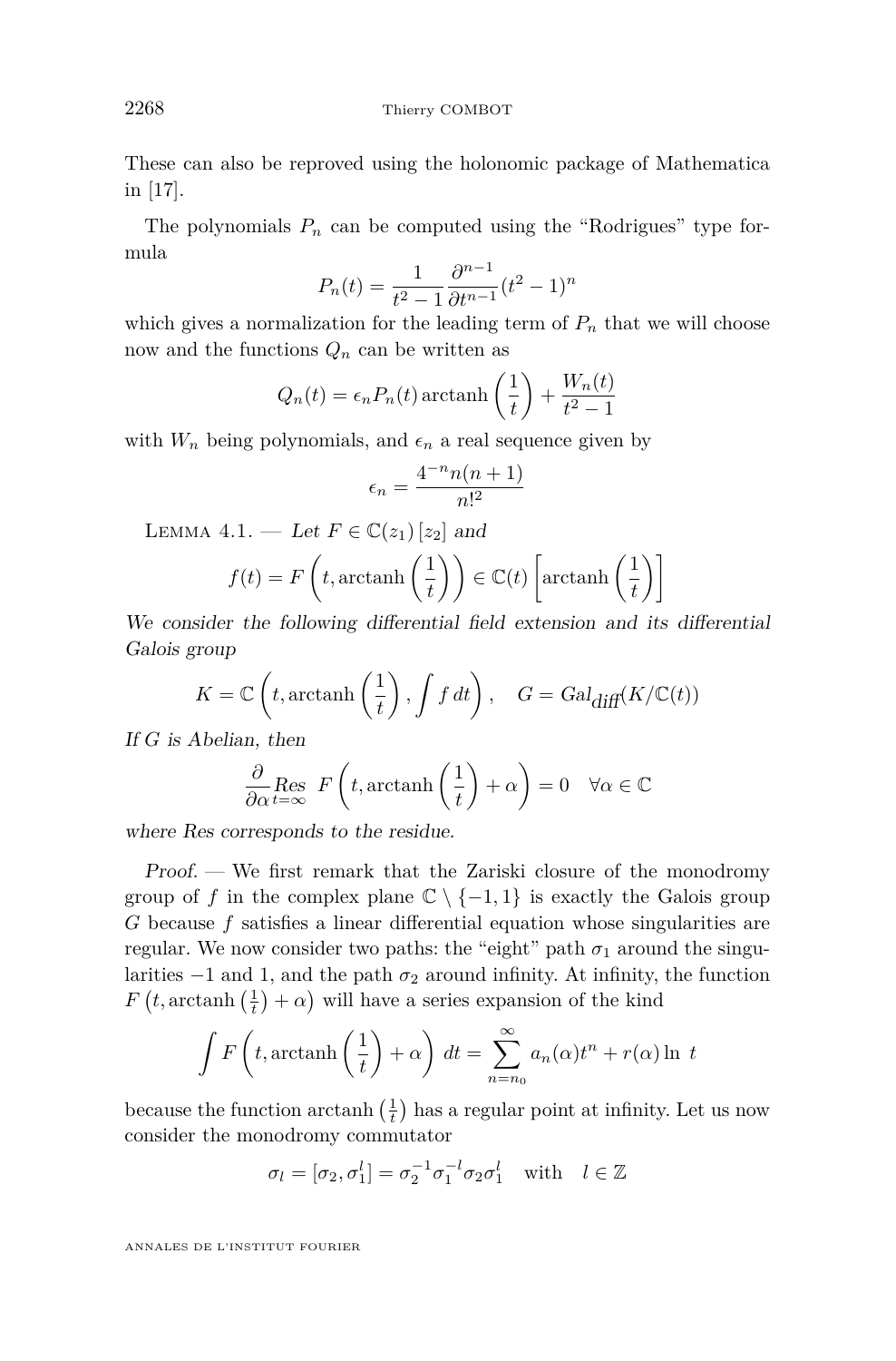Computing the monodromy, we obtain  $\sigma_1^l(f) = F(t, \arctanh(\frac{1}{t}) + 2i\pi l)$ and  $\sigma_2(\ln t) = \ln t + 2i\pi$ . We deduce that

$$
\sigma_l(f) = f + r(2i\pi l) - r(0)
$$

This  $r(2i\pi l)$  corresponds to the residue of  $F(t, \arctanh(\frac{1}{t}) + 2i\pi l)$  at infinity. If *G* is Abelian, then the monodromy is commutative, and then the commutator  $\sigma_l$  should act trivially on *f*. This is the case only if  $r(2i\pi l)$  = *r*(0) ∀*l* ∈ Z. The function *r* is a polynomial in *l*, so  $r(2i\pi l) - r(0)$ , ∀*l* ∈ C. This gives us the formula of the lemma

$$
\frac{\partial}{\partial \alpha} \underset{t = \infty}{\text{Res}} F\left(t, \arctanh\left(\frac{1}{t}\right) + \alpha\right) = 0 \quad \forall \alpha \in \mathbb{C}
$$

#### **4.2. Higher order variational equations**

<span id="page-17-0"></span>In the particular case of a Hamiltonian system coming from a potential with 2 degrees of freedom, we will be able to rewrite the higher order variational equations in a simpler. We also assume that *V* has a non degenerated Darboux point at  $c = (1, 0)$  with multiplier  $-1$ .

Looking at variational equation of order *k* of Morales-Ramis-Simo [\[25,](#page-45-0) p. 860] (Section [1\)](#page-3-0), we see that the last equation always has the following structure. There is a homogeneous part  $\dot{\varphi}_t^{(k)} = X_H^{(1)} \varphi_t^{(k)}$ , and non homogeneous terms involving functions already computed when solving lower order variational equations. So this last equation can be considered as a non homogeneous linear equation.

The  $X_H$  is the Hamiltonian field, and we may write  $\varphi_t^{(k)} = (Y_1, Y_2, X_1, X_2)$ (we are in dimension 4). The  $X_1$  corresponds to a perturbation tangential to the homothetic orbit, and  $X_2$  normal to this orbit (and  $Y_1, Y_2$  are the velocities in these directions). We see also that this variational equation is not linear. But for example at order 3, instead of considering non linear terms like  $(\varphi_t^{(1)})^3$ , we replace it by solutions of the symmetric power of the equation satisfied by  $\varphi_t^{(1)}$  (for this term, this gives the third symmetric power of the first order variational equation, see [\[28\]](#page-45-17)).

Computing variational equations up to order *k* will produce monomials in the components of vectors  $\varphi_t^{(1)}, \ldots, \varphi_t^{(k)}$ . Equation (13) of [\[25\]](#page-45-0) can be rewritten

$$
\dot{\varphi}_t^{(k)} = \sum_{j=1}^k \sum \frac{j!}{m_1! \dots m_s!} X_H^{(j)}((\varphi_t^{(i_1)})^{m_1}, \dots, (\varphi_t^{(i_s)})^{m_s})
$$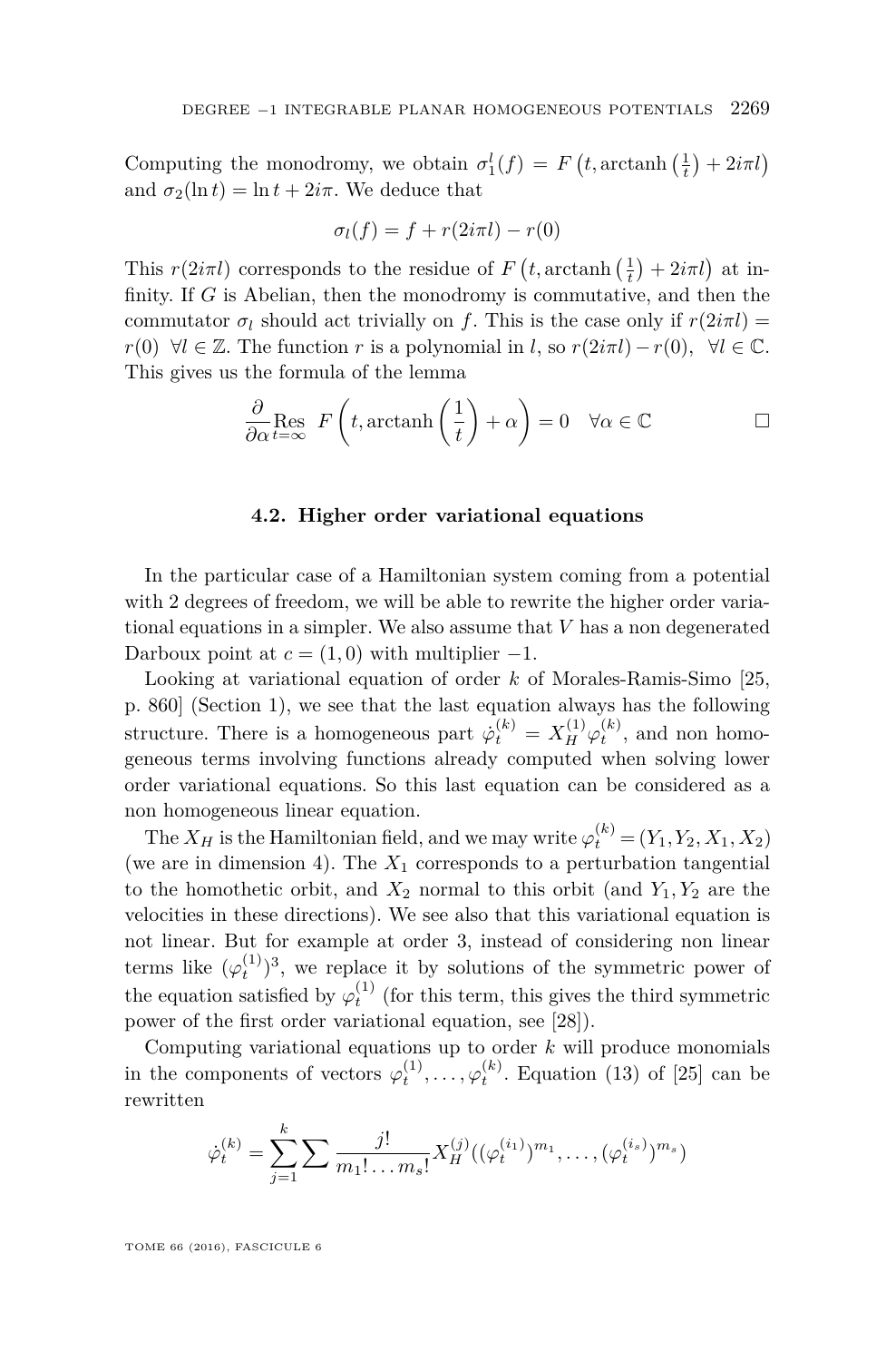For each fixed *j*, the inner sum is a sum monomials of the form

<span id="page-18-0"></span>(4.2) 
$$
(\varphi_t^{(1)})_{w_1}^{j_1} \dots (\varphi_t^{(k)})_{w_k}^{j_k}
$$

where *w* indicates the component of vectors  $\varphi_t$ . Instead of computing  $\varphi_t^{(i)}$ , we compute directly these monomials. We note  $y_{n_1,n_2,n_3,n_4}$  the sum over all monomials [\(4.2\)](#page-18-0) having exactly  $n_1$  terms with  $w = 1$ ,  $n_2$  terms with  $w = 2$ , etc. Due to symmetries of higher variational equations, considering these  $y_{n_1,n_2,n_3,n_4}$  are sufficient to analyse the variational equation (meaning that the derivatives of  $y$  only involve  $y$ ). This process has also linearised the variational equation as  $y_{n_1,n_2,n_3,n_4}$  corresponds to the monomials in the sum themselves. Building linear differential equations for the  $y_{n_1,n_2,n_3,n_4}$ necessitates to compute the symmetric product of differential systems (as done in [\[3\]](#page-44-6)), as we need to build linear differential system satisfied by monomials of the form  $(4.2)$ . At order  $k$ , the variational equation now writes (the last equation)

<span id="page-18-1"></span>
$$
(4.3) \quad \begin{pmatrix} \ddot{y}_{0,0,1,0} \\ \ddot{y}_{0,0,0,1} \end{pmatrix} = \frac{1}{\phi^{3k_0}} \begin{pmatrix} 2y_{0,0,1,0} \\ \lambda y_{0,0,0,1} \end{pmatrix} + \begin{pmatrix} \sum_{i=2}^{k} \frac{1}{\phi^{(i+2)k_0}} \sum_{j=0}^{i} \frac{d_{i,j}}{(i-j)!j!} y_{0,0,i-j,j} \\ \sum_{i=2}^{k} \frac{1}{\phi^{(i+2)k_0}} \sum_{j=0}^{i} \frac{d_{i,j+1}}{(i-j)!j!} y_{0,0,i-j,j} \end{pmatrix}
$$

where  $y_{i,0,i,0}$  satisfy differential equations corresponding to lower order variational equations. The coefficients  $d_{i,j}$  are given by

$$
d_{i,j} = \frac{\partial^{i+1}}{\partial q_1^{i-j+1} \partial q_2^j} V(c)
$$

A visual process to build these differential systems is to see  $y_{n_1,n_2,n_3,n_4}$ as  $\dot{X_1}^{n_1} \dot{X_2}^{n_2} X_1^{n_3} X_2^{n_4}$ . We differentiate this expression and simplify it using the relation

<span id="page-18-3"></span>
$$
(4.4) \qquad \ddot{X} = \frac{1}{\phi^{3k_0}} \begin{pmatrix} 2 & 0 \\ 0 & \lambda \end{pmatrix} X + \begin{pmatrix} \sum_{i=2}^{k} \frac{1}{\phi^{(i+2)k_0}} \sum_{j=0}^{i} \frac{d_{i,j}}{(i-j)!j!} X_1^{i-j} X_2^j \\ \sum_{i=2}^{k} \frac{1}{\phi^{(i+2)k_0}} \sum_{j=0}^{i} \frac{d_{i,j+1}}{(i-j)!j!} X_1^{i-j} X_2^j \end{pmatrix}
$$

We suppress terms degree  $\geq k$  that could appear, and then we formally replace back the  $\dot{X}_1^{n_1} \dot{X}_2^{n_2} X_1^{n_3} X_2^{n_4}$  by  $y_{n_1, n_2, n_3, n_4}$ .

<span id="page-18-2"></span>Remark 4.2. — Using the Euler relation for homogeneous function

$$
q_1 \partial_{q_1} V + q_2 \partial_{q_2} V = -V
$$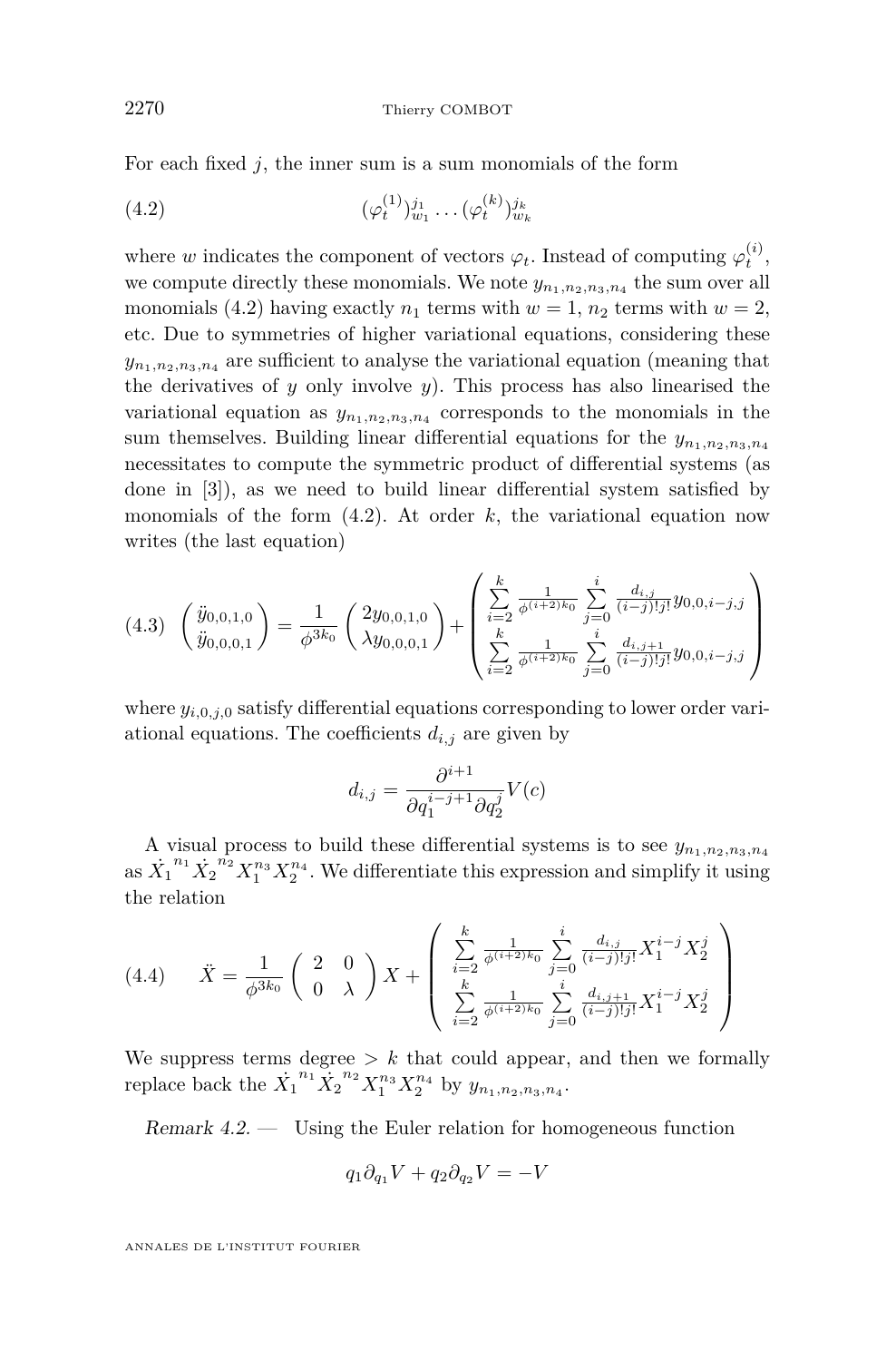and derivating it in  $q_1$  or  $q_2$  enough times at  $(q_1, q_2) = (1, 0)$ , we obtain the relations

$$
\partial_{q^i_1q^j_2}V+\partial_{q^i_1q^j_2}V+\partial_{q^{i+1}_1q^j_2}V=-\partial_{q^i_1q^j_2}V,\quad i\geqslant 1, j\geqslant 0
$$

This gives all derivatives  $d_{k,j}$  of *V* of order  $k+1$  as functions of lower order ones except  $d_{k,k+1}$ .

By construction, the differential equations for the  $y_{n_1,n_2,n_3,n_4}$  have a special structure. In particular, the expression of  $\dot{y}_{n_1,n_2,n_3,n_4}$  only involves terms with higher or equal sum of indexes. Thus, in particular, the differential equation for  $y_{n_1,n_2,n_3,n_4}$ ,  $n_1+n_2+n_3+n_4=k$  is linear homogeneous and correspond to the *k*-th symmetric power of the first order variational equation. So the  $y_{n_1,n_2,n_3,n_4}$ ,  $n_1+n_2+n_3+n_4=k$  are linear combinations of product of degree *k* of solutions of the first order variational equation, which will be in our case after a change of variable products of solutions of the first variational equations *P, Q*.

Let us now look at equation [\(4.3\)](#page-18-1). This is a non homogeneous linear equation, so once we have found the expression of the non homogeneous term, we can solve it using variation of parameters. Remark also that the highest order derivatives  $d_{k,k+1}$  of *V* at *c* only appears in this equation and not in the lower order ones. We write the solution of the second equation of [\(4.3\)](#page-18-1) (after the variable change  $k_0 \dot{\phi} \phi^{k_0 - 1} / \sqrt{2} \longrightarrow t$ )

<span id="page-19-0"></span>(4.5) 
$$
y(t) = y_{hom}(t) + y_{part_1}(t) + d_{k,k+1}y_{part_2}(t)
$$

isolating the term in  $d_{k,k+1}$ . The part  $y_{hom}(t)$  is a solution of the homogeneous part, the solution  $y_{part_1}(t)$  is a particular solution of equation  $(4.3)$ without the term in  $d_{k,k+1}$  and  $y_{part_2}(t)$  is a particular solution of equation [\(4.3\)](#page-18-1) where all non homogeneous terms are removed except the one in in  $d_{k,k+1}$ . Let us apply a monodromy commutator

$$
\sigma_l = [\sigma_2, \sigma_1^l] = \sigma_2^{-1} \sigma_1^{-l} \sigma_2 \sigma_1^l
$$

(with the same notation as in the proof of Lemma [4.1\)](#page-16-0). This gives

$$
\sigma_l(y) = \sigma_l(y_{hom}) + \sigma_l(y_{part_1}) + d_{k,k+1}\sigma_l(y_{part_2})
$$

Now let us look at  $y_{part_2}$ . If  $\lambda = \frac{1}{2}(n-1)(n+2)$ ,  $n \in \mathbb{N}$ , it can be computed and one solution is

$$
y_{part_2}(t) = \int (t^2 - 1)^k Q_n^{k+1} dt
$$

We now apply Lemma [4.1](#page-16-0) which says that the monodromy element  $\sigma_l$  add to such function the constant

$$
G(\alpha) = \text{Res}_{t=\infty} (t^2 - 1)^k (Q_n + \epsilon_n \alpha P_n)^{k+1} - \text{Res}_{t=\infty} (t^2 - 1)^k Q_n^{k+1}
$$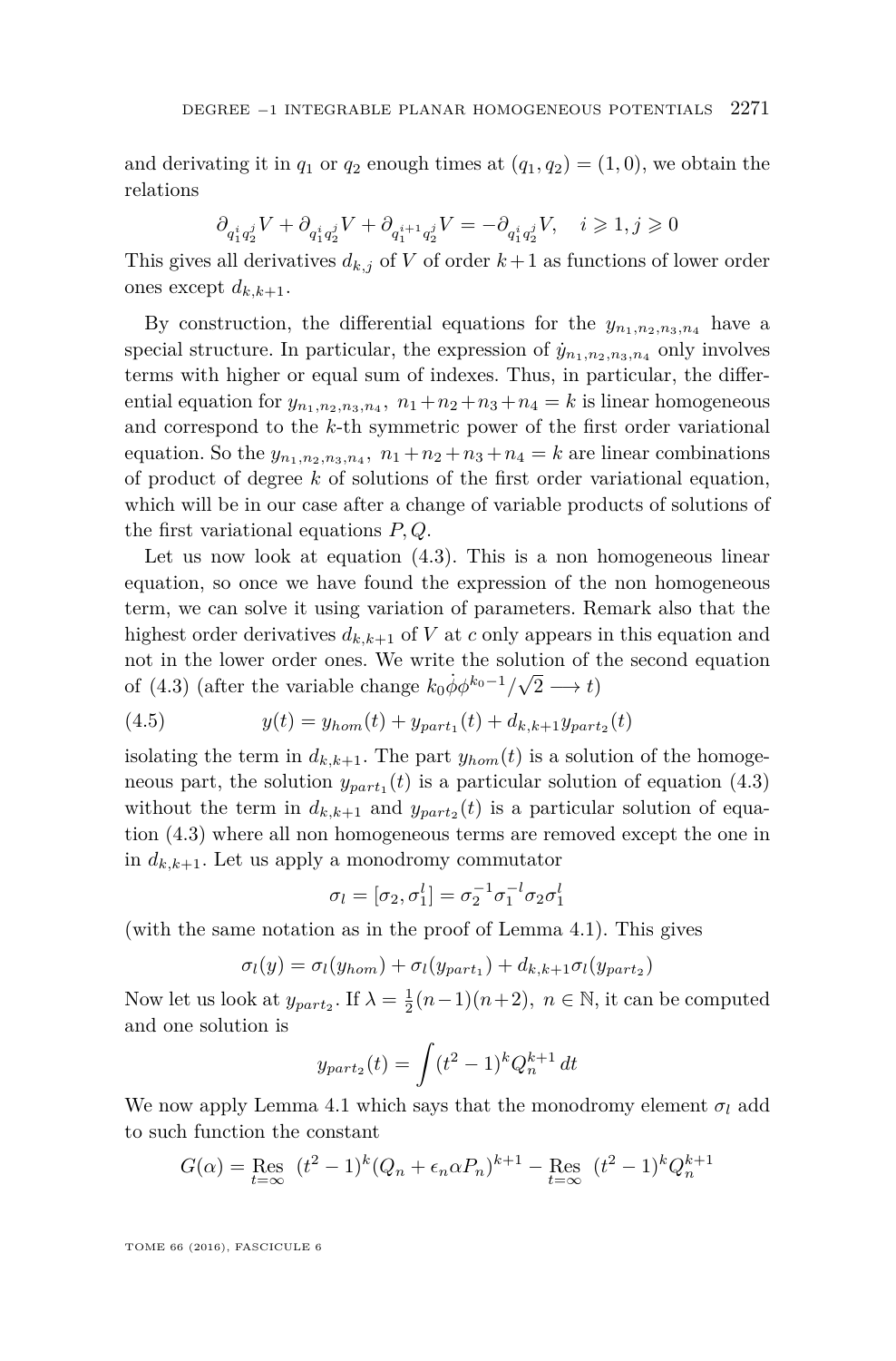The equation  $\sigma_l(y) = y$  becomes

$$
\sigma_l(y) - y
$$
  
=  $\sigma_l(y_{hom}) + \sigma_l(y_{part_1}) + d_{k,k+1}\sigma_l(y_{part_2}) - y_{hom} - y_{part_1} - d_{k,k+1}y_{part_2}$   
=  $\sigma_l(y_{hom}) + \sigma_l(y_{part_1}) - y_{hom} - y_{part_1} + d_{k,k+1}(\sigma_l(y_{part_2}) - y_{part_2})$   
=  $\sigma_l(y_{hom}) + \sigma_l(y_{part_1}) - y_{hom} - y_{part_1} + d_{k,k+1}G(2i\pi l)$   
= 0

This equality is valid for any  $l \in \mathbb{Z}$ . This produces a system of affine equations in  $d_{k,k+1}$ . If the function  $G(2i\pi l)$  is not zero, then this system of equations has at most one solution in  $d_{k,k+1}$ . This motivates the following definition

<span id="page-20-0"></span>DEFINITION  $4.3.$  — Let *V* be a holomorphic homogeneous potential on  $\Omega$  of degree  $-1$  admitting a Darboux point of the form  $c = (1, 0, \dots)$ with multiplier  $-1$ . We note  $Sp(\nabla^2 V(c)) = \{2, 1/2(n-1)(n+2)\}\)$ . Let  $k \in \mathbb{N}^*$  be fixed and  $(VE_k)$  the *k*-th order variational equation near the homothetic orbit associated to *c*. We assume  $(V E_{k-1})$  integrable, so the identity component of the Galois group of  $(V E_{k-1})$  is Abelian. We say that the integrability constraint of  $(V E_k)$  is non degenerate if

$$
\frac{\partial}{\partial \alpha} \underset{t=\infty}{\text{Res}} \ (t^2 - 1)^k (Q_n + \epsilon_n \alpha P_n)^{k+1} \neq 0
$$

In other words, the *k*-th variational equation is seen as a system of differential equations depending on parameters. We search to understand how the Galois group of  $(V E_k)$  varies with respect to the parameters. The parameter  $d_{k,k+1}$  has a very special property, as it appears only one time in the system and the solutions of the system are affine functions in  $d_{k,k+1}$ . If the above derivative is non zero, we have that the Galois group depends explicitly on  $d_{k,k+1}$ , and that there is at most one value of  $d_{k,k+1}$  such that the Galois group of  $(V E_k)$  is Abelian.

#### **4.3. A rigidity result**

We will now prove that non-degeneracy implies an important rigidity property. If we take two integrable potentials "close" enough (meaning that enough derivatives on some Darboux point are equal), then they should be equal as proved in Lemma [4.4](#page-21-0) below.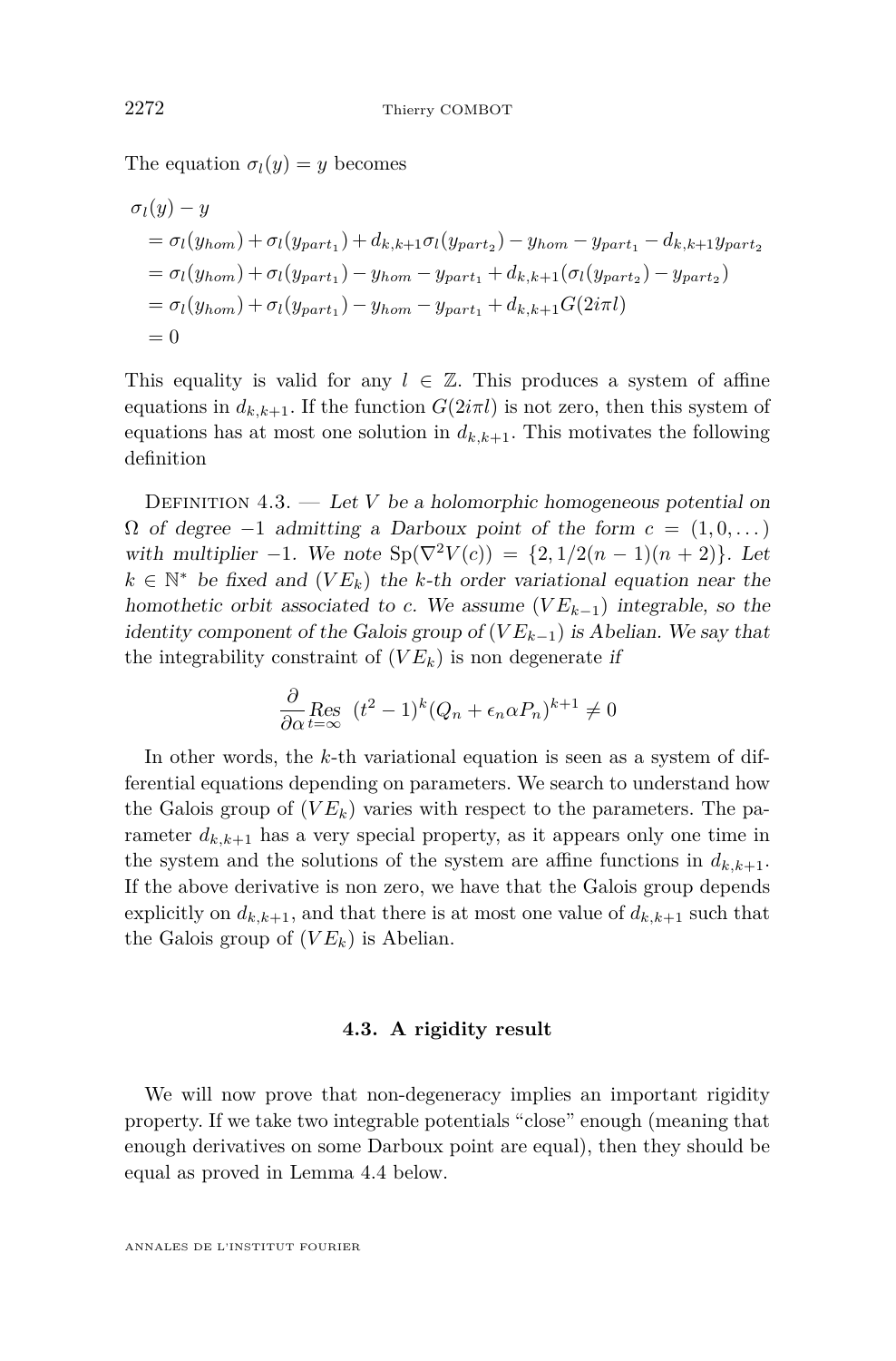<span id="page-21-0"></span>LEMMA  $4.4.$  — Let  $V_1, V_2$  be two integrable holomorphic homogeneous potentials on  $\Omega$  of degree  $-1$  with a Darboux point of the form  $c =$  $(1,0,\dots) \in \Omega$  with multiplier -1. Assume there exists  $k_0 \geq 2$  such that integrability constraint of  $(V E_k)$  is non degenerate  $\forall k \geq k_0$ . If

$$
\frac{\partial^{i+j}}{\partial q_1^i \partial q_2^j} V_1(c) = \frac{\partial^{i+j}}{\partial q_1^i \partial q_2^j} V_2(c) \quad \forall (i, j) \text{ such that } i + j \le k_0
$$
  
=  $V_2$ .

then  $V_1$ 

Proof. — We prove this by induction. Assume that all derivatives of *V*<sup>1</sup> and  $V_2$  are equal up to order  $k \geq k_0$ . Let us prove that the derivatives of order  $k+1$  coincide. Using Remark [4.2,](#page-18-2) we already know that they coincide except maybe the derivatives

$$
d_{k,k+1}^{(1)} = \frac{\partial^{k+1}}{\partial q_2^{k+1}} V_1(c) \qquad d_{k,k+1}^{(2)} = \frac{\partial^{k+1}}{\partial q_2^{k+1}} V_2(c)
$$

At first order, the variational equation near the homothetic orbit associated to  $c$  has a Galois group whose identity component is Abelian (for  $V_1$  and *V*<sub>2</sub>). The eigenvalue  $\lambda = \frac{1}{2}(n-1)(n+2)$  is the same for *V*<sub>1</sub>*, V*<sub>2</sub> as they coincide at least up to order 2. We can then write a solution *X* of the variational equation [\(4.5\)](#page-19-0) at order *k* under the form as in Section [4.2](#page-17-0)

(4.6) 
$$
\sigma_{\alpha}(y^{(1)}) = \sigma_{\alpha}(y_{hom}) + \sigma_{\alpha}(y_{part_1}) + d_{k,k+1}^{(1)}\sigma_{\alpha}(y_{part_2})
$$

(4.7) 
$$
\sigma_{\alpha}(y^{(2)}) = \sigma_{\alpha}(y_{hom}) + \sigma_{\alpha}(y_{part_1}) + d_{k,k+1}^{(2)}\sigma_{\alpha}(y_{part_2})
$$

for respectively  $V_1, V_2$  with

$$
y_{part_2}(t) = \int (t^2 - 1)^k Q_n^{k+1} dt
$$

The parts  $y_{hom}$  and  $y_{part_1}$  can be chosen to be equal as all derivatives of  $V_1$  and  $V_2$  are equal up to order k, and  $y_{part_2}(t)$  can be chosen the same as the two potentials  $V_1, V_2$  have the same eigenvalue  $\lambda$ . As  $V_1, V_2$  are both meromorphically integrable, applying the monodromy commutator as before we should obtain

$$
\sigma_l(y^{(i)}) - y^{(i)} = 0, \ \ l \in \mathbb{Z}, \ \ i = 1, 2
$$

Subtracting these two relations, we get

$$
(d_{k,k+1}^{(1)} - d_{k,k+1}^{(2)})G(2i\pi l) = 0
$$

Now as the integrability constraint of  $(V E_k)$  is non degenerate, we have  $G(2i\pi l) \neq 0$  and thus  $d_{k,k+1}^{(1)} = d_{k,k+1}^{(2)}$ . Thus all derivatives of  $V_1, V_2$  at *c* up to order  $k + 1$  coincide. Knowing that  $V_1$  and  $V_2$  are holomorphic on  $\Omega$ , then they are equal.  $\Box$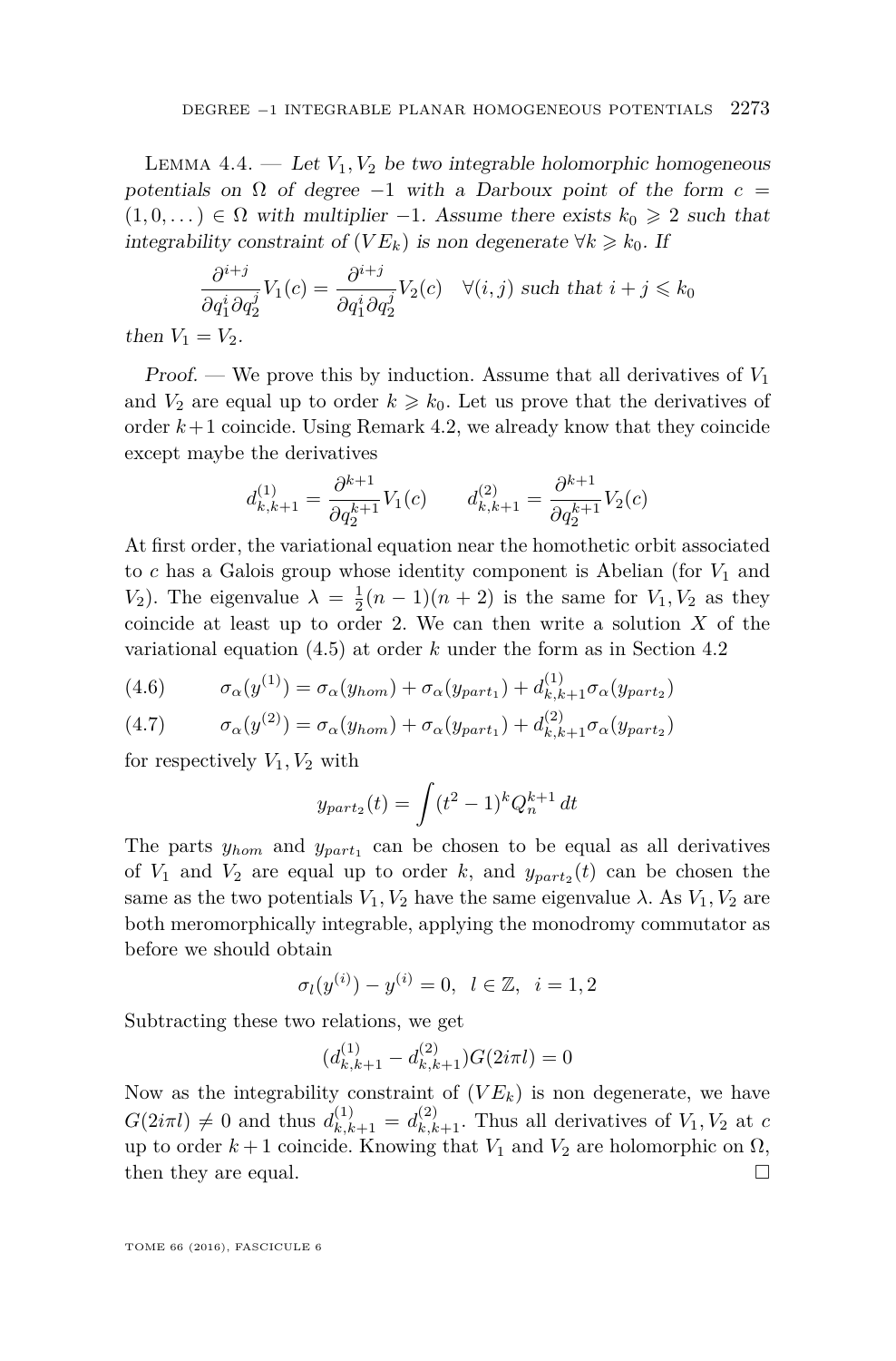Lemma [4.4](#page-21-0) allows to prove uniqueness theorems: if the non degeneracy condition of Definition [4.3](#page-20-0) is satisfied, then a meromorphically integrable potential is completely determined using its derivatives *c* up to order *k*. So we now need to look in the literature for meromorphically integrable homogeneous potentials of degree −1 with a Darboux point of the form  $c = (1, 0, \dots)$  with multiplier  $-1$ . The space of series expansion of order *k* of homogeneous potentials of degree  $-1$  at *c* and a fixed eigenvalue  $\lambda$ is an affine space  $\mathcal{E}$ . If all series expansions in  $\mathcal{E}$  are series expansions of meromorphically integrable potentials, then this proves that no other exist (if two meromorphically homogeneous potentials coincide up to order *k*, they are equal).

For this problem, direct search (e.g. Hietarinta's work in [\[13\]](#page-45-11)) helps a lot. Still if not enough integrable potentials are found, we only proved that the set of meromorphically integrable potentials is included inside an affine space whose dimension is bounded by  $\dim(\mathcal{E})$ . Remark that this procedure is non constructive as it never allows to find new integrable potentials, but only proves at best that all of them are already found (we could still guess them through their series expansion, but due to computer limitations, we often obtain less than 10 terms).

We now study the cases  $\lambda = -1, 0, 2$  because these are the ones for which we know integrable potentials.

#### **4.4. Application to the eigenvalue** 0

<span id="page-22-1"></span><span id="page-22-0"></span>LEMMA 4.5. — Let *V* be a holomorphic homogeneous potential on  $\Omega$  of degree  $-1$  such that there exists a Darboux point of the form  $c = (1, 0, \dots)$ with multiplier  $-1$ . Assume that  $Sp(\nabla^2 V(c)) = \{2, 0\}$  and that *V* is meromorphically integrable. Then  $V = 1/q_1$ .

Proof. — We just have to use Lemma [4.4.](#page-21-0) Let us first check the non degeneracy property. The functions  $P_1, Q_1$  for the eigenvalue 0 are the following

$$
P_1 = 1 \qquad Q_1 = \operatorname{arctanh}\left(\frac{1}{t}\right) - \frac{t}{t^2 - 1}
$$

We need to look at the following residue

$$
\underset{t=\infty}{\text{Res}}\ \ (t^2-1)^{k+1}\left(\text{arctanh}\left(\frac{1}{t}\right)+\alpha-\frac{t}{t^2-1}\right)^{k+2}
$$

and it should be independent of  $\alpha$ . The easiest coefficient to study (and non trivial) seems to be the coefficient in  $\alpha^{k+1}$ . Denoting it  $S_k$ , we find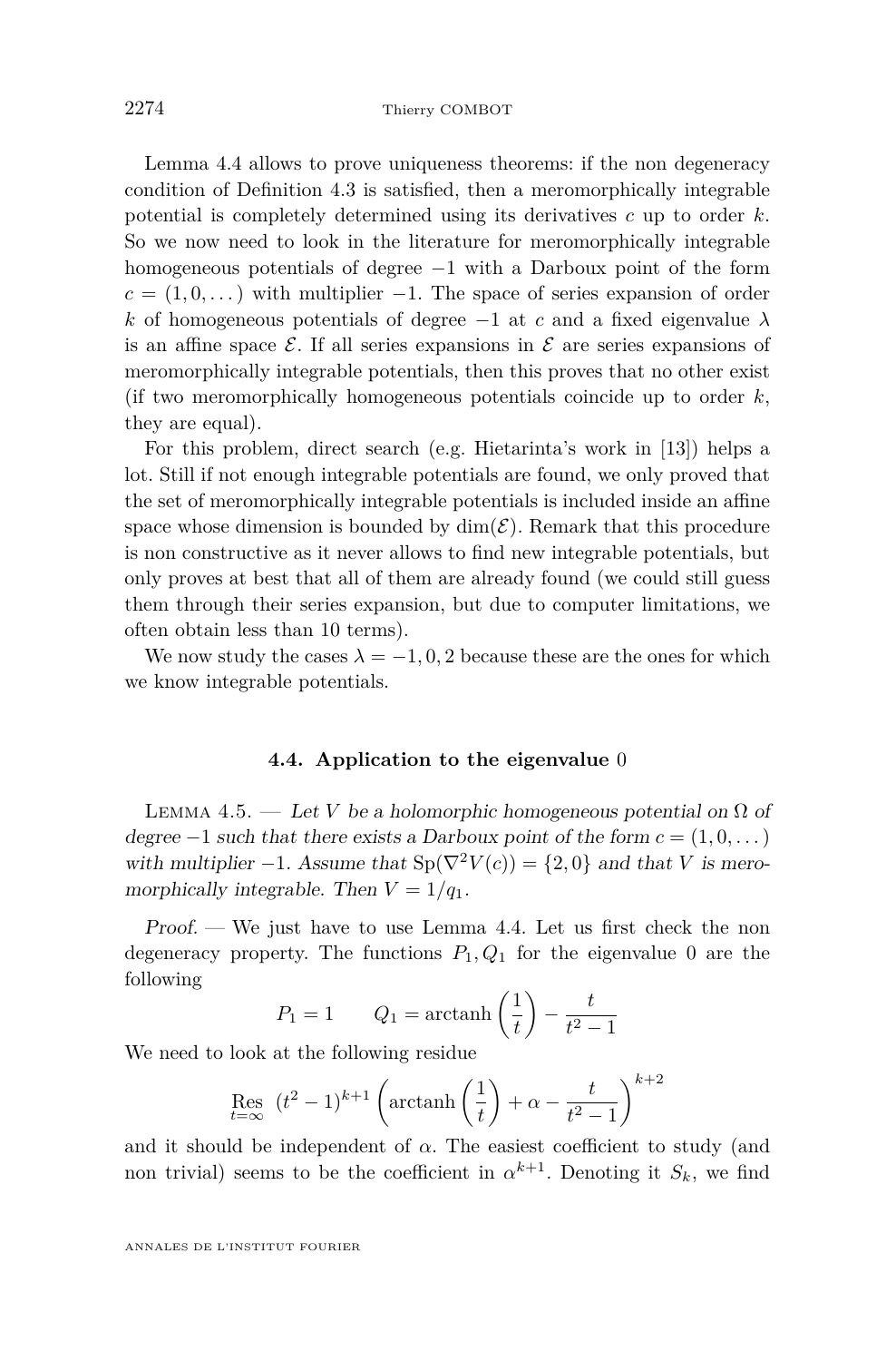after simplification

$$
S_k = \text{Res}_{t=\infty} \left( t^2 - 1 \right)^{k+1} \left( (k+2) \arctan\left( \frac{1}{t} \right) - \frac{kt + 2t}{t^2 - 1} \right)
$$

By expanding, we remark that the second term always gives a zero residue. Indeed, in the expansion, the fraction simplifies and we get a polynomial. Then, we will compute

$$
S_k = \text{Res}_{t=\infty} (k+2) (t^2 - 1)^{k+1} \operatorname{arctanh}\left(\frac{1}{t}\right) = \frac{k+2}{2} \int_{-1}^{1} (t^2 - 1)^{k+1} dt > 0
$$

The last equality is produced with the expansion of  $\arctanh\left(\frac{1}{t}\right)$  at infinity. We deduce that

$$
S_k \neq 0 \quad \forall k \geq 1
$$

Using Lemma [4.4,](#page-21-0) we now know that there is a unique potential with  $(1,0,\ldots)$  as Darboux point with multiplier  $-1$  and eigenvalue 0. The potential  $1/q_1$  satisfies these conditions, and is integrable because it is invariant by translation.  $\Box$ 

**Conclusion.** After rotation, an integrable potential *V* with a zero eigenvalue near a non degenerate Darboux point corresponds to the potential

$$
V = \frac{a}{q_1}, \qquad a \in \mathbb{C}^*
$$

#### <span id="page-23-1"></span>**4.5. Application to the eigenvalue** 2

<span id="page-23-0"></span>In the case of the eigenvalue 2, we use again the same method. First we will prove that the integrability constraint of  $(V E_k)$  is non degenerate at order  $k \geqslant 3$ . Thus an integrable potential is uniquely defined by its first three derivatives. In Lemma [4.7,](#page-25-0) we find integrable potentials for all possible series expansions, including an exceptional case that appears to coincide after rotation with the "Hietarinta" potential

$$
(4.8)\qquad \qquad \frac{aq_1}{(q_1 + \epsilon iq_2)^2}
$$

Remark now that in the case of the eigenvalue 2, the Hessian matrix should be diagonalizable for meromorphic integrability. This is a constraint for integrability of first order variational equation, and a complete analysis of the non diagonalizable case at order 1 is given by Duval and Maciejewski in [\[12\]](#page-45-18). Let us first prove the non degeneracy hypothesis of Lemma [4.4.](#page-21-0)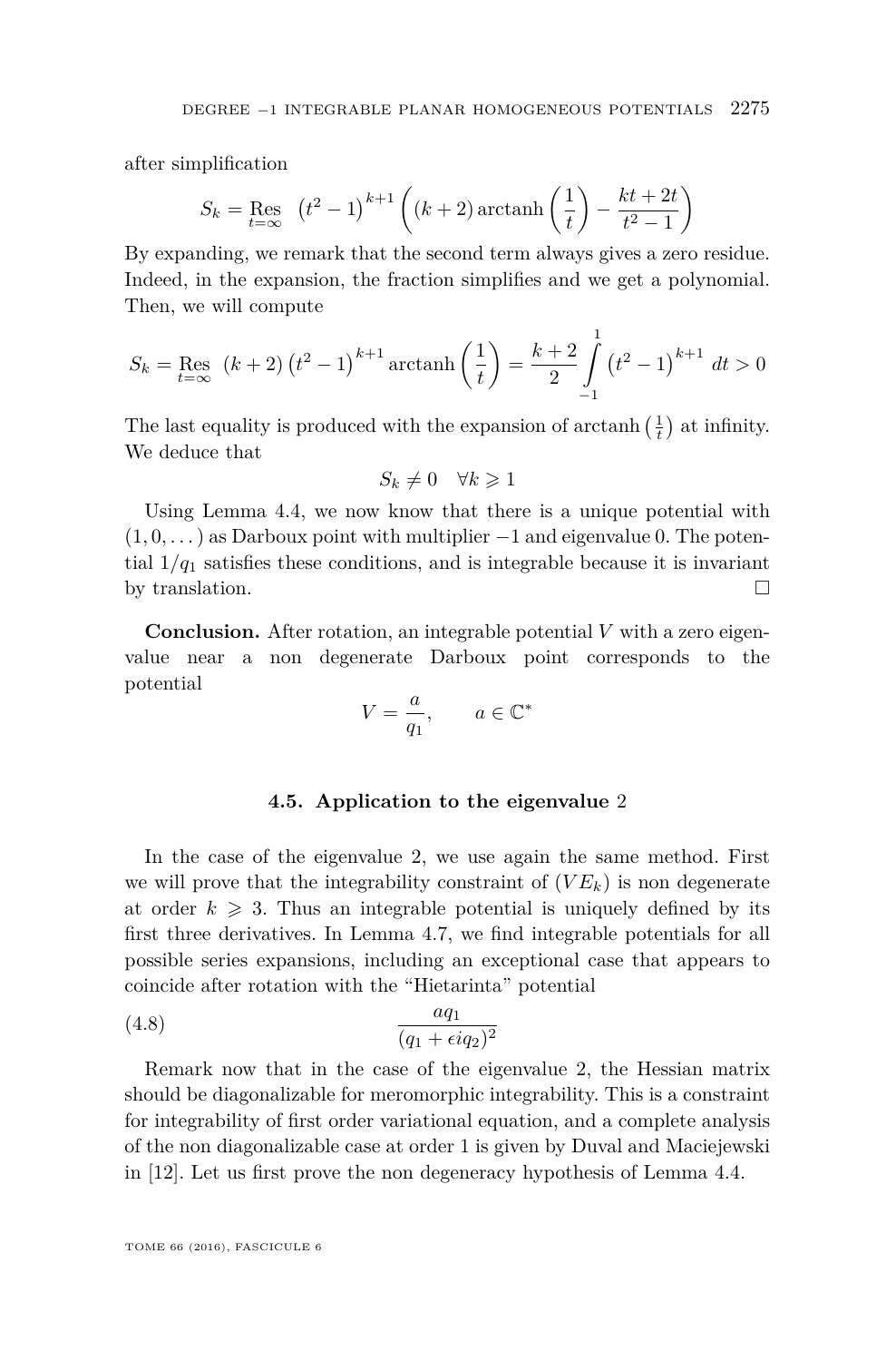<span id="page-24-0"></span>LEMMA 4.6. — Let *V* be a holomorphic homogeneous potential on  $\Omega$  of degree  $-1$  such that there exists a Darboux point of the form  $c = (1, 0, \dots)$ with multiplier  $-1$ . Assume that  $Sp(\nabla^2 V(c)) = \{2, 2\}$ . Then the integrability constraint of the *k*-th order variational equation  $(V E_k)$  is non degenerate for  $k \geq 3$ , and degenerate at order  $k = 2$ .

Proof. — We need to look at the following residue

$$
\mathop{\rm Res}\limits_{t=\infty}\;\;(t^2-1)^{k+1}\left(-\frac{6t^2-4}{t^2-1}+6t\alpha+6t\,\text{arctanh}\left(\frac{1}{t}\right)\right)^{k+2}
$$

and this residue should be independent of  $\alpha$  to prove non degeneracy. We will look at

$$
S_k^{(1)} := \text{Res}_{t=\infty} \ \left( t^2 - 1 \right)^{k+1} t^{k+1} \left( -\frac{6t^2 - 4}{t^2 - 1} + 6t \operatorname{arctanh} \left( \frac{1}{t} \right) \right)
$$

which corresponds to the coefficient in  $\alpha^{k+1}$  (after simplifying a non zero factor). Still we will see that studing this sequence is not enough, as it is not always non-zero. We will also need to look at another one

$$
S_k^{(2)} := \text{Res}_{t=\infty} \ \left( t^2 - 1 \right)^{k+1} t^k \left( -\frac{6t^2 - 4}{t^2 - 1} + 6t \operatorname{arctanh} \left( \frac{1}{t} \right) \right)^2
$$

Then, we want to prove

$$
S_k^{(1)} \neq 0 \text{ or } S_k^{(2)} \neq 0 \qquad \forall k \geq 2
$$

More precisely, we will prove that

$$
S_{2k}^{(1)} \neq 0
$$
 and  $S_{2k+1}^{(2)} \neq 0$   $\forall k \ge 1$ 

These sequences are *D*-finite, and as such recurrence formulas can be automatically found and proved for these sequences [\[32,](#page-46-0) [15,](#page-45-19) [17,](#page-45-16) [16\]](#page-45-20). Following this creative telescoping approach, we found using these algorithms (either Mgfun for Maple, or holonomics for Mathematica) the following recurrences for  $S_{2n}^{(1)}$ 

$$
64(2n+3)(2n+1)(6n+11)(n+1)2f(n)
$$
  
– (20736n<sup>5</sup> + 152064n<sup>4</sup> + 439200n<sup>3</sup> + 622752n<sup>2</sup> – 431784n – 116328)  
·f(n+1) + 36(6n+5)(3n+5)(3n+4)(6n+13)(6n+17)f(n+2)

This recurrence can be solved explicitly and gives the formula

$$
S_{2n}^{(1)} = -\frac{\pi \Gamma (2n+2) 27^{-n}}{72 \Gamma (n+\frac{7}{6}) \Gamma (n+\frac{11}{6})}
$$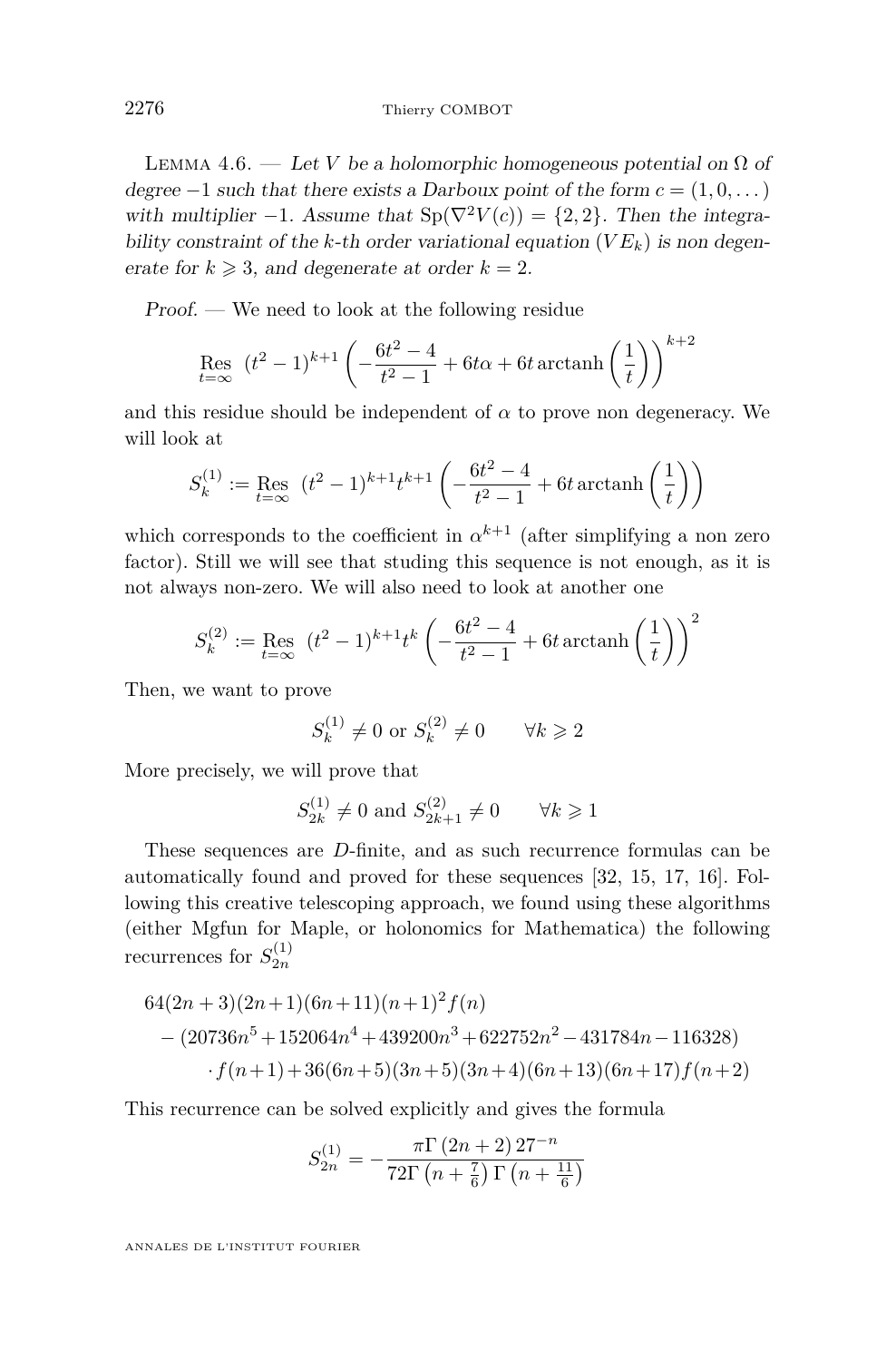This expression never vanishes. We do the same for  $S_{2n+1}^{(2)}$ . We find a third order recurrence and solve it

$$
S_{2n+1}^{(2)} = -\frac{\pi 27^{-n} \Gamma(2n+3)}{3456 \Gamma(n+\frac{7}{3}) \Gamma(n+\frac{5}{3})}
$$

$$
\cdot \sum_{k=0}^{n-1} \left( \frac{(3k+4) \Gamma(k+5/3) \Gamma(k+7/3)}{(k+1)(k+2)(2k+3) \Gamma(k+\frac{13}{6}) \Gamma(k+\frac{11}{6})} \right)
$$

Using this expression, we find that  $S_{2n+1}^{(2)}$  never vanish for  $n \geq 1$ . This proves the non degeneracy condition for order  $\geq 3$ . At order 2, the two formulas vanish. Since in this case the residue is a polynomial in  $\alpha$  of degree at most 2, this implies that the residue is constant. So the  $\alpha$  derivative is zero and the integrability constraint is degenerate.

We now need to find integrable homogeneous potentials of degree  $-1$ which admit a Darboux point  $c$  with spectrum  $\{2, 2\}$ . We already know the potential

$$
\frac{a}{q_1}+\frac{b}{q_2},\quad a,b\in\mathbb{C}^*
$$

which is integrable. Computation gives that Darboux points have the eigenvalue 2. So we need to prove that after rotation, all possible 3-rd order derivatives can be produced. As shown below, an exceptional case will be found and will correspond to the Hietarinta potential [\(4.8\)](#page-23-1).

<span id="page-25-0"></span>LEMMA 4.7. — Let *V* be a holomorphic homogeneous potential on  $\Omega$  of degree  $-1$  such that there exists a Darboux point of the form  $c = (1, 0, \dots)$ with multiplier  $-1$  and  $\nabla^2 V(c) = 2I_2$ . Then it corresponds after rotation to a potential of the form

(4.9) 
$$
\frac{a}{q_1} + \frac{b}{q_2}, \quad a, b \in \mathbb{C}^*
$$

except if *V* admits a series expansion in *q* at *c* of the following form

<span id="page-25-1"></span>
$$
V(c+q) = 1 - q_1 + (q_1^2 + q_2^2) + dq_1^3 + 3dq_1q_2^2 \pm 2idq_2^3 + o(q^3)
$$

for which *V* corresponds after rotation to the Hietarinta potential [\(4.8\)](#page-23-1).

Proof. — We expand *V* at  $c = (1, 0, \dots)$  which gives

$$
V(c+q) = V(c) - q_1 + (q_1^2 + q_2^2) + aq_1^3 + bq_1^2q_2 + cq_1q_2^2 + dq_2^3 + o(q^3)
$$

Using Remark [4.2,](#page-18-2) we obtain the following values

$$
\partial_{1,1,1}V(c) = -6 \quad \partial_{1,1,2}V(c) = 0 \quad \partial_{1,2,2}V(c) = -6
$$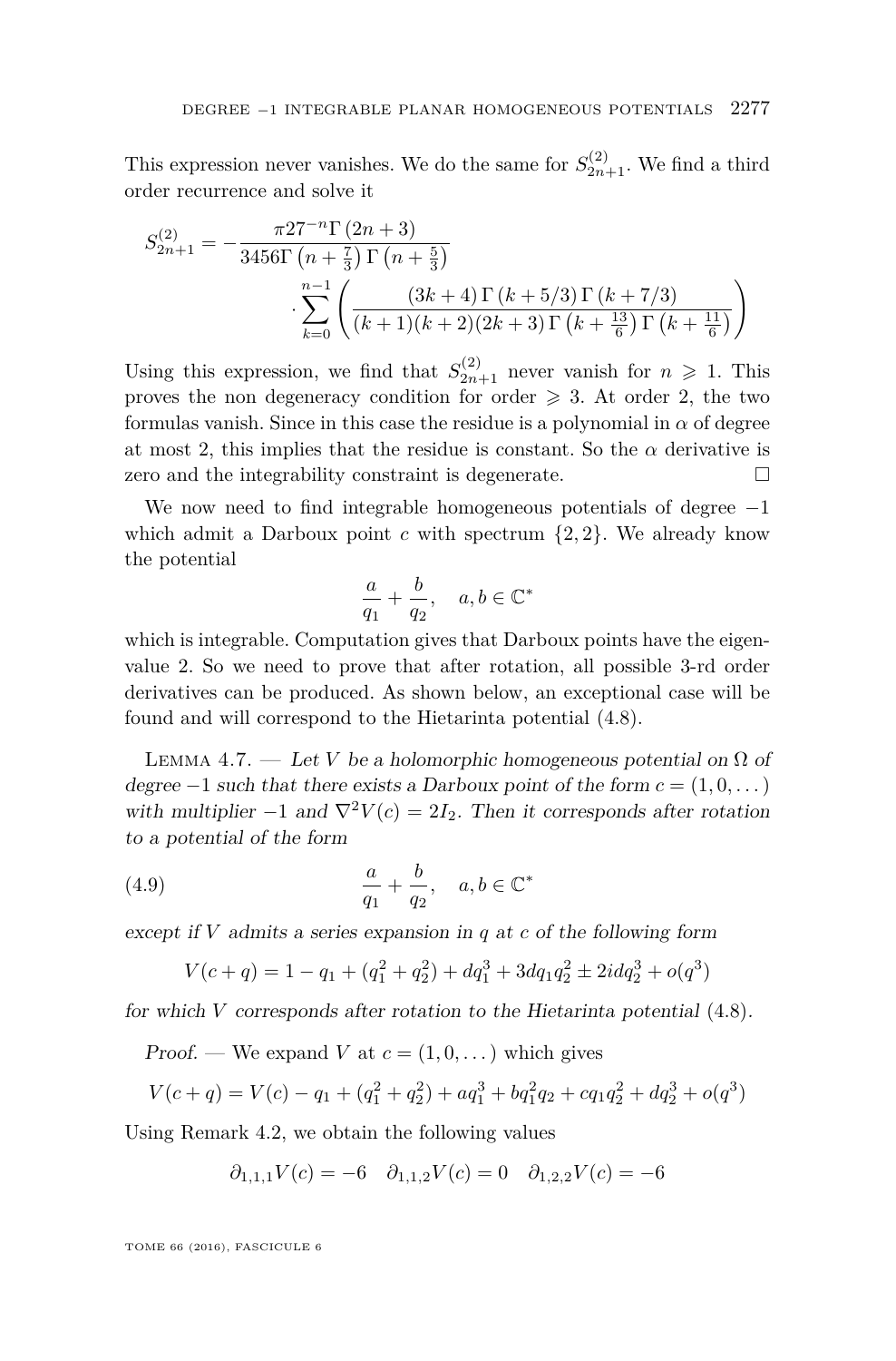2278 Thierry COMBOT

Then the series expansion of *V* on *c* is always of the form

$$
V(c+q) = 1 - q_1 + (q_1^2 + q_2^2) - (q_1^3 + 3q_1q_2^2 + dq_2^3) + o(q^3)
$$

where  $d \in \mathbb{C}$ . We want now prove that such an expansion can correspond to the expansion of the potential [\(4.9\)](#page-25-1) after rotation. So we will make a rotation of the coordinates  $q_1, q_2$ . After rotation, the potentials  $(4.9)$  can be written

$$
\frac{a}{cq_1 - sq_2} + \frac{b}{sq_1 + cq_2}, \quad c^2 + s^2 = 1, a, b \in \mathbb{C}^*
$$

The condition of admitting a Darboux point at  $c = (1, 0)$  with multiplier −1 implies that this family of potentials can be written

$$
V = \frac{c^3}{cq_1 - sq_2} + \frac{s^3}{cq_1 + sq_2}, \text{ with } c^2 + s^2 = 1
$$

We make series expansion of this expression near  $c = (1,0)$  and by identification, we get

$$
\frac{-c^2 + s^2}{cs} = d, \text{ with } c^2 + s^2 = 1.
$$

This produces the solution

$$
\mathfrak{s} = \frac{1}{\sqrt{2}} \sqrt{\frac{4 + d^2 + \sqrt{4d^2 + d^4}}{4 + d^2}}
$$

which is valid for  $d \neq 2i\epsilon$  with  $\epsilon = \pm 1$ .

For  $d = 2i\epsilon$ , there are no solutions, and this is the exceptional case. Let us check that the Hietarinta potential [\(4.8\)](#page-23-1) corresponds to this case. We will only study the case  $\epsilon = +1$  (the case  $\epsilon = -1$  is exactly similar). After rotation, we get

$$
V = a \frac{q_1^2 + q_2^2}{(q_1 + iq_2)^3} + \frac{ab}{q_1 + iq_2}, \quad a, b \in \mathbb{C}^*
$$

The condition of having a Darboux point at  $c = (1,0)$  with multiplier  $-1$ gives

$$
V = -\frac{1}{2} \frac{q_1^2 + q_2^2}{(q_1 + iq_2)^3} + \frac{3}{2(q_1 + iq_2)}
$$

We compute the series expansion at  $c = (1, 0, \ldots)$  and this gives exactly the good expansion. Using Lemmas [4.4](#page-21-0) and [4.6,](#page-24-0) we know that for each series expansion at order 3, there exists at most one meromorphically integrable potential. We found a meromorphically integrable potential for any possible series expansion at order 3, and so we found all meromorphically integrable potentials with the eigenvalue 2.  $\Box$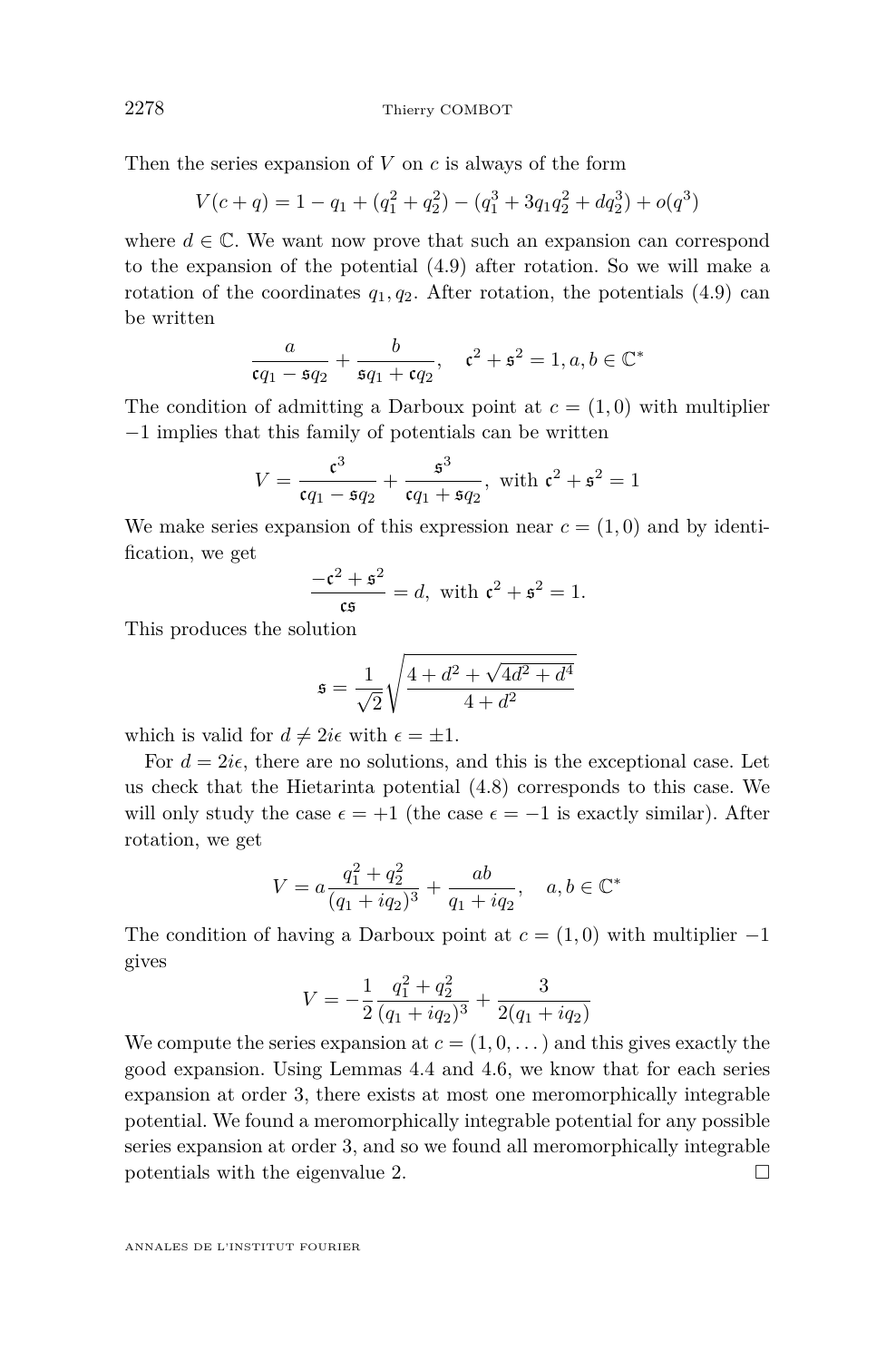#### **5. Case of the eigenvalue** −1

<span id="page-27-0"></span>The case of the eigenvalue  $-1$  is much more difficult because the non degeneracy hypothesis of Lemma [4.4](#page-21-0) does not hold. We need to use a completely different method. We already guess that this case will correspond to the potential  $V = r^{-1}$  invariant by rotation. This potential integrates in polar coordinates, which are the action-angles coordinates for this potential. Then, to see some pattern in higher variational equations, it seems to be a good idea to compute all these higher variational equations in polar coordinates. The integrable case  $V = r^{-1}$  is quite simple to describe in polar coordinates, as it is the only potential that does not depend on the angle coordinate (the coordinate *θ*).

So we will first compute higher variational equations up to order 2. Then we will recognize that a strong integrability constraint comes from a particular a simple perturbation, which will allows us to study only a subsystem of these higher variational equations system. We prove in particular that the *k*-th variational equation possesses invariant vector spaces; we will find one which is small enough such that the reduced system on this subspace can be more easily analyzed, and not too simple. The solutions have noncommutative monodromy which puts constraints on the derivatives of the potential. The first non-trivial integrability condition appears at order 3 with a dilogarithmic term. At higher order, we will prove that a non zero  $(k+1)$ -th derivative  $U^{(k+1)}(0) \neq 0$  (the potential being  $V = r^{-1}U(\theta)$  in polar coordinates on a neighbourhood of  $\theta = 0$ , eventually for a good branch choice) implies that the Picard Vessiot field of the  $(2k - 1)$ -th variational equation contains a dilogarithmic term, and thus that the Galois group is not Abelian.

<span id="page-27-1"></span>PROPOSITION 5.1 (proved in Section [5.4\)](#page-35-0). — Let *V* be a holomorphic homogeneous potential on  $\Omega$  of degree -1 such that there exists a Darboux point of the form  $c = (1, 0, \dots)$  with multiplier  $-1$ . Assume that  $\text{Sp}(\nabla^2 V(c)) = \{2, -1\}.$  If *V* is integrable, then  $V = r^{-1}$ .

The strategy of the proof will be the following

- We consider a potential  $V = r^{-1}U(\theta)$  with  $U(0) = U'(0) = \cdots$  $U^{(k)}(0) = 0$  (with  $k \geq 2$ ). We want to prove that the  $(2k-1)$ -th order variational equation has a non-Abelian Galois group.
- We first find an invariant vector space W of the  $(2k-1)$ -th order variational equation (Section [5.3\)](#page-32-0).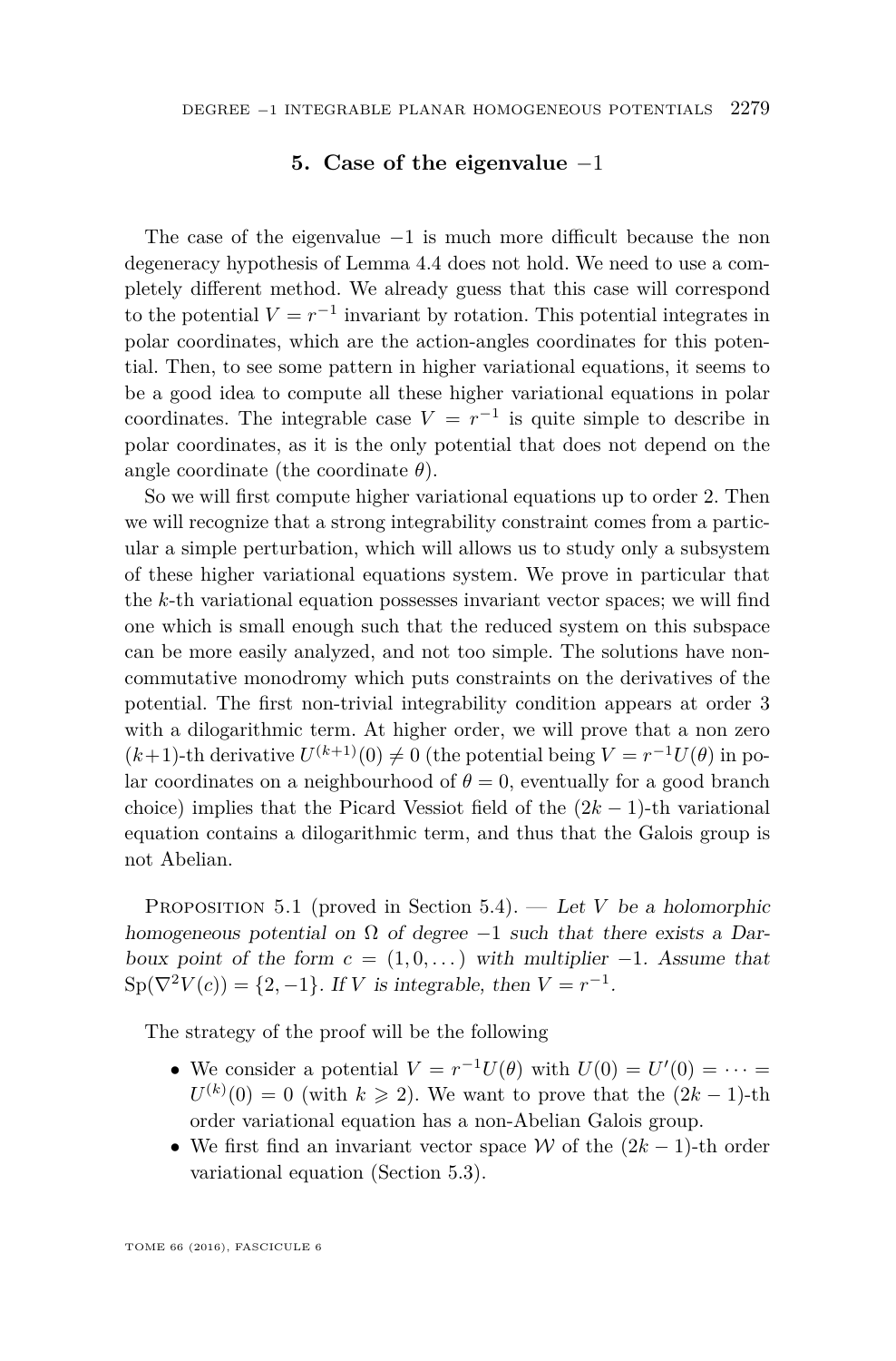- Reduced on W, the  $(2k-1)$ -th order variational equation becomes more manageable, and solve it for some of the unknowns (Section [5.4\)](#page-35-0). We find that the solutions contain a dilogarithmic term if  $U^{(k+1)}(0) \neq 0$ , implying that the Galois group of the whole equation is not Abelian.
- By induction, we conclude that for *V* being integrable, all derivatives of *U* at 0 should be zero, thus concluding that  $V = r^{-1}$ .

Remark that the two following subsections are not necessary to prove Theorem [5.1.](#page-27-1) They are here to show in details why the previous approach through the non degeneracy property does not work. In particular, the Galois group of variational equations depends on the highest derivative  $U^{(k+1)}(0)$ , but we cannot obtain a term with a non-commutative monodromy: the most we obtain is simply an integral of a rational fraction, and thus the Galois group is either of the form  $G$  or  $G \times \mathbb{C}$ , depending on  $U^{(k+1)}(0)$ . This is thus not sufficient to obtain a uniqueness theorem.

#### **5.1. Looking at variational equation of order** 2

Before proving Proposition [5.1,](#page-27-1) let us first look only at order 2.

LEMMA 5.2. — Let  $V = r^{-1}U(\theta)$  be a holomorphic homogeneous potential on  $\Omega$  of degree  $-1$  such that there exists a Darboux point of the form  $c = (1, 0, \ldots)$  with multiplier −1. We note locally near  $\theta = 0$  in polar coordinates  $V(q, r, \mathbf{w}) = r^{-1}U(\theta)$  on the branch on which lies *c*. Assume that  $Sp(\nabla^2 V(c)) = \{2, -1\}$ . The Galois group of the second order variational equation near the homothetic orbit associated to *c* of the Hamiltonian field in polar coordinates is  $\mathbb{C}^2$  if  $U^{(3)}(0) \neq 0$  and  $\mathbb{C}$  if  $U^{(3)}(0) = 0$ .

Proof. — The potential  $V = r^{-1}U(\theta)$  gives the following differential equations in polar coordinates

<span id="page-28-0"></span>(5.1) 
$$
\ddot{r} - r\dot{\theta}^2 = -\frac{1}{r^2}U(\theta), \quad \ddot{\theta} + 2\frac{\dot{r}}{r}\dot{\theta} = \frac{1}{r^3}U'(\theta).
$$

Let us linearize this equation near a homothetic orbit corresponding to the critical point 0 of *U*. We assume moreover that  $U''(0) = 0$ , which corresponds to  $Sp(\nabla^2 V(c)) = \{2, -1\}$ , and that  $U(0) = 1$  after dilatation (which implies that the multiplier is  $-1$ ). We get at first order

$$
\ddot{r} = \frac{2U(0)}{\phi^3}r, \quad \ddot{\theta} + 2\frac{\dot{\phi}}{\phi}\dot{\theta} = \frac{U''(0)}{\phi^3}\theta = 0 \quad \text{with } \dot{\phi}^2/2 = \phi^{-1} + 1
$$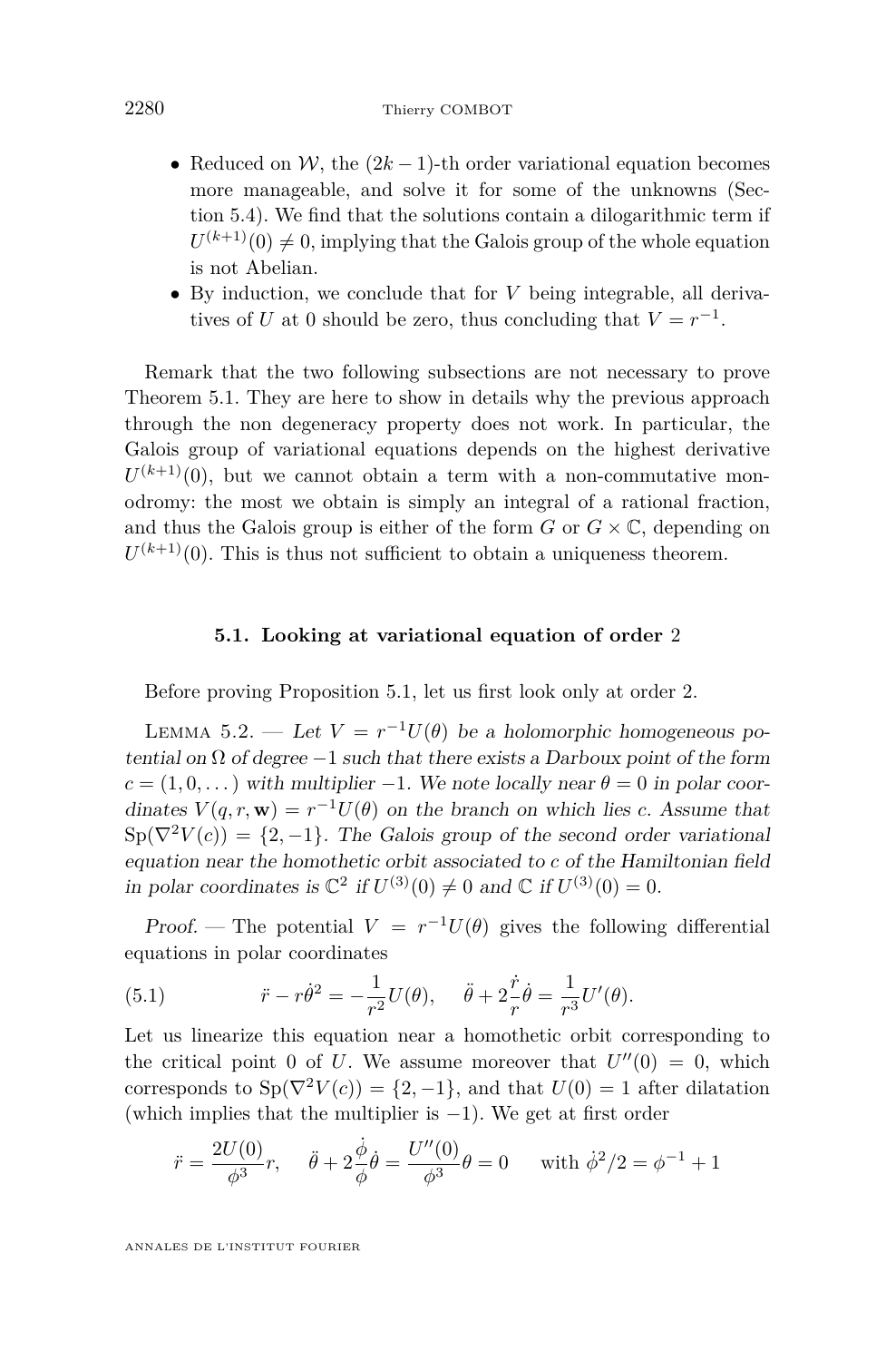This parametrization  $\phi$  is the same as in definition [2.5](#page-7-2) with  $k_0 = 1$  (it happens that for computing variational equations in polar coordinates, we no longer need to consider parametrizations with  $k_0 > 1$ ). We now make the variable change  $\dot{\phi}/\sqrt{ }$  $2 \longrightarrow t$  which gives

$$
\frac{1}{2} (t^2 - 1) \ddot{r} + 2 \dot{r} t - 2 r = 0, \quad \frac{1}{2} (t^2 - 1) \ddot{\theta} = 0.
$$

Of course these equations are integrable (because they correspond to an integrable case of Theorem [2.3](#page-7-0) and the solutions are

$$
r(t) = C_1 P_2(t) + C_2 Q_2(t), \quad \theta(t) = C_3 t + C_4
$$

Now we take a look at second-order variational equations. As in equation [\(4.4\)](#page-18-3), we first compute the series expansion of order 2 of equation [\(5.1\)](#page-28-0) at  $\dot{r} = \dot{\phi}, \dot{\theta} = 0, r = \phi, \theta = 0$ 

(5.2) 
$$
\ddot{r} - \phi \dot{\theta}^2 = \frac{2}{\phi^3} r - \frac{3}{\phi^4} r^2
$$

$$
\ddot{\theta} + 2\frac{\dot{\phi}}{\phi}\dot{\theta} + \frac{2}{\phi}\dot{r}\dot{\theta} - \frac{2\dot{\phi}}{\phi^2}\dot{r}\dot{\theta} = \frac{1}{\phi^3}U^{(3)}(0)\theta^2
$$

Using again the same procedure as in page [2270,](#page-18-3) the second order variational equation may be written (after variable change  $\dot{\phi}/\sqrt{2} \longrightarrow t$ )

<span id="page-29-0"></span>(5.3) 
$$
\frac{1}{2}(t^2 - 1)\ddot{r}_2 + 2t\dot{r}_2 - \frac{1}{2}\dot{\theta}_1^2 = 2r_2 - 3(t^2 - 1)r_1^2
$$

$$
\frac{1}{2}\ddot{\theta}_2 + 2tr_1\dot{\theta}_1 + (t^2 - 1)\dot{r}_1\dot{\theta}_1 = \frac{1}{2}\frac{1}{t^2 - 1}U^{(3)}(0)\theta_1^2
$$

where  $r_1, \theta_1$  are solutions of the first order variational equation. The first equation of [\(5.3\)](#page-29-0) integrates because the non homogeneous term

$$
-\frac{1}{2}\dot{\theta}_1^2 = -\frac{1}{2}C_3^2
$$

corresponds to a particular solution to  $r_2$  of the form

$$
\int (t^2 - 1)Q_2^3 dt
$$

(where *Q*<sup>2</sup> is defined page [2267\)](#page-15-0) and whose monodromy is commutative. For the second equation of [\(5.3\)](#page-29-0), we find

$$
\frac{1}{2}\ddot{\theta}_2 + 2t(C_1P_2 + C_2Q_2)C_3 + (t^2 - 1)(C_1\dot{P}_2 + C_2\dot{Q}_2)C_3
$$
  
= 
$$
\frac{1}{2}\frac{1}{t^2 - 1}U^{(3)}(0)(C_3t + C_4)^2
$$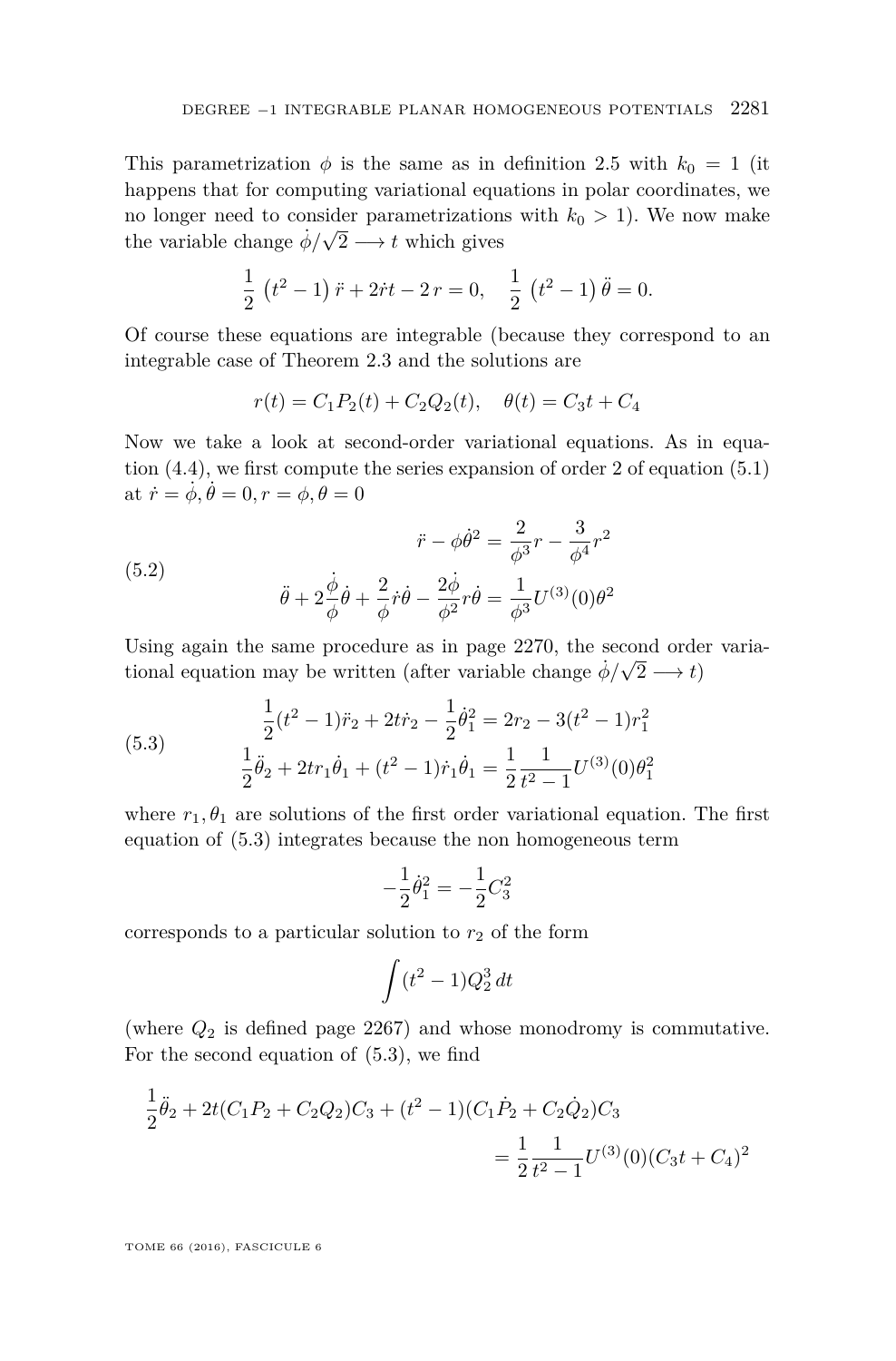The solution can be written as

$$
2\iint -2t(C_1P_2 + C_2Q_2)C_3 - (t^2 - 1)(C_1\dot{P}_2 + C_2\dot{Q}_2)C_3 + \frac{1}{2}U^{(3)}(0)\frac{(C_3t + C_4)^2}{t^2 - 1}dt^2
$$

We have the following formulas

$$
P_2 = 4t \quad Q_2 = \frac{3}{8}t \operatorname{arctanh}\left(\frac{1}{t}\right) + \frac{\frac{1}{4} - \frac{3}{8}t^2}{t^2 - 1}
$$

The terms in  $P_2$  are polynomials and integrate well. For the terms in  $Q_2$ , we find the following expression (up to integration constants)

$$
\iint -2tQ_2 - (t^2 - 1)\dot{Q}_2 dt dt = \iint \frac{3}{8} (3t^2 - 1) \operatorname{arctanh}\left(\frac{1}{t}\right) - \frac{9}{8}t dt dt
$$

$$
= \frac{3}{32} (t^2 - 1)^2 \operatorname{arctanh}\left(\frac{1}{t}\right) - \frac{3}{32} t^3
$$

Then the only term left is

(5.4) 
$$
\iint \frac{1}{2} U^{(3)}(0) \frac{(C_3 t + C_4)^2}{t^2 - 1} dt dt \in \mathbb{C} \left[ t, \operatorname{arctanh} \left( \frac{1}{t} \right), \ln (t^2 - 1) \right]
$$

Then the second-order variational equation is always integrable, and moreover we have computed its Galois group

- If  $U^{(3)}(0) \neq 0$  then the Galois group of [\(5.3\)](#page-29-0) is  $\mathbb{C}^2$
- If  $U^{(3)}(0) = 0$  then the Galois group of  $(5.3)$  is  $\mathbb{C}$

#### **5.2. Degeneracy of higher variational equations**

Let us now look at the non-degeneracy property of variational equation. In the case of eigenvalue  $-1$ , we have  $\epsilon_0 = 0$  (see page [2267\)](#page-15-0) because the first order variational equation has two independent rational solutions

$$
P_0 = t(t^2 - 1)^{-1} \qquad Q_0 = (t^2 - 1)^{-1}
$$

Still we could think that a similar condition to [4.3](#page-20-0) of the non-degeneracy could still apply. The term corresponding to the highest order derivative of the potential is given by

$$
\int (t^2 - 1)^k (aQ_0 + bP_0)^{k+1} dt dt \in \mathbb{C} \left[ t, \operatorname{arctanh} \left( \frac{1}{t} \right), \ln \left( t^2 - 1 \right) \right]
$$

and thus this term has always a commutative monodromy. Computing variational equations of the Hamiltonian field in polar coordinate does not help either.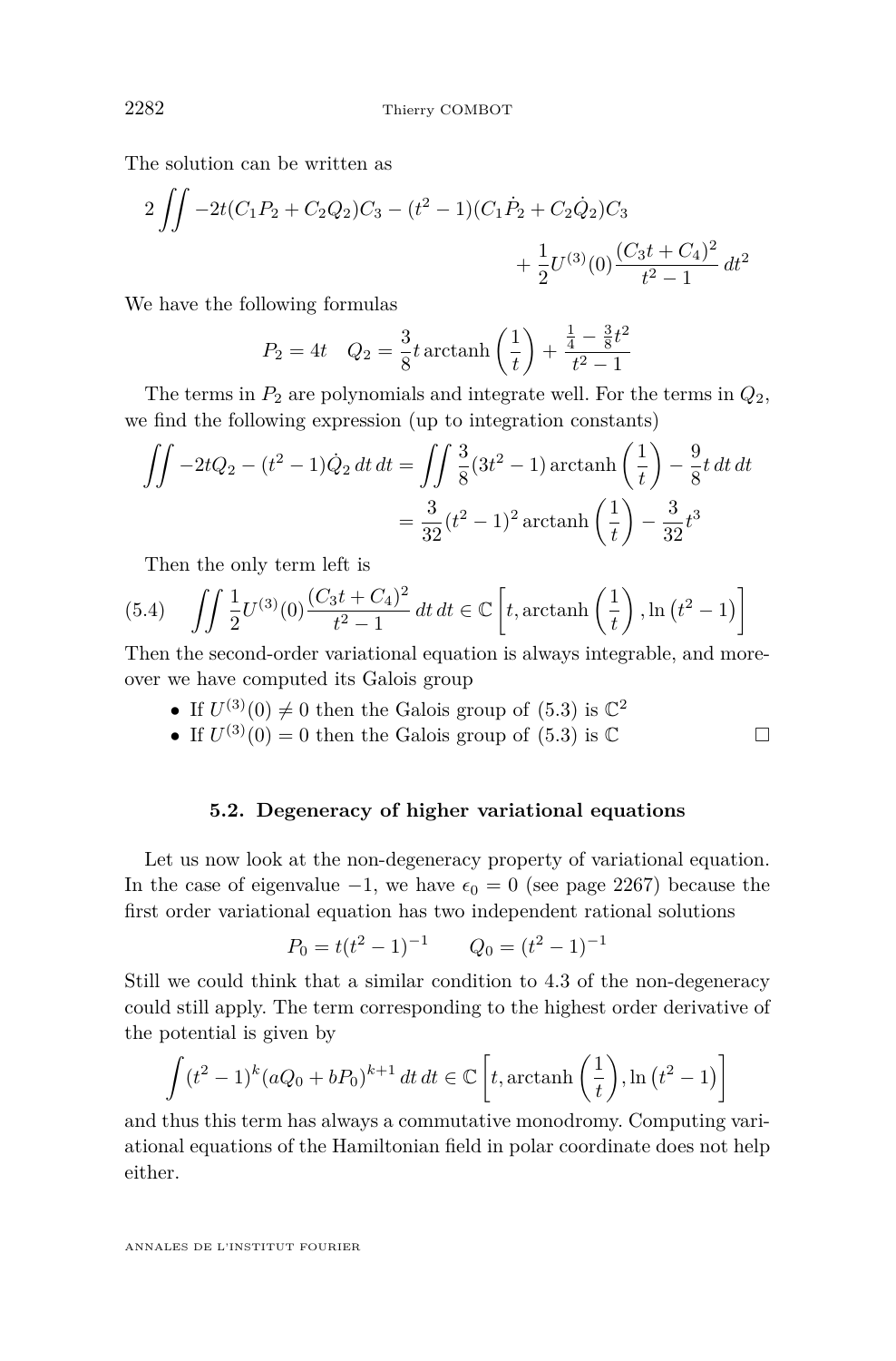PROPOSITION  $5.3.$  — Let *V* be holomorphic homogeneous potential on  $\Omega$  of degree  $-1$  with a Darboux point of the form  $c = (1, 0, \dots)$  with multiplier  $-1$  (and thus *c* correspond to an angle  $\theta = 0$ ). Assume that  $\text{Sp}(\nabla^2 V(c)) = \{2, -1\}.$  Assume that  $U^{(i)}(0) = 0 \ \forall i = 1...k$  then the fact that the identity component of the Galois group of the *k*-th order variational equation is Abelian or not does not depend on the value of  $U^{(k+1)}(0)$ .

Proof. — The case of order 2 corresponds to the previous proof. Let us look now at order *k*. We pick in the equations the non homogeneous terms where  $U^{(k+1)}(0)$  appear. The only equation where such term appears is the following

<span id="page-31-0"></span>(5.5) 
$$
\frac{1}{2}\ddot{\theta}_k = \frac{1}{k!} \frac{U^{(k+1)}(0)}{t^2 - 1} \theta_1^k
$$

where  $\theta_1$  is solution of the first order variational equation (we have removed all non homogeneous terms in which  $U^{(k+1)}(0)$  does not appear). The solution for  $\theta_1$  is  $\theta_1(t) = at + b$ , and then substituting this expression, we obtain that the solution of equation [\(5.5\)](#page-31-0) is of the form

$$
\theta_k(t) = \frac{2U^{(k+1)}(0)}{k!} \iint \frac{(at+b)^k}{t^2-1} dt dt \in \mathbb{C} \left[ t, \operatorname{arctanh}\left(\frac{1}{t}\right), \ln\left(t^2-1\right) \right]
$$

which can be checked using recursive integration by parts. This term then has a commutative monodromy, and then the fact that the identity component of the Galois group is Abelian or not does not depend on the value of  $U^{(k+1)}(0)$ .  $(k+1)(0).$ 

Remark  $5.4.$  — We remark that the integral

$$
\int \int \frac{(at+b)^k}{t^2-1} dt dt
$$

does not belong to the Picard-Vessiot field of the first order variational equation (which is  $\mathbb{C}\left[t, \arctanh\left(\frac{1}{t}\right)\right]$ ). So the Picard-Vessiot field of the *k*-order variational equation is generically larger (when  $U^{(k+1)}(0) \neq 0$ ), and the Galois group becomes at least  $\mathbb{C}^2$ . But this does not give us any integrability condition, as the Galois group could still be Abelian (with a higher dimension). This is precisely why this case is particularly difficult. We cannot use non degenerescence properties, and so we need to keep these unknown derivatives  $U^{(i)}(0)$  as parameters and go higher in the order of variational equations.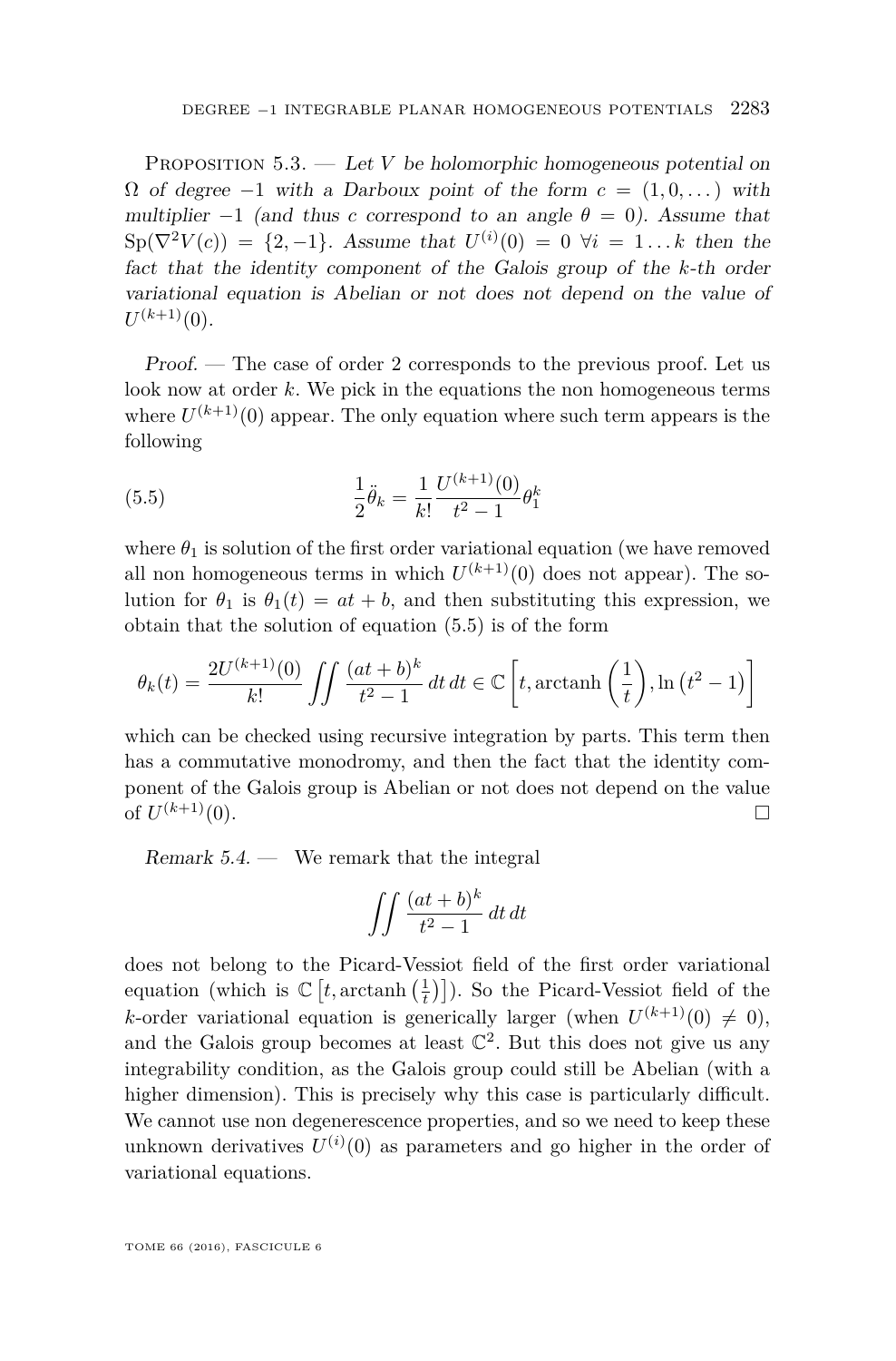### <span id="page-32-0"></span>**5.3. An invariant subspace of the** (2*k* − 1)**-th order variational equation**

<span id="page-32-6"></span>Let us first look at variational equation of order  $2k - 1$ . We compute the series expansion of equation [\(5.1\)](#page-28-0) at  $\dot{r} = \dot{\phi}, \dot{\theta} = 0, r = \phi, \theta = 0$  of order  $k \geqslant 3$ 

<span id="page-32-7"></span>
$$
(5.6a) \quad \ddot{r} - \phi \dot{\theta}^2 - r \dot{\theta}^2 = \sum_{i=1}^{2k-1} \frac{(-1)^{i+1}(i+1)}{\phi^{i+2}} r^i
$$

$$
+ \sum_{i=k+1}^{2k-1} \sum_{j=0}^{i-k-1} \frac{(-1)^{j+1}(j+1)}{\phi^{j+2}(i-j)!} U^{(i-j)}(0) r^j \theta^{i-j}
$$

<span id="page-32-1"></span>
$$
(5.6b) \quad \ddot{\theta} + \sum_{i=0}^{2k-2} \frac{2(-1)^i \dot{\phi}}{\phi^{i+1}} r^i \dot{\theta} + \sum_{i=0}^{2k-3} \frac{2(-1)^i}{\phi^{i+1}} \dot{r} r^i \dot{\theta}
$$

$$
= \sum_{i=k}^{2k-1} \sum_{j=0}^{i-k} \frac{(-1)^j (j+1)(j+2)}{2\phi^{j+3} (i-j)!} U^{(i-j+1)}(0) r^j \theta^{i-j}
$$

The  $U^{(i)}(0)$   $i = k + 1...2k$  are parameters. Using these series expansions, let us build now the  $2k - 1$ -th variational equation. As explained in Section [4.2,](#page-17-0) we use the substitution

$$
y_{i,j,l,m}=\dot{r}^i\dot{\theta}^jr^l\theta^m
$$

For  $i + j + l + m = 2k - 1$ , the differential equation system for the  $y_{i,j,l,m}$  is the  $(2k-1)$ -symmetric power of the first order variational equation. As we do not want to compute the complete solution of the 2*k* − 1-th variational equation, we will only compute one well chosen solution. To simplify the equation, we will first build an invariant vector space, and then solve the variational on this subspace (and in fact only for some of the variables).

<span id="page-32-8"></span>LEMMA 5.5. — Assume that  $U(0) = 1, U^{(i)}(0) = 0 \quad \forall i = 1...k$ . Then the vector space  $W$  given by the conditions

<span id="page-32-2"></span>(C<sub>1</sub>) 
$$
y_{i,j,l,m} = 0
$$
  $\forall i, j, l, m$  such that  $j + m \geq k, i + l \geq 1$ 

<span id="page-32-3"></span>
$$
(C_2) \t y_{i,j,l,m} = 0 \quad \forall i, j, l, m \text{ such that } j \geqslant 1, i+l \geqslant 1
$$

<span id="page-32-4"></span>
$$
(C_3) \t y_{i,j,l,m} = 0 \quad \forall i, j, l, m \text{ such that } j \geq 2
$$

<span id="page-32-5"></span>(C<sub>4</sub>) 
$$
y_{i,j,l,m} = 0
$$
  $\forall i, j, l, m$  such that  $j \ge 1, j+m \ge k+1$ 

is an invariant vector space of the  $2k - 1$ -th variational equation.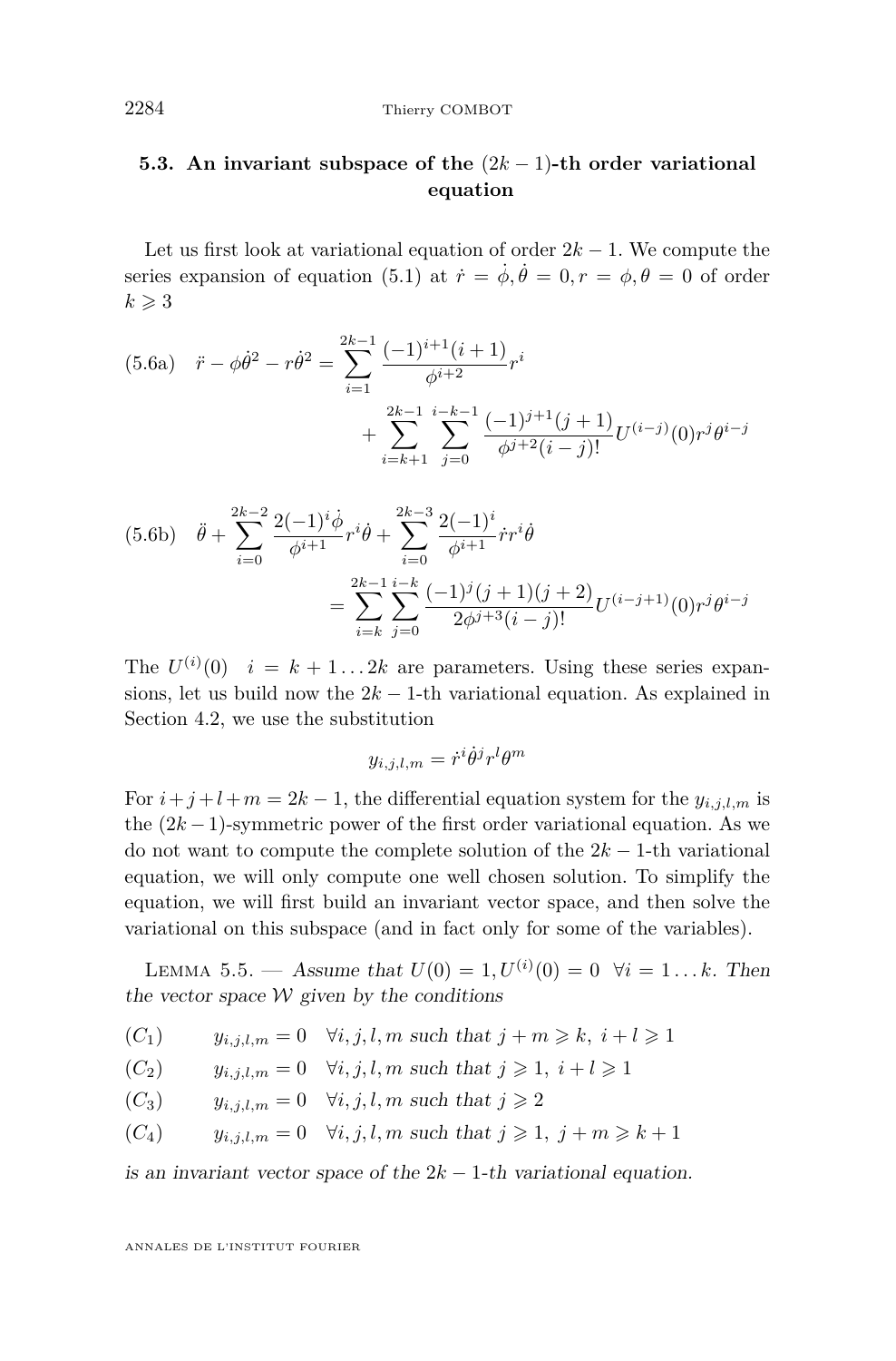Let us explain why we consider this vector space. We want to build an analogue of normal variational equation (which is properly defined only at order 1). In particular, we want to suppress all terms in  $\dot{r}$ , r in [\(5.6b\)](#page-32-1). This is the reason of the conditions  $(C_1)$  $(C_1)$  $(C_1)$  and  $(C_2)$ . The conditions  $(C_3)$  and  $(C_4)$ are necessary to  $W$  to be invariant.

The reason of conditions  $(C_3)$  $(C_3)$  $(C_3)$  and  $(C_4)$  is that we need to suppress the term in  $\dot{\theta}^2$  corresponding to centrifugal force. Physically, this means that the perturbation we are interested in will correspond to very small values of  $\dot{\theta}$ , and if  $\dot{\theta}$  is non-zero,  $\theta$  should be small also (condition  $(C_4)$  $(C_4)$  $(C_4)$ ). The condition  $(C_2)$  $(C_2)$  $(C_2)$  implies that the Coriolis force coming from perturbations of order  $\geqslant 2$  is negligible.

Proof. — We only need to prove that the derivative in time of these  $y_{i,j,l,m} = 0$  only involve these  $y_{i,j,l,m}$  (because then the differential equation being linear, 0 will be solution of this subsystem). Let us differentiate  $\dot{r}^i \dot{\theta}^j r^l \theta^m$ . Using Leibniz differentiation rule, this produces 4 terms

$$
(5.7) \quad m\dot{r}^i\dot{\theta}^{j+1}r^l\theta^{m-1} + l\dot{r}^{i+1}\dot{\theta}^jr^{l-1}\theta^m + i\ddot{r}\dot{r}^{i-1}\dot{\theta}^jr^l\theta^m + j\ddot{\theta}\dot{r}^i\dot{\theta}^{j-1}r^l\theta^m
$$

The two first terms still satisfy the condition, and for the two last ones we have to replace  $\ddot{r}, \ddot{\theta}$  using relation [\(5.6\)](#page-32-6). For  $\ddot{r}$ 

• If condition  $(C_1)$  $(C_1)$  $(C_1)$  is satisfied, the first two terms of  $(5.6a)$  will produce terms with degree in  $\dot{\theta}$  at least 2, and thus satisfying condition  $(C_3)$  $(C_3)$  $(C_3)$ . In the right part, the only potentially problematic terms in the sums (of  $(5.6a)$ ) are in the second one for  $j = 0$ 

$$
\sum_{i=k+1}^{2k-1} -\frac{1}{\phi^2 i!} U^{(i)}(0) \theta^i
$$

As  $j+m \geq k$ , after multiplication we get terms of degree in  $(\theta, \dot{\theta}) \geq$  $2k + 1$ , and so are discarded because we study variational equation of order  $2k - 1$ .

- If condition  $(C_2)$  $(C_2)$  $(C_2)$  is satisfied, the two first terms of  $(5.6a)$  will produce terms with degree in  $\dot{\theta}$  at least 3, and thus satisfying condition  $(C_3)$  $(C_3)$  $(C_3)$ . In the right part, the only potentially problematic terms are in the second sum (of  $(5.6a)$ ) for  $j = 0$ . These will produce terms with degree in  $\theta$  at least  $k+1$  and degree in  $\theta$  at least 1, so satisfying condition  $(C_4)$  $(C_4)$  $(C_4)$ .
- If the condition  $(C_3)$  $(C_3)$  $(C_3)$  is satisfied, the degree in  $\theta$  cannot decrease, and so the three terms satisfy condition  $(C_3)$  $(C_3)$  $(C_3)$ .
- If condition  $(C_4)$  $(C_4)$  $(C_4)$  is satisfied, the degree in  $\dot{\theta}$  and in  $\theta$  cannot decrease, and so the three terms satisfy condition  $(C_4)$  $(C_4)$  $(C_4)$ .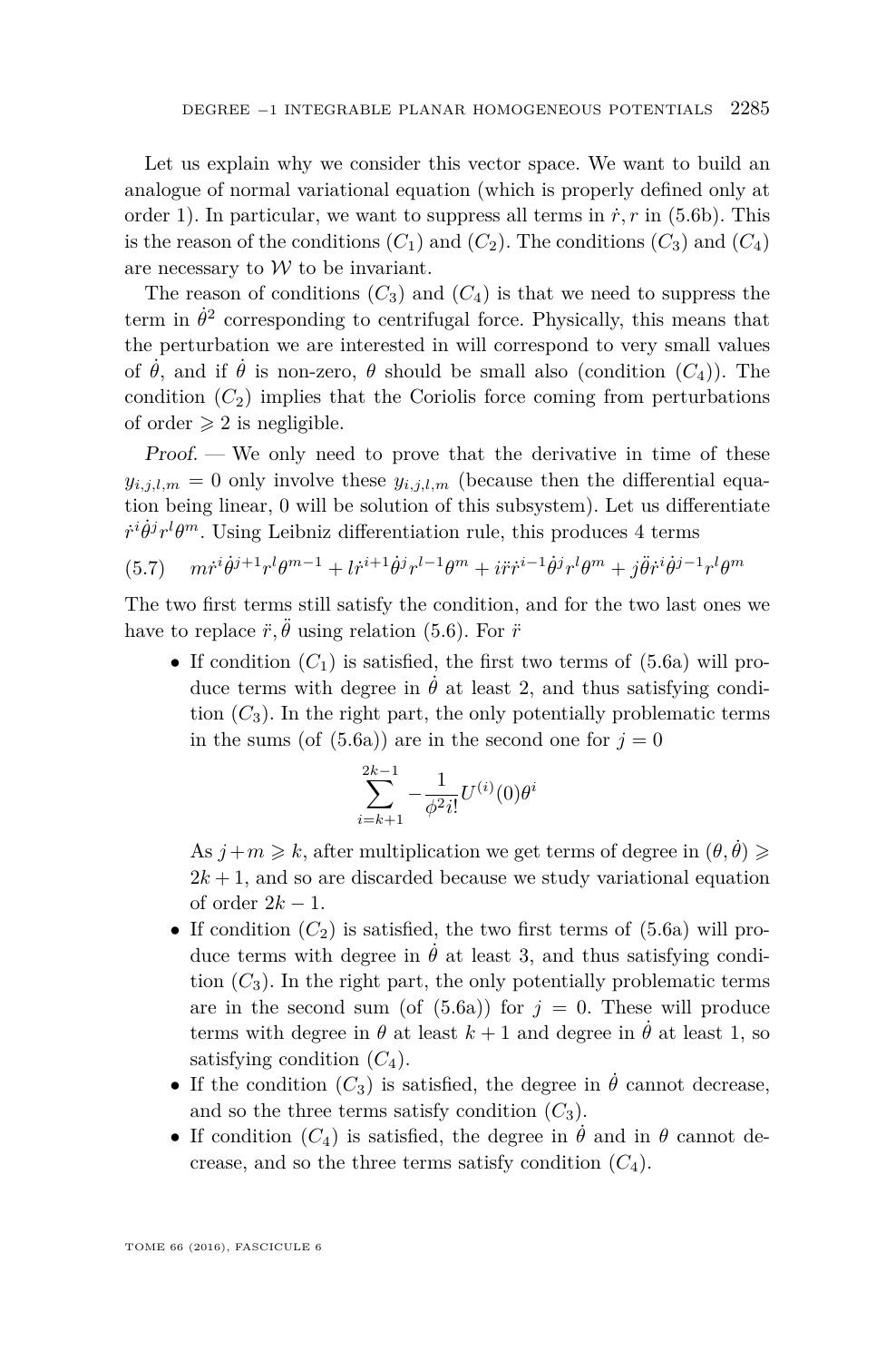For  $\ddot{\theta}$ 

- If condition  $(C_1)$  $(C_1)$  $(C_1)$  is satisfied, the two first terms of  $(5.6b)$  contains *theta*, and thus condition  $(C_1)$  $(C_1)$  $(C_1)$  is still satisfied. In the right sum, problematic terms would be those containing no  $\dot{\theta}$ ,  $\theta$ , corresponding to  $i = j$ , but these are out of the interval of summation.
- If condition  $(C_2)$  $(C_2)$  $(C_2)$  is satisfied, the two first terms of  $(5.6b)$  will produce terms with degree in  $\dot{\theta}$  at least 1 and degree in *r, i* at least 1, and thus satisfying condition  $(C_2)$  $(C_2)$  $(C_2)$ . The right sum will produce terms with degree in  $\theta$  at least *k* and degree in *r, i* at least 1, so satisfying condition  $(C_1)$  $(C_1)$  $(C_1)$ .
- If condition  $(C_3)$  $(C_3)$  $(C_3)$  is satisfied, the two first terms of  $(5.6b)$  will produce terms with degree in  $\dot{\theta}$  at least 2, thus satisfying condition  $(C_3)$  $(C_3)$  $(C_3)$ . The right sum produces terms of degree in  $\dot{\theta}$  at least 1 and degree in  $\theta$  at least *k*, so satisfying condition  $(C_4)$  $(C_4)$  $(C_4)$ .
- If condition  $(C_4)$  $(C_4)$  $(C_4)$  is satisfied, the two first terms of  $(5.6b)$  will produce terms with degree in  $\dot{\theta}$  at least 1 and degree in  $\theta$ ,  $\dot{\theta}$  at least  $k+1$ , thus satisfying condition  $(C_4)$  $(C_4)$  $(C_4)$ . The right sum produces terms of degree in  $\theta$ ,  $\dot{\theta}$  at least 2*k*, and thus which are suppressed because we study only the  $(2k-1)$ -th variational equation

So this subspace is invariant.

We can now formally remove the corresponding terms in equation [\(5.6\)](#page-32-6)

(5.8a) 
$$
\ddot{r} = \sum_{i=1}^{2k-1} \frac{(-1)^{i+1}(i+1)}{\phi^{i+2}} r^i + \sum_{i=k+1}^{2k-1} -\frac{U^{(i)}(0)}{\phi^2 i!} \theta^i
$$

<span id="page-34-0"></span>(5.8b) 
$$
\ddot{\theta} + 2 \frac{\dot{\phi}}{\phi} \dot{\theta} = \sum_{i=k}^{2k-1} \frac{U^{(i+1)}(0)}{\phi^3 i!} \theta^i
$$

As we see, in the second equation, terms containing  $(\dot{r}, r)$  no longer appear.

Remark  $5.6.$  — One of the interest of the invariant space W is that its dimension is much lower. Moreover, in the following, we will only be interested by [\(5.8b\)](#page-34-0), and thus reasoning in the dimension of  $W' = W \cap$  ${y_{i,j,l,m} = 0, \forall i+l \geqslant 1}.$  By guessing, we find

$$
\dim(VE_{2k-1}) = \frac{1}{6}(2k+3)(k+4)(2k^2+11k+17) \quad \dim \mathcal{W}' = 3k-1
$$

$$
\dim \mathcal{W} = 4\prod_{s=0}^{k} \left(\frac{7s^3+51s^2+134s+114}{7s^3+30s^2+53s+24}\right) \sim \frac{7}{6}k^3
$$

Clearly, studying [\(5.8b\)](#page-34-0) on W and computing solutions for variables in  $W'$ will be much easier than on the complete system.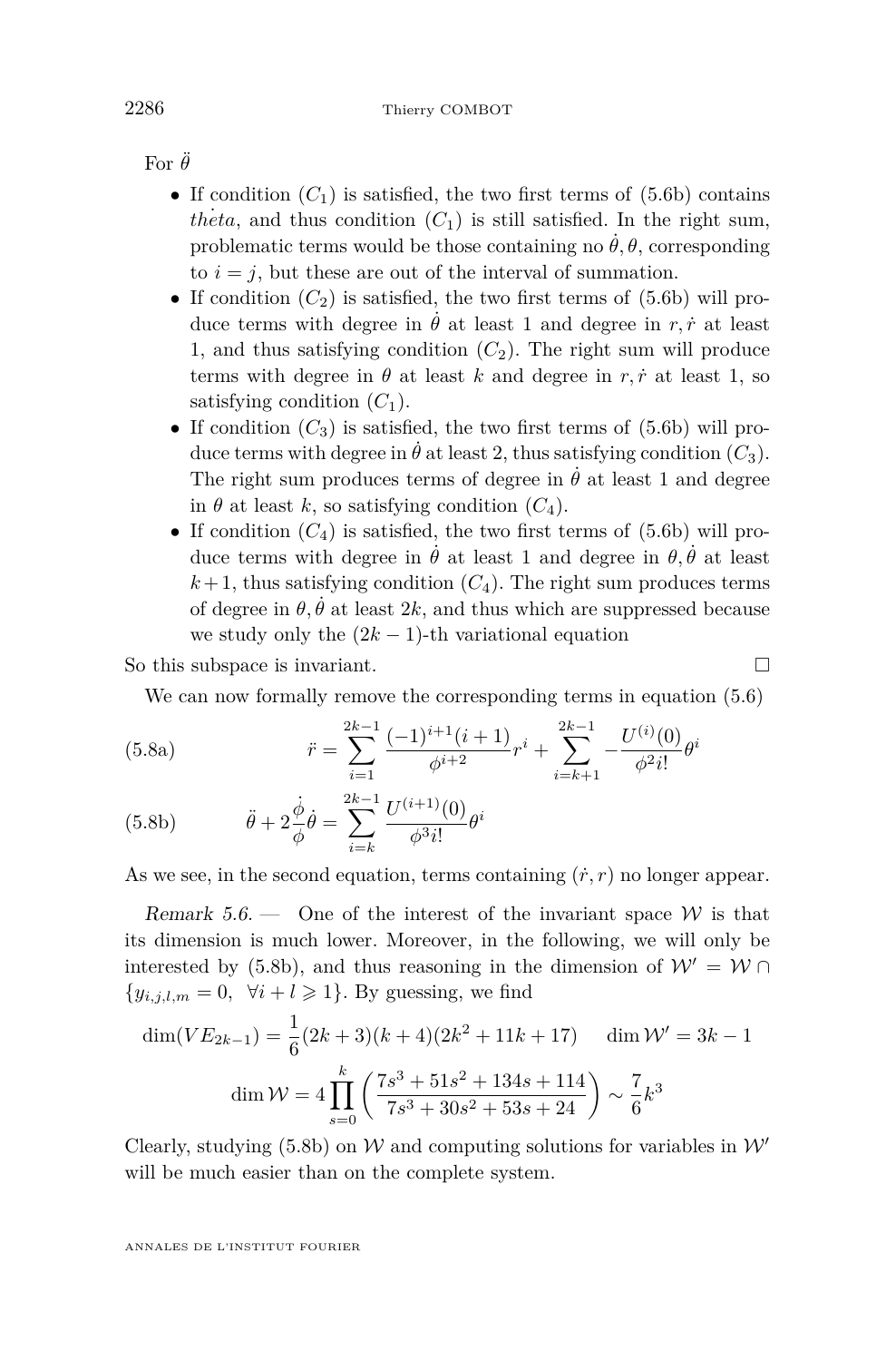#### **5.4. Proof of Proposition [5.1](#page-27-1)**

<span id="page-35-0"></span> $Proof.$  — To prove Proposition [5.1,](#page-27-1) it is only necessary to prove that  $U^{(i)}(0) = 0$   $\forall i \in \mathbb{N}^*$ . It is already proved for  $i = 1, 2$  by hypothesis. Let us prove this by recurrence. Assume that  $U^{(i)}(0) = 0 \quad \forall i = 1...k$ . We want to prove that  $U^{(k+1)}(0) = 0$ .

Let us now study the  $(2k - 1)$ -th order variational equation, and in particular on the invariant subspace  $W$  given by Lemma [5.5.](#page-32-8) We may now try to find a solution of the variational equation on this invariant subspace. We will only compute closed form expression for some of the unknowns (those who appear in [\(5.8b\)](#page-34-0)). We have

$$
\dot{y}_{0,0,0,m} = my_{0,1,0,m-1} = 0 \quad \forall m \geq k+1
$$

We choose the solution  $y_{0,0,0,m} = 0$ ,  $m = k+1...2k-2$  and  $y_{0,0,0,2k-1} = 1$ . We also find the differential equation

$$
\dot{y}_{0,0,0,k} = ky_{0,1,0,k-1} \quad \dot{y}_{0,1,0,k-1} = -\frac{2\dot{\phi}}{\phi}y_{0,1,0,k-1} + \frac{U^{(k+1)}(0)}{\phi^3k!}y_{0,0,0,2k-1}
$$

Substituting  $y_{0,0,0,2k-1}$  by its expression, we get

$$
\ddot{y}_{0,0,0,k} + \frac{2\dot{\phi}}{\phi}\dot{y}_{0,0,0,k} = \frac{U^{(k+1)}(0)}{\phi^3(k-1)!}
$$

The other interesting equation of the variational equations is

$$
\ddot{y}_{0,0,0,1} + \frac{2\dot{\phi}}{\phi}\dot{y}_{0,0,0,1} = \frac{U^{(k+1)}(0)}{\phi^3 k!}y_{0,0,0,k} + \frac{U^{(2k)}(0)}{\phi^3(2k-1)!}
$$

We now make the variable change  $\dot{\phi}/\sqrt{ }$  $2 \longrightarrow t$ . This produces the equations

(5.9) 
$$
\frac{1}{2}(t^2 - 1)\ddot{y}_{0,0,0,k} = \frac{U^{(k+1)}(0)}{(k-1)!}
$$

$$
\frac{1}{2}(t^2 - 1)\ddot{y}_{0,0,0,1} = \frac{U^{(k+1)}(0)}{k!}y_{0,0,0,k} + \frac{U^{(2k)}(0)}{(2k-1)!}
$$

We can now solve them. We find  $y_{0,0,0,k} =$ 

$$
\iint \frac{2U^{(k+1)}(0)}{(k-1)!(t^2-1)} dt dt = -\frac{2U^{(k+1)}(0)}{(k-1)!} \left( t \operatorname{arctanh}\left(\frac{1}{t}\right) + \frac{1}{2} \ln(t^2 - 1) \right)
$$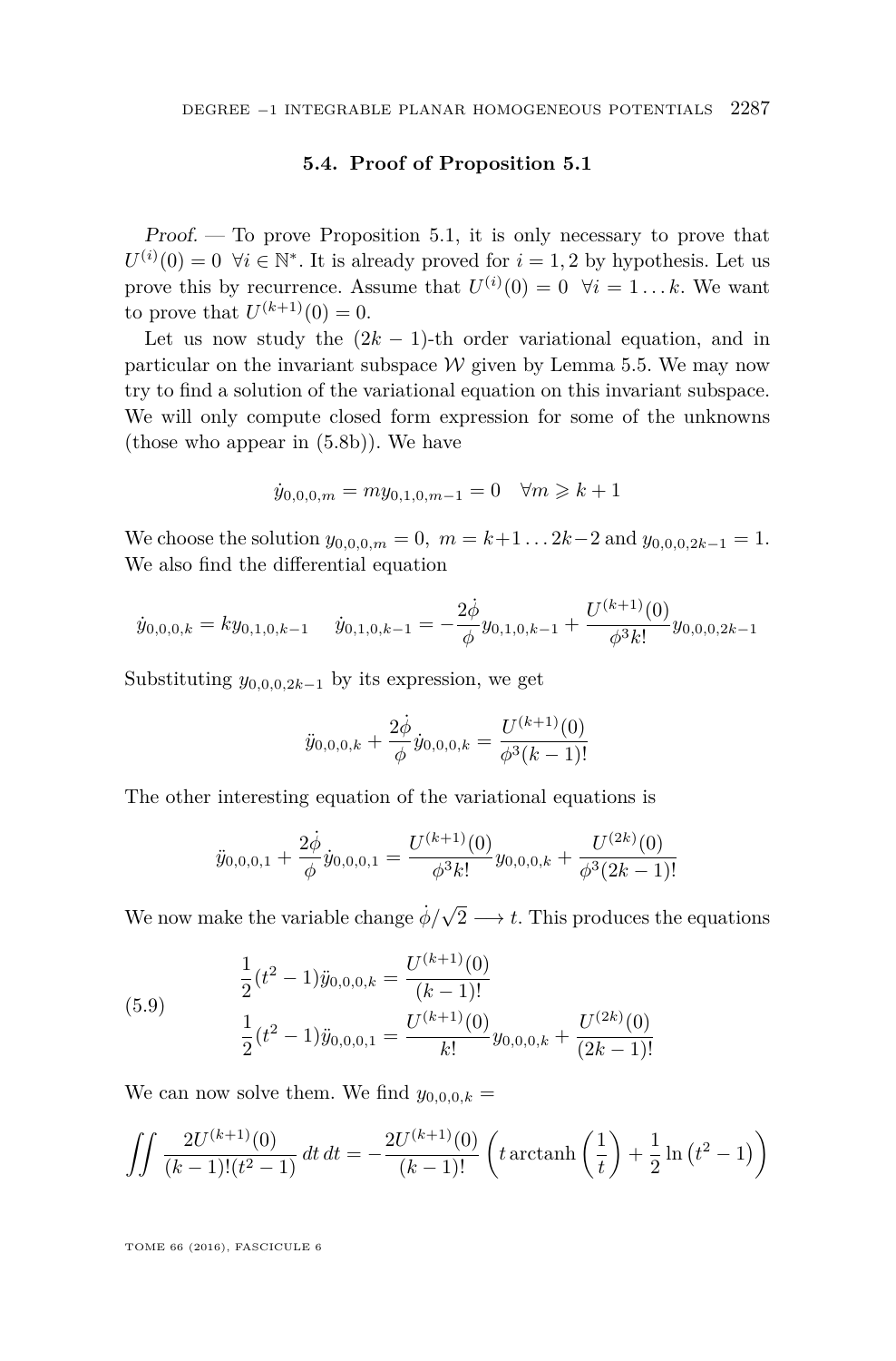and then

$$
y_{0,0,0,1} = -\frac{4U^{(k+1)}(0)^2}{k!(k-1)!} \iint \frac{1}{t^2 - 1} \left( t \operatorname{arctanh}\left(\frac{1}{t}\right) + \frac{1}{2} \ln(t^2 - 1) \right) dt dt
$$
  
\n
$$
- \frac{2U^{(2k)}(0)}{(2k-1)!} \left( t \operatorname{arctanh}\left(\frac{1}{t}\right) + \frac{1}{2} \ln(t^2 - 1) \right)
$$
  
\n
$$
= \frac{2U^{(k+1)}(0)^2}{k!(k-1)!} \left( (t+1)(\ln(t-1) + 1) \ln(t+1) \right)
$$
  
\n
$$
- \left( (2\ln 2 + 1)t - 1 \right) \ln(t-1) + 2t \operatorname{dilog}((t+1)/2) \right)
$$
  
\n
$$
- \frac{2U^{(2k)}(0)}{(2k-1)!} \left( t \operatorname{arctanh}\left(\frac{1}{t}\right) + \frac{1}{2} \ln(t^2 - 1) \right)
$$

All the terms are in  $\mathbb{C}[t, \arctanh(\frac{1}{t}), \ln(t^2-1)]$  except one, the dilogarithmic term

$$
\operatorname{dilog}\left(\frac{t+1}{2}\right) = \int \frac{\ln(t+1) - \ln 2}{1-t} dt
$$

The dilogarithm has a non commutative monodromy (see [\[4\]](#page-44-7)). As expected, the term in  $U^{(2k)}(0)$  has a commutative monodromy. So the integrability constraint is that the dilogarithmic term should not appear. Then a necessary integrability constraint is that  $U^{(k+1)}(0) = 0$ , which completes the recurrence. The function *U* is meromorphic, all derivatives of *U* are zero

$$
U^{(k)}(0) = 0 \,\forall k \in \mathbb{N}^*,
$$

and so this implies that *U* is constant. Then  $V = r^{-1}$ . — Профессор — Профессор — Профессор — Профессор — Профессор — Профессор — Профессор — Профессор — Профессор <br>В профессор — Профессор — Профессор — Профессор — Профессор — Профессор — Профессор — Профессор — Профессор —<br>

To conclude, we have found all meromorphically integrable meromorphic homogeneous potentials on  $C$  which have a Darboux point with eigenvalues  $-1$  (Proposition [5.1\)](#page-27-1), 0 (Lemma [4.5\)](#page-22-1) and 2 (Lemma [4.7\)](#page-25-0). This implies Theorem [B.](#page-3-1)

#### **6. The other eigenvalues:** 5*,* 9*,* 14*,* 20*, . . .*

To find all integrable potentials, we would need to study all the other possible eigenvalues. But for these larger eigenvalues, no integrable homogeneous potential of degree −1 is known. Then we can assume that such potentials do not exists, and we can also make a stronger assumption that at some order *k*, the *k*-th variational equation never has a Galois group whose identity component is Abelian (for any choice of derivatives of *V* at *c* of order  $\geqslant$  3).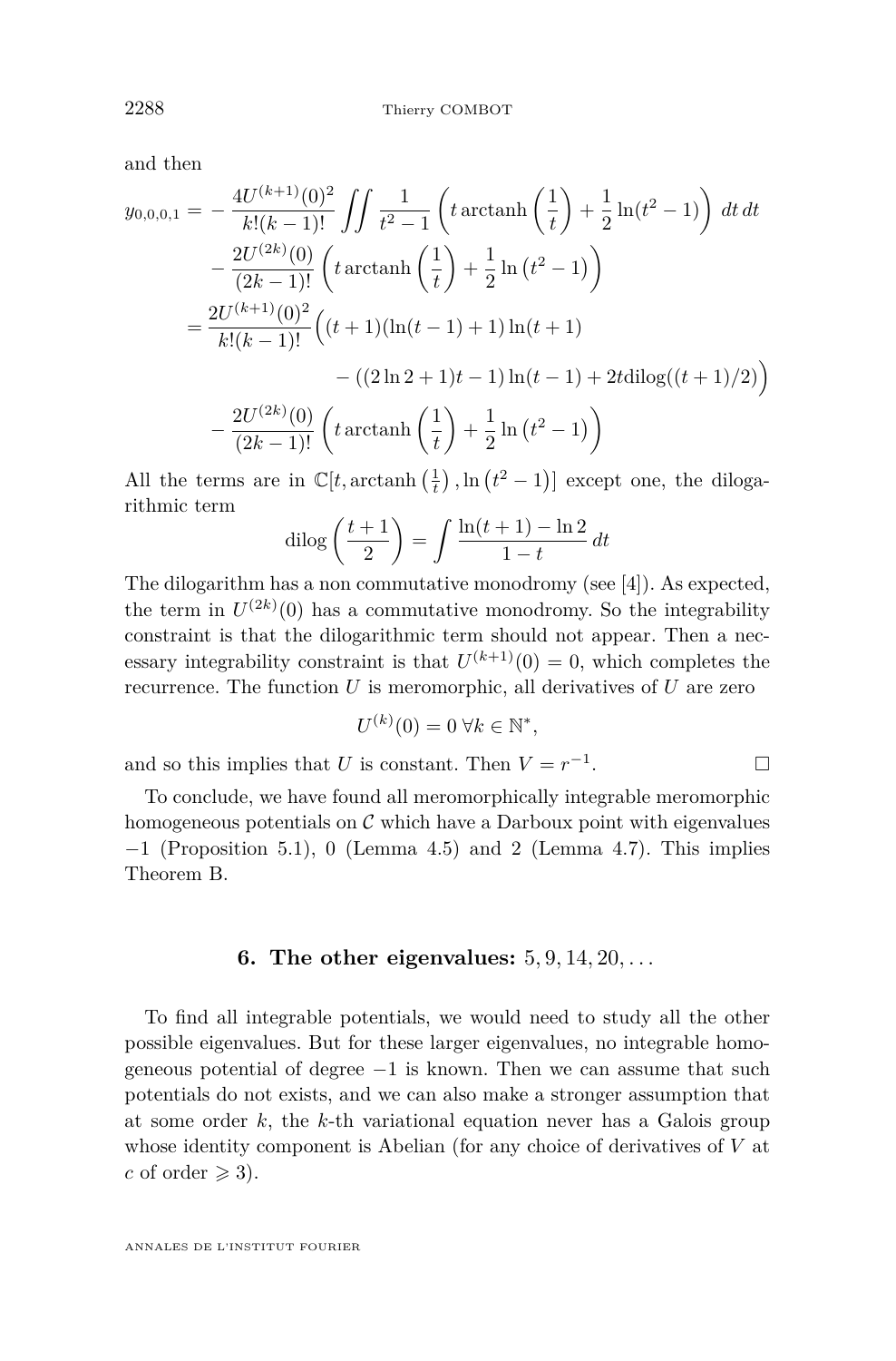#### **6.1. Axi-symmetric potentials**

We give here another application of the non degeneracy property. In the case of axi-symmetric potentials, the non degeneracy property has only to be checked for odd orders to imply a uniqueness result (because the odd order derivatives of *V* are automatically zero). We obtain in particular the following result for axi-symmetric potentials.

<span id="page-37-0"></span>THEOREM  $6.1.$  — Let *V* be a holomorphic homogeneous potential on  $\Omega$  of degree −1. Assume that *V* is invariant by the symmetry  $q_2 \mapsto -q_2$ , and that there exists a point of the form  $c = (1, 0, ...)$  in  $\Omega$ . Then, up to dilatation, the set of such meromorphically integrable potentials is at most countable.

Remark  $6.2.$  — Let first remark that the hypothesis of symmetry implies that the point  $c = (1, 0, \dots) \in \Omega$  is a Darboux point. We will prove in fact that for each eigenvalue (allowed by the Morales-Ramis Theorem) at this Darboux point, there is up to dilatation at most one such meromorphically integrable potential. We say nothing about their existence, and we only know them for  $\lambda = -1, 0, 2$  which are respectively in polar coordinates

$$
W_0 = \frac{1}{r} \qquad W_1 = \frac{1}{r} \frac{1}{\cos(\theta)} \qquad W_2 = \frac{1}{r} \frac{\cos(\theta)}{\cos(2\theta)}
$$

Proof. — We just need to prove the non degeneracy property for odd orders. Indeed, for even orders, we use Euler relation which gives us all derivatives except one, the derivative in the normal direction to the straight line  $\theta = 0$  (see Remark [4.2\)](#page-18-2). But for the variational equation of even order  $k$ , this maximal order derivative is then of odd order  $k+1$ . This derivative is then automatically 0 because we assume the symmetry. The non degeneracy is written

$$
\frac{\partial}{\partial \alpha} \operatorname{Res}_{t=\infty} (t^2 - 1)^k (Q_n + \alpha \epsilon_n P_n)^{k+1} \neq 0
$$

We look at coefficient  $\alpha^k$  of the above residue, i.e. :

$$
\epsilon_n^k(k+1) \operatorname{Res}_{t=\infty} (t^2 - 1)^k Q_n P_n^k = \frac{1}{2} \epsilon_n^k(k+1) \int_{-1}^1 P_n^{k+1} dt
$$

by using the Taylor expansion of  $\arctanh\left(\frac{1}{t}\right)$  at infinity and recognizing that this sum can be written as this integral. The integer *k* is odd, the polynomials  $P_n$  are never identically 0, then this coefficient never vanishes. This proves non degeneracy, and thus uniqueness thanks to Lemma [4.4.](#page-21-0)  $\Box$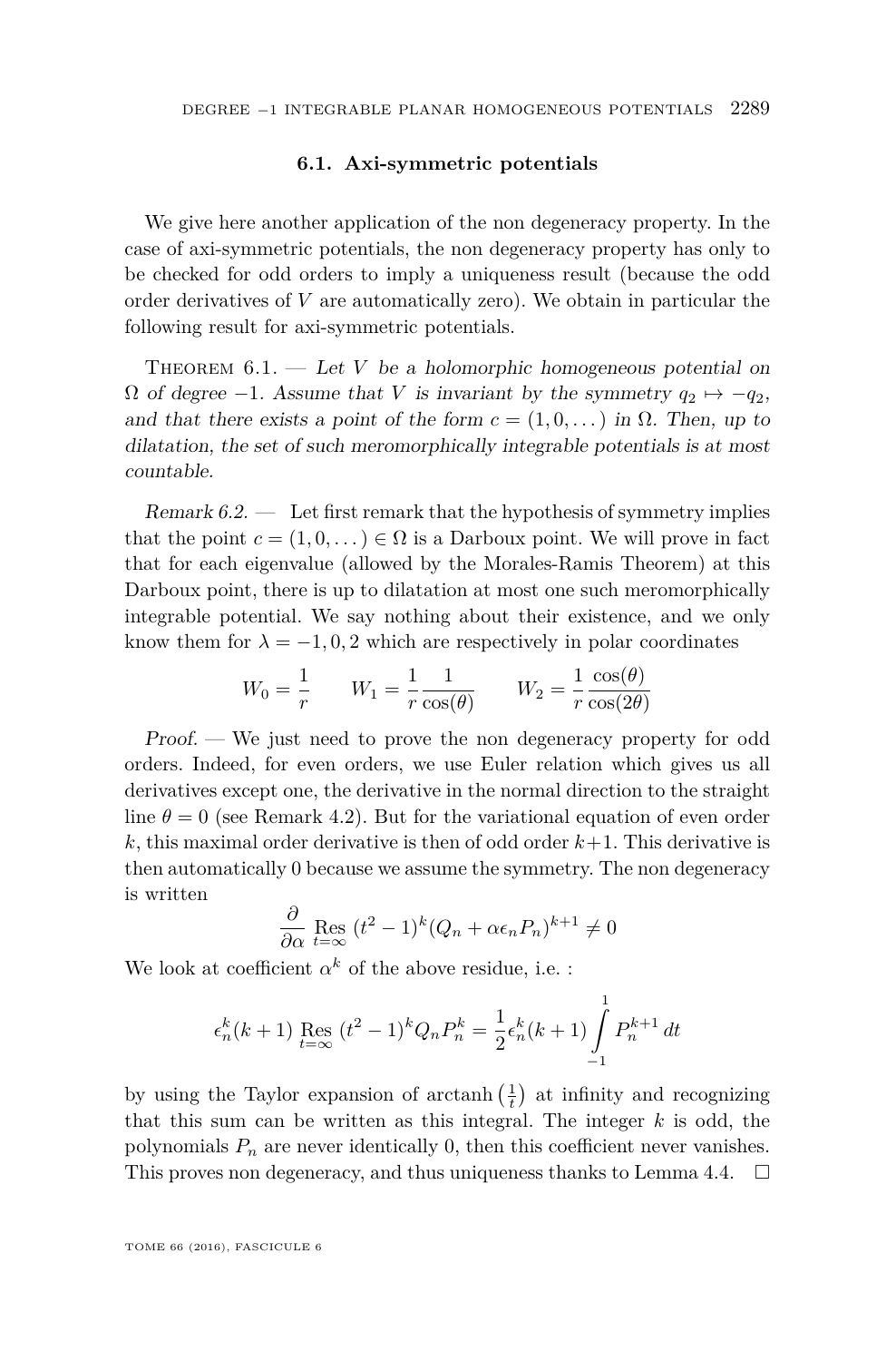#### **6.2. Computer experiments**

For a fixed eigenvalue, it is possible in practice to compute higher variational equations, then solve them (which comes down to search rational solutions, which can be done thanks to [\[6,](#page-44-8) [7\]](#page-44-9)) and write explicitly the constraint on the highest order derivative of *V*. Below we made such a computation for  $\lambda = 5, 9, 14, 20$  for variational equations up to of order 5 or 7.

**Results.** For  $\lambda = 5, 14$ , we find that the only potentials integrable at order 4 have the following series expansion

$$
V_3 = \frac{1}{r} \left( 1 + 3\theta^2 + \frac{125}{12} \theta^4 + o(\theta^5) \right)
$$
  

$$
V_5 = \frac{1}{r} \left( 1 + \frac{15}{2} \theta^2 + \frac{374495}{5352} \theta^4 + o(\theta^5) \right)
$$

At order 5, no possible solution is found: indeed, in Section [4.2,](#page-17-0) we found that the integrability condition is of the form of affine equations in the 6-th order derivative of *V* (here  $U^{(6)}(0)$ ). But at order 5, two affine conditions are found, and they are incompatible. This proves in particular that a potential with eigenvalue 5*,* 14 is never integrable.

In the case  $\lambda = 9, 20$ , the condition of being integrable at order 2 gives the following

$$
V_4 = \frac{1}{r} \left( 1 + 5\theta^2 + b\theta^3 + o(\theta^3) \right)
$$
  

$$
V_6 = \frac{1}{r} \left( 1 + \frac{21}{2}\theta^2 + b\theta^3 + o(\theta^3) \right)
$$

with an arbitrary *b*. In this case, the 2-th order variational equation gives no constraint at all (this was already proved in [\[9\]](#page-44-4)), and thus the third order derivative of *U* can be arbitrary. We can still continue to compute integrability constraints at higher orders, which are not trivial. At order 6, we find the following possible series expansions

$$
\begin{aligned} &\frac{1}{5!}\partial_{\theta}^{5}V_{4}=\frac{363467}{4824000}b^{3}+\frac{112035}{8576}b\\ &\frac{1}{6!}\partial_{\theta}^{6}V_{4}=\frac{216926052083}{10224685080000}b^{4}+\frac{279352141289}{54531653760}b^{2}+\frac{4715685295}{24563808}\\ &\frac{1}{7!}\partial_{\theta}^{7}V_{4}=\frac{57826741017348283}{893377392990720}b+\frac{25932696791821703}{100504956711456000}b^{3} \end{aligned}
$$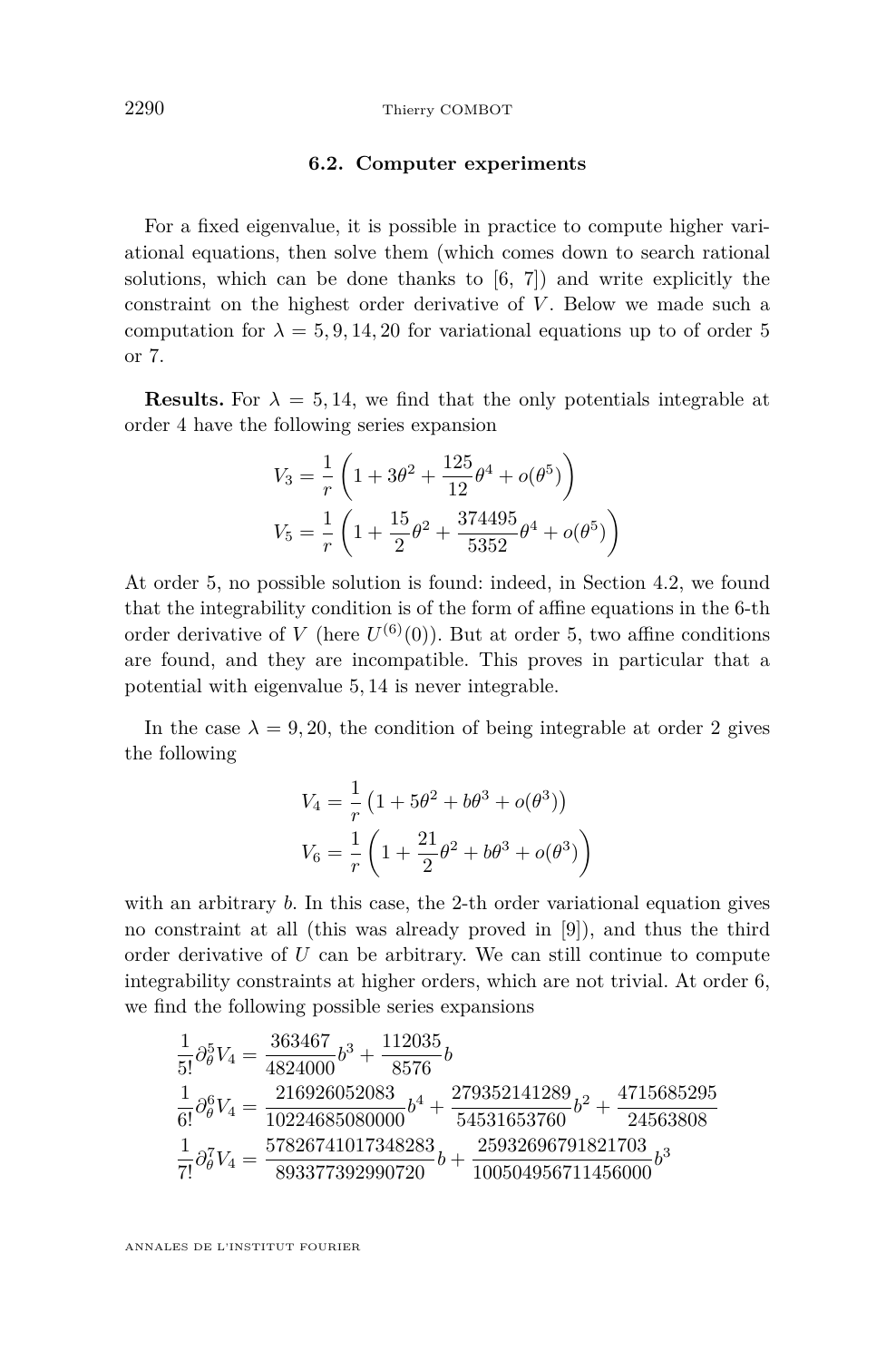with

$$
R_4(b) = \frac{158469311}{97702546320000}b^4 + \frac{372429603}{868467078400}b^2 + \frac{45927}{2729312}
$$
  
= 0

and

$$
\begin{aligned} \frac{1}{5!}\partial_{\theta}^{5}V_{6} & =\frac{68250852673}{4257725150000}b^{3}+\frac{98831601}{3475694}b\\ \frac{1}{6!}\partial_{\theta}^{6}V_{6} & =\frac{10915637473609903}{5190230823727250000}b^{4}+\frac{6605928379884787}{1271076936423000}b^{2}\\ & +\frac{19638863047783}{10039110960}\\ \frac{1}{7!}\partial_{\theta}^{7}V_{6} & =\frac{118828154548524498748866853503827777}{431797756299715943933989778480280}b\\ & +\frac{8633140425176867273801758981735627411}{52895225146715203131913747863834300000}b^{3} \end{aligned}
$$

with

$$
R_6(b) = \frac{198715111646995383}{2772435940648535262500000}b^4
$$
  
+ 
$$
\frac{1448561702310687}{7921245544710100750}b^2 + \frac{270431334600}{3128145145507}
$$
  
= 0

Remark the algebraic constraint on *b*: it appears at order 5. Indeed, at order 5, the integrability constraint is affine in the 6-th order derivative of *U*, but is a polynomial of degree 4 in *b*. The situation is similar to the eigenvalues 5, 14: we obtain two affine constraint in  $U^{(6)}(0)$  which are compatible only if we carefully choose the parameter *b* (as a root of  $R_4, R_6$ ). At order 7, we obtain again two affine conditions on  $U^{(8)}(0)$ , and this time we have no longer a free parameter: the potential can never be integrable at order 7.

Remark. — These expansions of the potentials are unique and allow for each given potential to precisely compute the order at which it is integrable (here in the case of the eigenvalues 5*,* 9*,* 14*,* 20). Using this result, we can thus conclude that meromorphically integrable homogeneous potentials of degree −1 in the plane with eigenvalues 5*,* 9*,* 14*,* 20 do not exist. This computation strongly suggest that the same pattern will follow for higher eigenvalues, and thus that Theorem [B](#page-3-1) is in fact the complete list of integrable potentials. By this , we thus infer the two following conjecture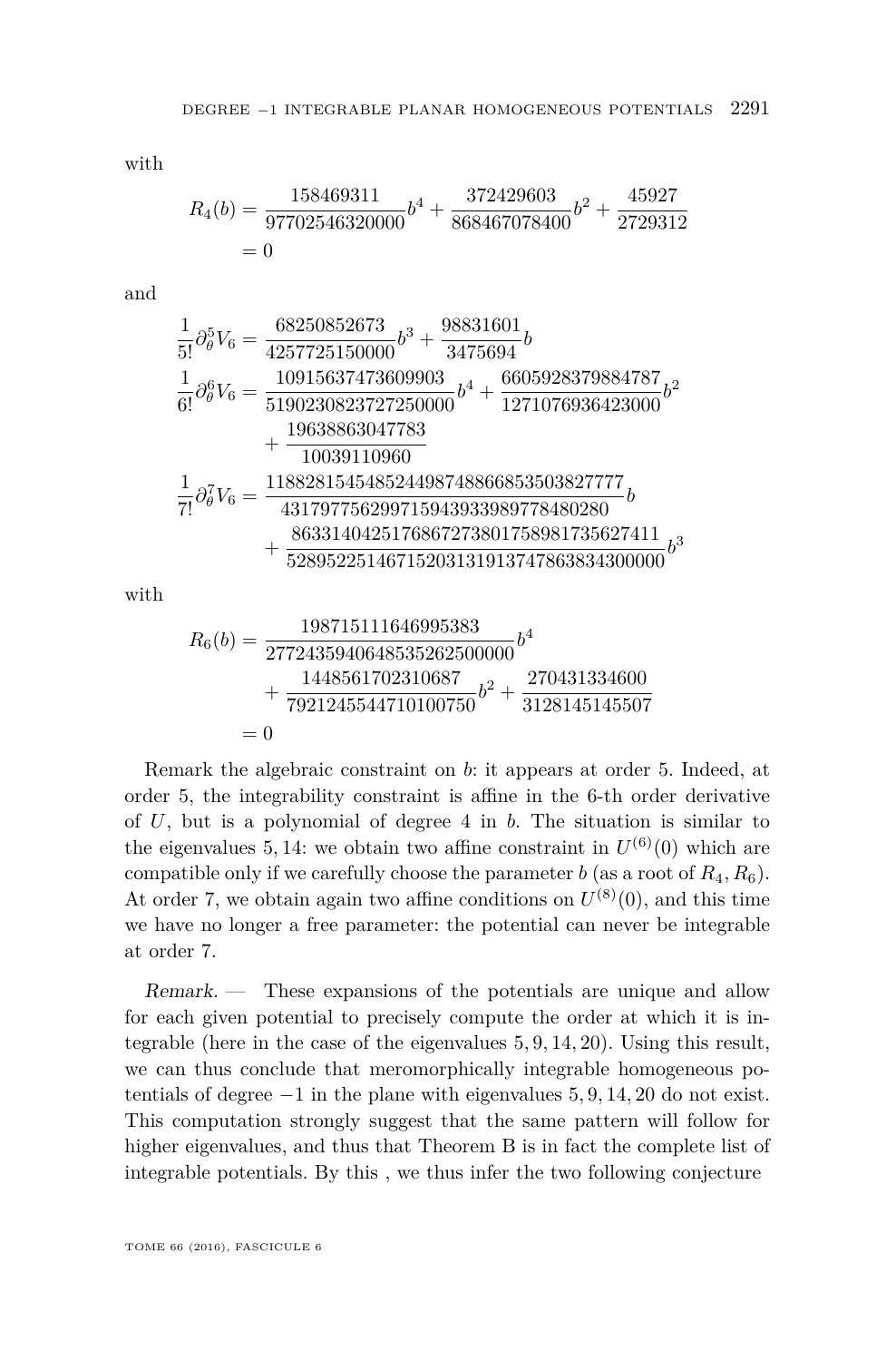CONJECTURE  $6.3.$  — Let *V* be a holomorphic homogeneous potential on  $\Omega$  of degree  $-1$  such that there exists a non-degenerate Darboux point  $c \in \Omega$  with multiplier  $-1$ . If

$$
\lambda(c) = \frac{1}{2}(n-1)(n+2) \quad n \text{ odd } n \geqslant 3
$$

then *V* is not integrable at order 5 at *c*. If

$$
\lambda(c) = \frac{1}{2}(n-1)(n+2) \quad n \text{ even } n \ge 4
$$

then *V* is not integrable at order 7 at *c*.

Solving this conjecture would classify completely integrable homogeneous potentials of degree −1 in the plane, and would probably allow with some generalization for other degrees to close completely the search of integrable homogeneous potentials (with at least some assumption on Darboux points). A partial proof up to the 5-th variational equation would lead to classification of axi-symmetric integrable potentials and so it would imply for example that in Theorem [6.1,](#page-37-0) there are only 3 axi-symmetric meromorphically integrable potentials, and thus that all of them are known. This would also lead to numerous theorems in higher dimension for potentials having discrete symmetry groups.

#### **7. Degenerate Darboux points**

We have here only written about non degenerate Darboux points. Let us now look at degenerate Darboux points. The main result of this section is that they are useless for meromorphic integrability, and that even if we are looking only for rational integrability, their usefulness is limited: the only integrability condition coming from of Morales-Ramis-Simo Theorem is that they have to be multiple (which is equivalent to  $Sp(\nabla^2 V(c)) = \{0\}$ ).

THEOREM 7.1. — Let *V* be a rational homogeneous potential on  $\Omega$  of degree −1. Assume there exists a degenerate Darboux point of the form  $c = (1, 0, ...) \in \Omega$ . If *V* has a first integral *I*, rational on  $\mathbb{C}^2 \times \Omega$  and independent almost everywhere with *H*, then  $Sp(\nabla^2 V(c)) = \{0\}$ . Conversely, if  $\text{Sp}(\nabla^2 V(c)) = \{0\}$ , then the identity component of the Galois group of variational equation near the corresponding homothetic orbit is Abelian at any order.

Here we add the restriction that *V* is rational on  $\Omega$ . This is due to the fact that the variational equation (see the proof below) is not Fuchsian,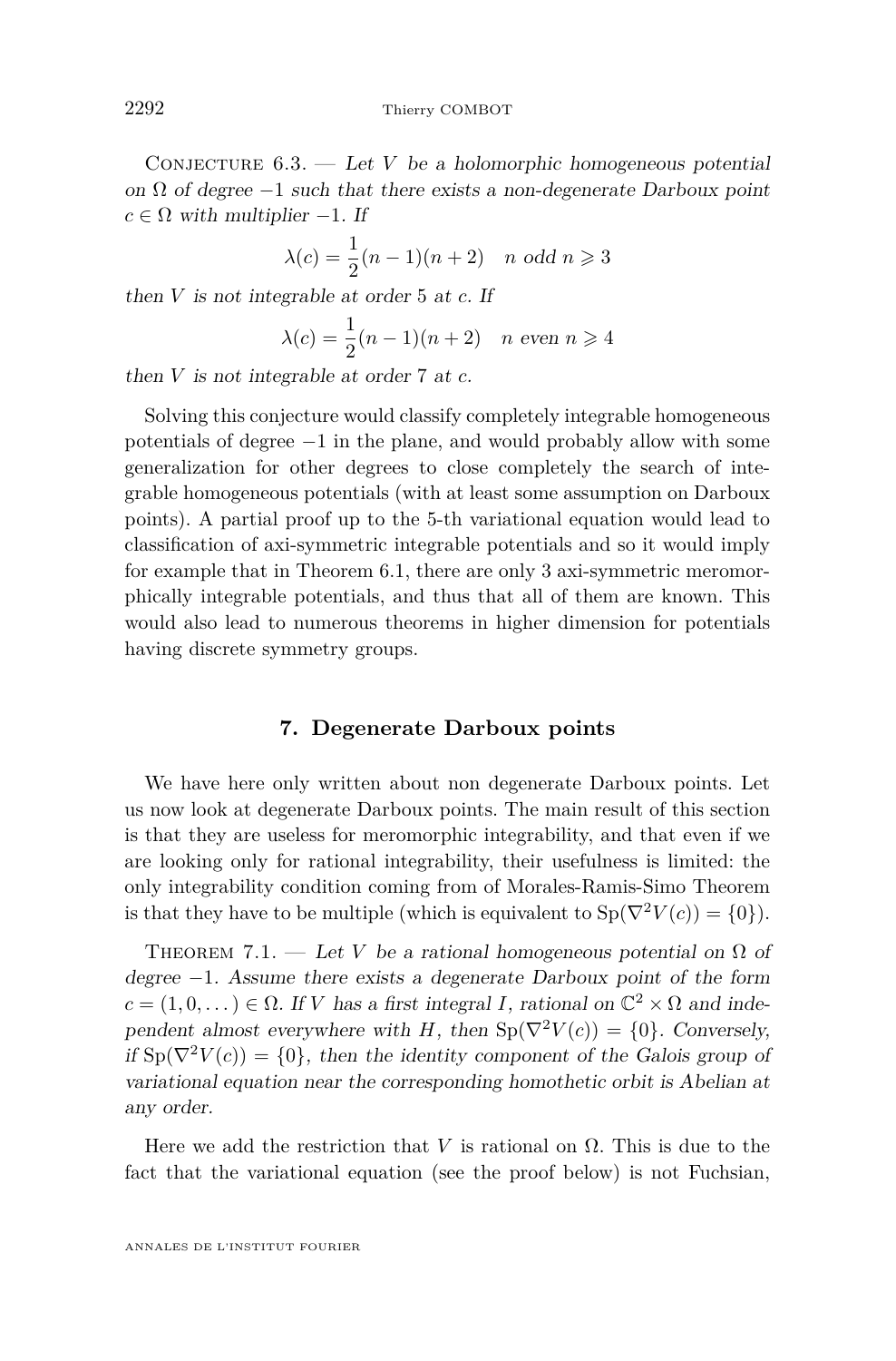and thus the Galois group over meromorphic functions could be different from the Galois group over rational functions.

Proof. — We first write the potential in polar coordinates, on an open neighbourhood of *c*,  $V(q_1, q_2, r, \mathbf{w}) = r^{-1}U(\theta)$ . The first order variational equation is the following

(7.1) 
$$
\ddot{X}_1 = 0 \qquad \ddot{X}_2 = \frac{U''(0)}{t^3} X_2
$$

Let *M* be an open set of  $\mathbb{C}^2 \times \Omega$ , containing the orbit

<span id="page-41-0"></span>
$$
\Gamma = \{q = (tc_1, tc_2), r = t, p = (c_1, c_2), t \in \mathbb{C}^*\}
$$

and such that the Hamiltonian is holomorphic on *M*. To this orbit Γ, we add singular points  $t = 0, \infty$ , noting it Γ. We now use Theorem 2. of Morales-Ramis-Simo  $[25]$  in its version with Γ. As said in their article, this Theorem is still valid when adding singular points to the orbit  $\Gamma$ , and then considering the differential Galois group over the meromorphic functions on  $\Gamma$  (see also Morales-Ramis [\[22,](#page-45-3) p. 114]). If the potential *V* is rationally integrable (and thus meromorphic on a neighbourhood of Γ, the variational equation [\(7.1\)](#page-41-0) should have a Galois group with an Abelian identity component over the base field of meromorphic functions on Γ. As  $\Gamma \simeq \mathbb{C}$ , this base field is the rational functions C(*t*).

Let us now compute the Galois group of equation [\(7.1\)](#page-41-0). The first equation is clearly integrable. Assume now that  $U''(0) \neq 0$ . For the second one, we make a linear variable change and this gives

$$
(7.2)\qquad \qquad \ddot{y} = \frac{1}{t^3}y
$$

Using the Kovacic algorithm, we find that the Galois group of this equation is  $SL_2(\mathbb{C})$ , and thus connected and non Abelian. So the only possibility left is  $U''(0) = 0$ , for which equation [\(7.1\)](#page-41-0) has a Galois group equal to  $\{Id\}$ (thus Abelian).

Now assume the reverse, that  $U''(0) = 0$ . The first order variational equation is written

$$
\ddot{X}_1 = 0 \qquad \ddot{X}_2 = 0
$$

We already know that Morales-Ramis-Simo integrability condition is satisfied at order 1, and we know want to test it at any order.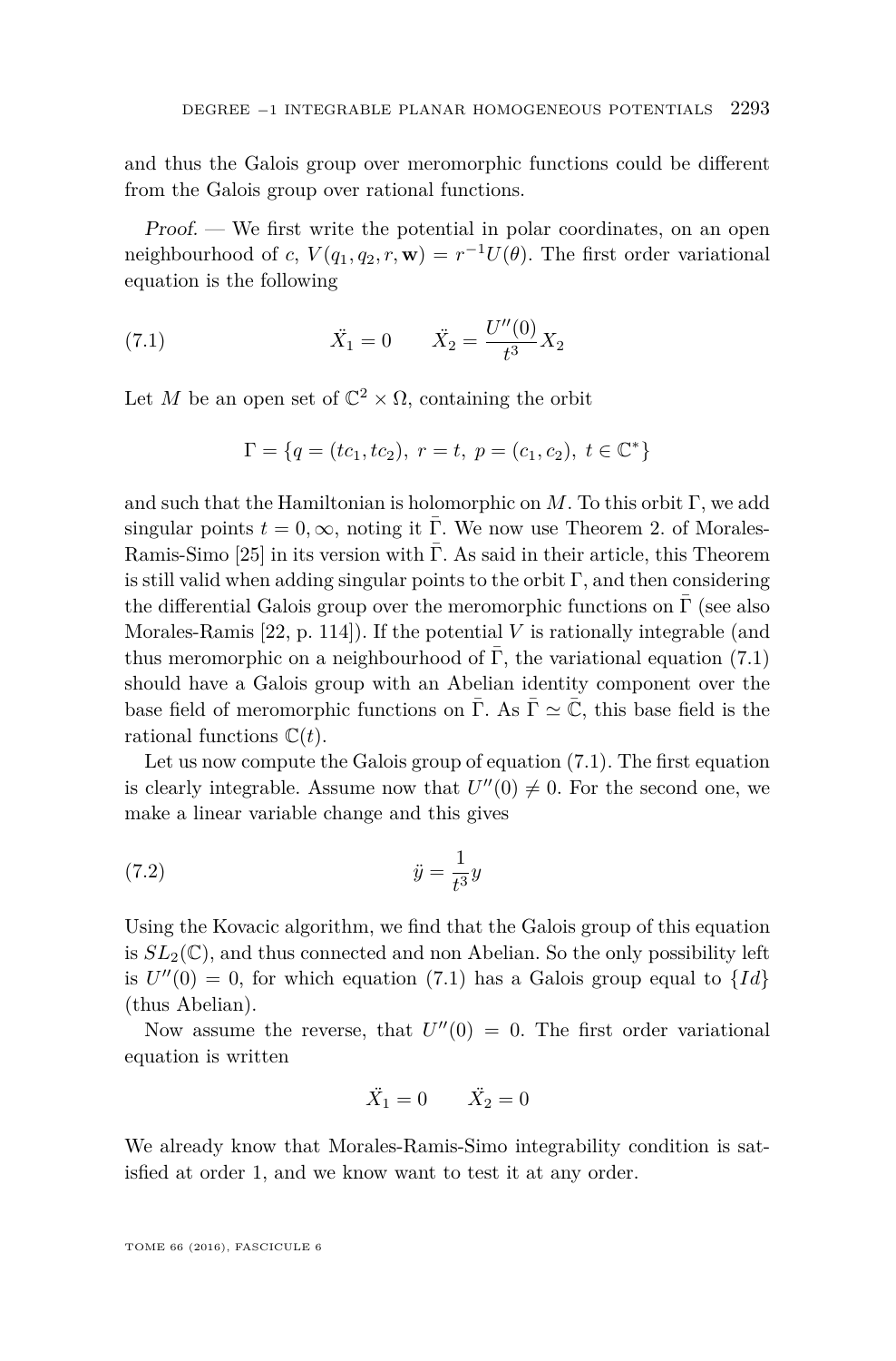LEMMA 7.2. — The algebra  $\mathcal{A} = \mathbb{C}[t, \frac{1}{t}, \ln t]$  is stable by integration.

*Proof.* — We consider  $f \in \mathbb{C}[t, \frac{1}{t}, \ln t]$  and we write it as a linear combination of terms of the type

$$
t^n \ln(t)^m \quad n \in \mathbb{Z}, \ m \in \mathbb{N}
$$

If  $n \geq 0$ , then we use integration by parts to decrease *m* until 0. If  $n < 0$ , We use integration by part to increase *n* up to  $n = -1$ . We then have the formula

$$
\int \frac{1}{t} \ln(t)^m dt = \frac{1}{m+1} \ln(t)^{m+1}
$$

Then all functions in  $\mathbb{C}[t, \frac{1}{t}, \ln t]$  have a primitive in  $\mathbb{C}[t, \frac{1}{t}, \ln t]$ .

We now use this Lemma, remarking the following phenomenon. The solutions of higher variational equation are in fact solutions of non homogeneous linear differential equations and the non homogeneous terms are produced only using products of lower order solutions and functions  $t^{-k}$ . So the solutions always live in some algebra in which we take recursively integrations. So we apply the method of variation of constants to find the solutions. Moreover, the Wronskian of  $\ddot{X}_2 = 0$  is equal to 1 (and also for the higher variational equations matrices), then we never have to divide. So all solutions live in the algebra  $A$  which is stable by integration. Then the Picard Vessiot field is

$$
K_i = \mathbb{C}(t)
$$
 or  $\mathbb{C}(t, \ln t)$   $G_i = \{id\}$  or  $\mathbb{C}$ 

The Galois group is in both cases Abelian at any order.

Remark 7.3. — We were only able to analyse rational first integrals. Here the variational equation [\(7.1\)](#page-41-0) is not Fuchsian at 0. This condition is a hypothesis of our Lemma 3 in [\[10\]](#page-44-2) which proves that the Galois groups over the meromorphic functions and the Galois group over the rational functions are equal. Thus, we cannot use this Lemma, and we need to use Morales-Ramis-Simo Theorem over  $\overline{\Gamma}$ . So only the rational first integrals can be analysed. To have a "reasonable definition of integrability", we than need to assume that *V* is rational, as if the potential *V* itself is not meromorphic for  $r = 0$ , for example when *U* is not a rational function in exp *i* $\theta$ , then the Hamiltonian (the only first integral we know in advance) would not be rational and then excluded from this analysis.

This type of proof appears to be very general. Indeed, if some potential appears to be integrable at all order near a particular solution, without known first integral, the Picard Vessiot field is often not growing. If the coefficients of the potential are not well adjusted to avoid creating further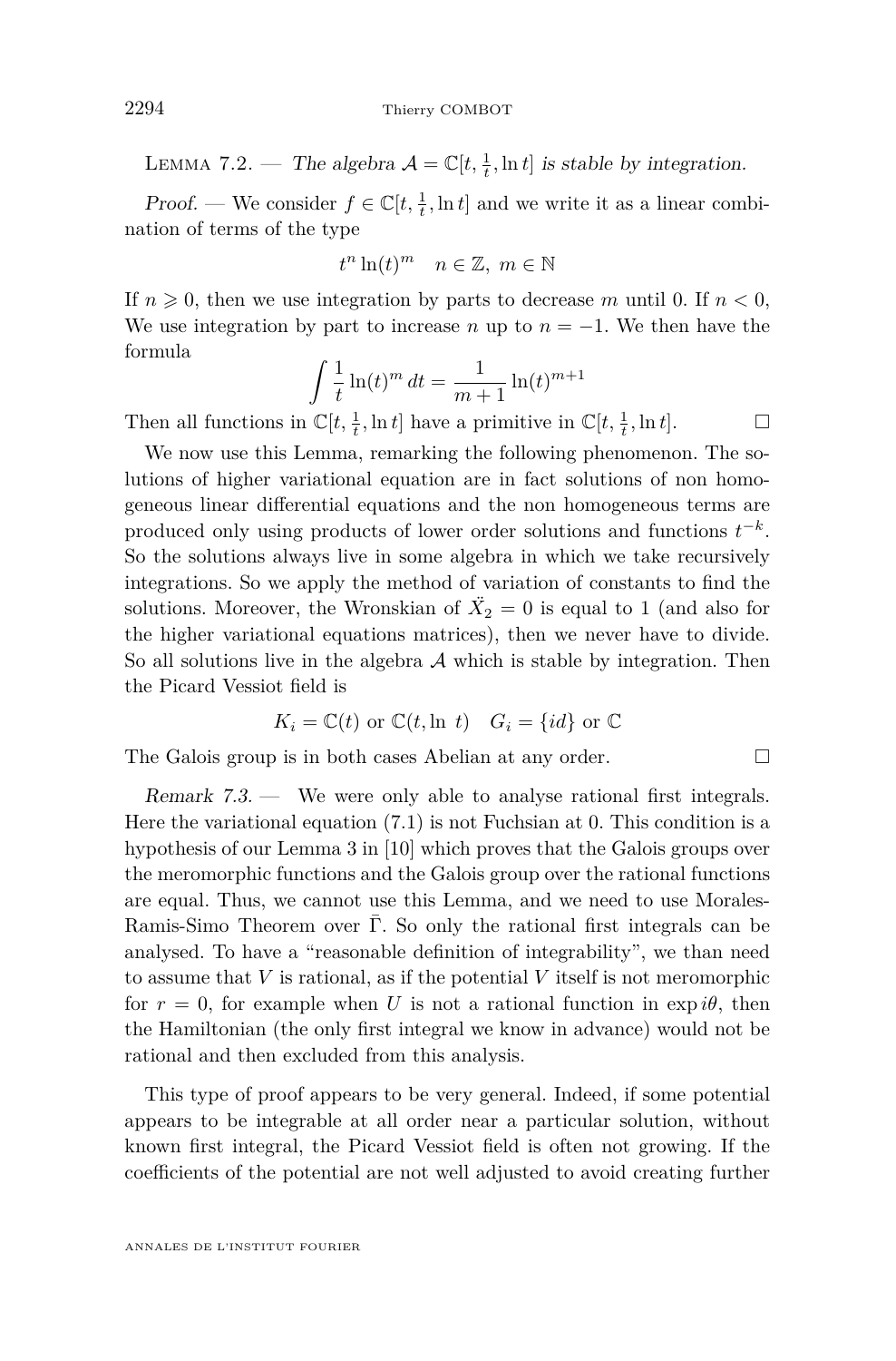monodromy, it is probably because it is not possible. Looking at the non linear version of variational equation in [\[25,](#page-45-0) p. 860] (and also here Section [4.2\)](#page-17-0), we see that the solutions of higher variational equations are in fact solutions of non homogeneous linear differential equations and the non homogeneous terms are produced only using products. As such equation can be solved using the method of variation of parameters, the solutions always live in some algebra in which we take recursively integrations. For homogeneous potentials of degree −1 and non degenerate Darboux points, the algebra is given by the following process

$$
\mathcal{A}_0 = \mathbb{C}\left[t, \frac{1}{t^2 - 1}\right], \qquad \mathcal{A}_{i+1} = \int \mathcal{A}_i \, dt
$$

where  $\int A_i dt \supset A_i$  is the algebra generated by all integrations of functions in  $A_i$ . We have then in particular that the Picard Vessiot of  $(VE_i)$  (in the case of all the eigenvalues belong to Morales Ramis table) is always contained in the fraction field of  $A_{i+1}$ . These algebras contain in particular all the polylogarithms functions that give integrability constraints, but not only them.

#### **8. Conclusion**

We completely analysed integrability for 3 infinite dimensional families of potentials, corresponding to eigenvalues −1*,* 0*,* 2. Through numerical computations, we conjecture that there are no integrable homogeneous potentials of degree  $-1$  in the plane with other eigenvalues, and thus that the list of integrable potentials of Theorem [B](#page-3-1) is complete. This conjecture represents the last open question about homogeneous potentials in the plane of degree −1, outside of existence of Darboux points. It can be tested for finitely many eigenvalues, but testing them for all possible eigenvalues at once seems difficult. In principle, they could be checked using the *D*finiteness property of the functions  $P_n, Q_n$  (the fact that they satisfy linear polynomial recurrence and differential equations), but in practice direct computation seems to be way out of reach for the moment.

**Some examples of potentials integrable at all order near all Darboux points.** In the case of non degenerate Darboux points, if we admit conjecture 2, it will not be possible to find non integrable potentials which are integrable all orders. We then need to find homogeneous potentials either having no Darboux points at all, either only multiple degenerate Darboux points (the second derivative should vanish). The functions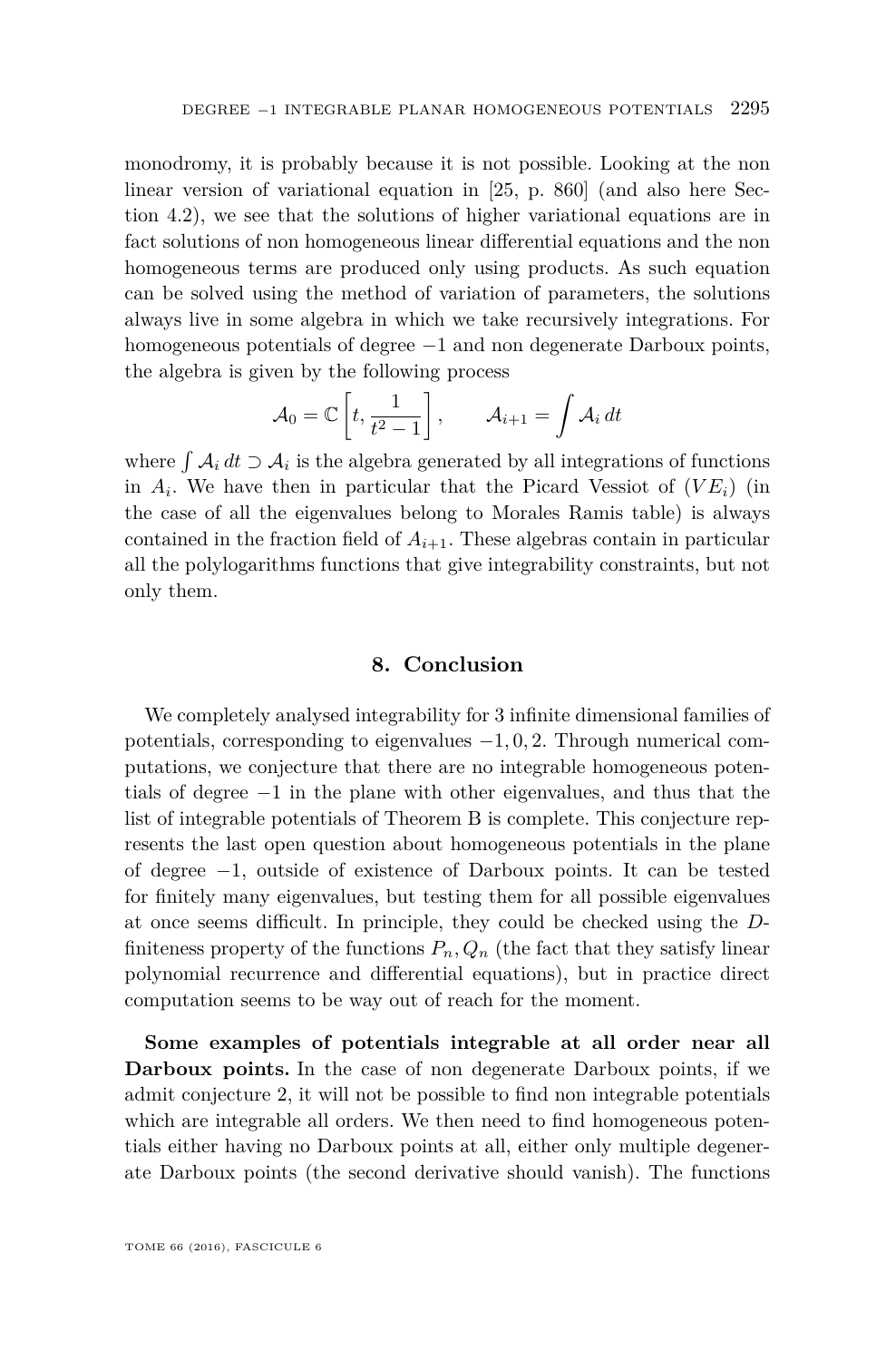$U(\theta) = F(e^{i\theta})$  with  $F(z) = h(z^n)$  *h* Moebius transformation,  $n \in \mathbb{N}^*$ *az<sup>i</sup>*

$$
F(z) = f(z^n) \text{ with } f(z) = \int \frac{az^i}{(z-\alpha)^j} dz \ \ 0 \leqslant i \leqslant j-2, \ n \in \mathbb{N}^* \ \alpha \in \mathbb{C}^*
$$

have no critical points. The functions  $U(\theta) = F(e^{i\theta})$  with

$$
F(z) = h((z^n - \alpha)^m) - h(0) \quad m \geqslant 3, \ n \in \mathbb{N}^* \ \alpha \in \mathbb{C}^*
$$

with *h* a Moebius transformation, have only degenerate Darboux points satisfying the integrability constraint.

These examples show that there are still open questions about integrability, but the difficulties do not rely on Morales Ramis theory but on the search of Darboux points. Potentials without non degenerate Darboux points are not common, but they still exist and a complete classification of them seems to be difficult.

#### BIBLIOGRAPHY

- <span id="page-44-1"></span>[1] P. B. Acosta-Humánez, M. Álvarez-Ramírez & J. Delgado, "Non-integrability of some few body problems in two degrees of freedom", Qual. Theory Dyn. Syst. **8** (2009), no. 2, p. 209-239.
- <span id="page-44-5"></span>[2] G. E. Andrews, R. Askey & R. Roy, Special functions, Encyclopedia of Mathematics and its Applications, vol. 71, Cambridge University Press, Cambridge, 1999, xvi+664 pages.
- <span id="page-44-6"></span>[3] A. Aparicio Monforte, "Méthodes effectives pour l'intégrabilité des systèmes dynamiques", PhD Thesis, Université de Limoges, France, 2012.
- <span id="page-44-7"></span>[4] A. Aparicio Monforte & J.-A. Weil, "A reduction method for higher order variational equations of Hamiltonian systems", in Symmetries and related topics in differential and difference equations, Contemp. Math., vol. 549, Amer. Math. Soc., Providence, RI, 2011, p. 1-15.
- <span id="page-44-3"></span>[5] M. Audin, Les systèmes hamiltoniens et leur intégrabilité, Cours Spécialisés [Specialized Courses], vol. 8, Société Mathématique de France, Paris; EDP Sciences, Les Ulis,  $2001$ , viii $+170$  pages.
- <span id="page-44-8"></span>[6] M. A. Barkatou, "On rational solutions of systems of linear differential equations", J. Symbolic Comput. **28** (1999), no. 4-5, p. 547-567, Differential algebra and differential equations.
- <span id="page-44-9"></span>[7] A. Bostan, T. Cluzeau & B. Salvy, "Fast algorithms for polynomial solutions of linear differential equations", in ISSAC'05, ACM, New York, 2005, p. 45-52 (electronic).
- <span id="page-44-0"></span>[8] D. Boucher, "Sur la non-intégrabilité du problème plan des trois corps de masses égales", C. R. Acad. Sci. Paris Sér. I Math. **331** (2000), no. 5, p. 391-394.
- <span id="page-44-4"></span>[9] T. COMBOT, "Integrability conditions at order 2 for homogeneous potentials of degree −1", Nonlinearity **26** (2013), no. 1, p. 95-120.
- <span id="page-44-2"></span>[10] ——— , "A note on algebraic potentials and Morales-Ramis theory", Celestial Mechanics and Dynamical Astronomy **115** (2013), no. 4, p. 397-404.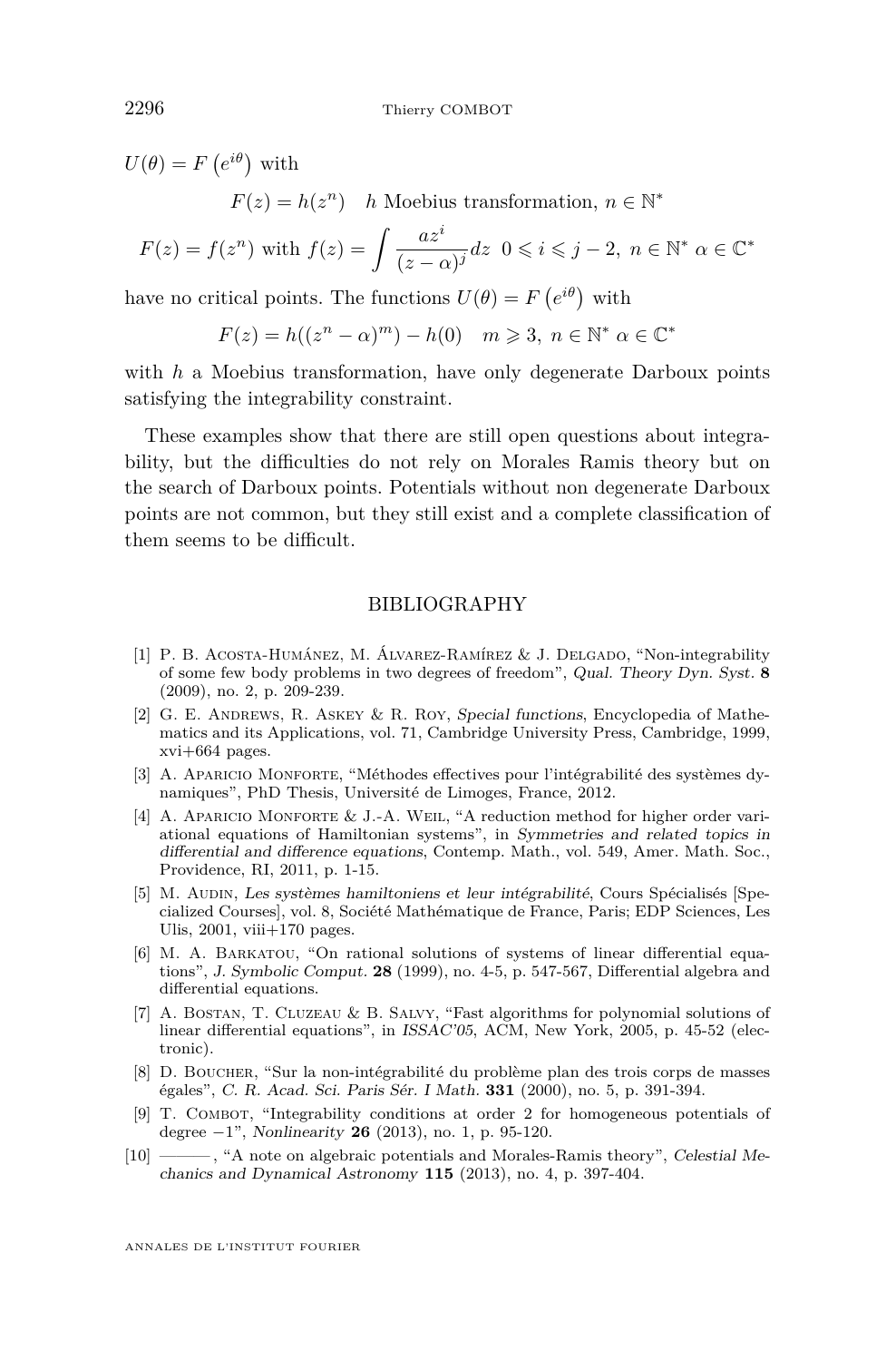- <span id="page-45-14"></span> $[11]$  T. COMBOT & C. KOUTSCHAN, "Third order integrability conditions for homogeneous potentials of degree −1", J. Math. Phys. **53** (2012), no. 8, p. Paper #082704, 26 pp.
- <span id="page-45-18"></span>[12] G. Duval & A. J. Maciejewski, "Jordan obstruction to the integrability of Hamiltonian systems with homogeneous potentials", Ann. Inst. Fourier (Grenoble) **59** (2009), no. 7, p. 2839-2890.
- <span id="page-45-11"></span>[13] J. HIETARINTA, "A search for integrable two-dimensional Hamiltonian systems with polynomial potential", Phys. Lett. A **96** (1983), no. 6, p. 273-278.
- <span id="page-45-13"></span>[14] T. Kimura, "On Riemann's equations which are solvable by quadratures", Funkcial. Ekvac. **12** (1969/1970), p. 269-281.
- <span id="page-45-19"></span>[15] C. Koutschan, "Advanced Applications of the Holonomic Systems Approach", PhD Thesis, RISC, Johannes Kepler University, Linz, Austria, 2009.
- <span id="page-45-20"></span>[16] ——— , "A fast approach to creative telescoping", Math. Comput. Sci. **4** (2010), no. 2-3, p. 259-266.
- <span id="page-45-16"></span>[17] ——— , "HolonomicFunctions", 2010, [http://www.risc.jku.at/research/](http://www.risc.jku.at/research/combinat/software/ergosum/RISC/HolonomicFunctions.html) [combinat/software/ergosum/RISC/HolonomicFunctions.html](http://www.risc.jku.at/research/combinat/software/ergosum/RISC/HolonomicFunctions.html).
- <span id="page-45-4"></span>[18] A. J. Maciejewski & M. Przybylska, "All meromorphically integrable 2D Hamiltonian systems with homogeneous potential of degree 3", Phys. Lett. A **327** (2004), no. 5-6, p. 461-473.
- <span id="page-45-5"></span>[19] ——— , "Darboux points and integrability of Hamiltonian systems with homogeneous polynomial potential", J. Math. Phys. **46** (2005), no. 6, p. 062901, 33.
- <span id="page-45-10"></span>[20] ———, "Non-integrability of the three-body problem", Celestial Mech. Dynam. Astronom. **110** (2011), no. 1, p. 17-30.
- <span id="page-45-2"></span>[21] J. J. Morales Ruiz, Differential Galois theory and non-integrability of Hamiltonian systems, Progress in Mathematics, vol. 179, Birkhäuser Verlag, Basel, 1999, xiv+167 pages.
- <span id="page-45-3"></span>[22] J. J. Morales-Ruiz & J. P. Ramis, "Galoisian obstructions to integrability of Hamiltonian systems. I", Methods Appl. Anal. **8** (2001), no. 1, p. 33-95.
- <span id="page-45-6"></span>[23] ——— , "Galoisian obstructions to integrability of Hamiltonian systems. II", Methods Appl. Anal. **8** (2001), no. 1, p. 97-111.
- <span id="page-45-12"></span>[24] ——, "A note on the non-integrability of some Hamiltonian systems with a homogeneous potential", Methods Appl. Anal. **8** (2001), no. 1, p. 113-120.
- <span id="page-45-0"></span>[25] J. J. Morales-Ruiz, J.-P. Ramis & C. Simo, "Integrability of Hamiltonian systems and differential Galois groups of higher variational equations", Ann. Sci. École Norm. Sup. (4) **40** (2007), no. 6, p. 845-884.
- <span id="page-45-7"></span>[26] J. J. Morales-Ruiz & S. Simon, "On the meromorphic non-integrability of some *N*-body problems", Discrete Contin. Dyn. Syst. **24** (2009), no. 4, p. 1225-1273.
- <span id="page-45-15"></span>[27] A. D. POLYANIN & V. F. ZAITSEV, Handbook of exact solutions for ordinary differential equations, second ed., Chapman & Hall/CRC, Boca Raton, FL, 2003, xxvi+787 pages.
- <span id="page-45-17"></span>[28] M. van der Put & M. F. Singer, Galois theory of linear differential equations, Grundlehren der Mathematischen Wissenschaften [Fundamental Principles of Mathematical Sciences], vol. 328, Springer-Verlag, Berlin, 2003, xviii+438 pages.
- <span id="page-45-8"></span>[29] A. V. TsygvINTSEV, "The meromorphic non-integrability of the three-body problem", J. Reine Angew. Math. **537** (2001), p. 127-149.
- <span id="page-45-9"></span>[30] ———, "On some exceptional cases in the integrability of the three-body problem", Celestial Mech. Dynam. Astronom. **99** (2007), no. 1, p. 23-29.
- <span id="page-45-1"></span>[31] H. YOSHIDA, "A criterion for the non-existence of an additional integral in Hamiltonian systems with a homogeneous potential", Physica D: Nonlinear Phenomena **29** (1987), no. 1-2, p. 128-142.